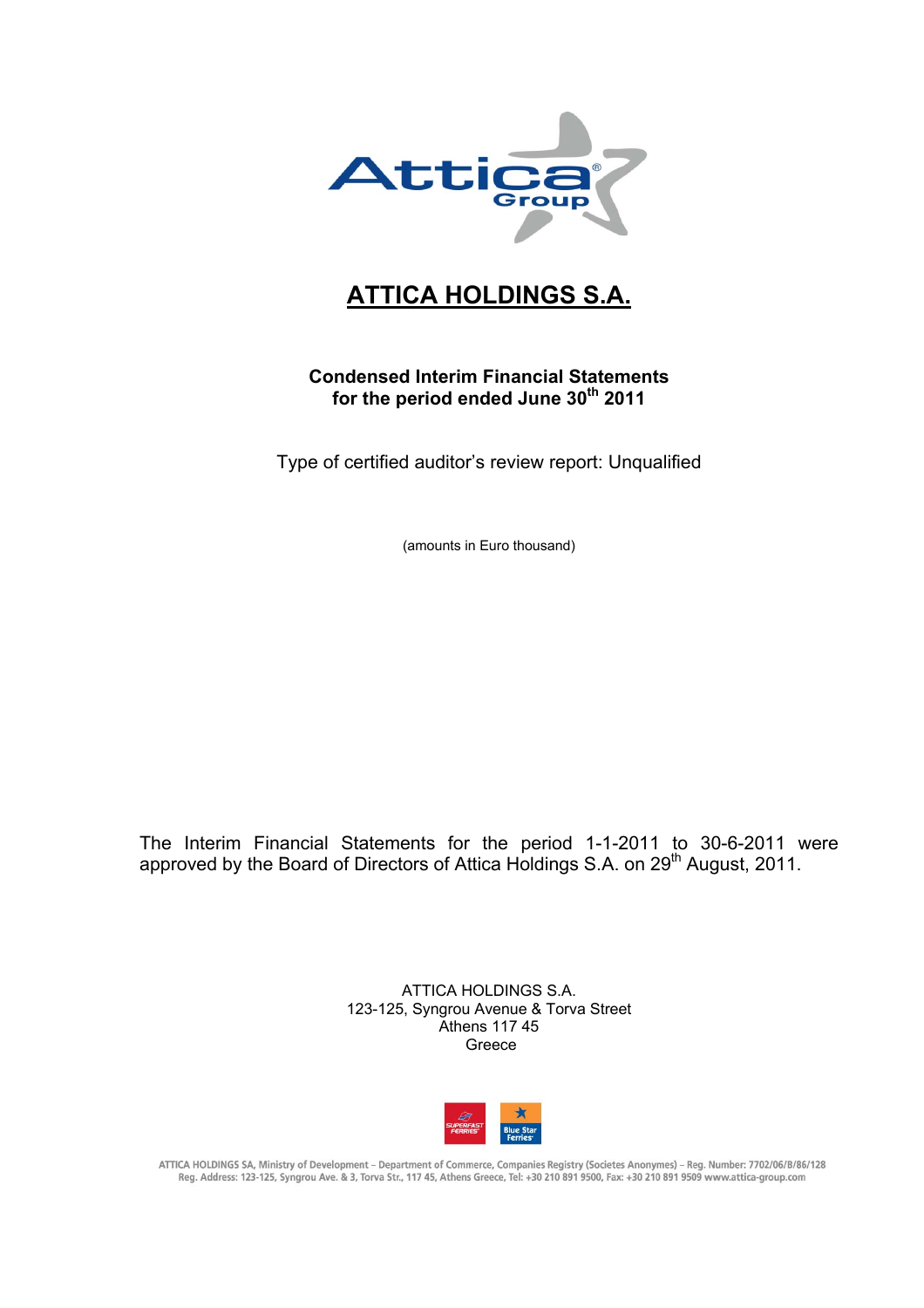

# **Half Year Financial Report (January 1st 2011 to June 30th 2011)**

The present Half Year Financial Report is compiled according to article 5 of Law 3556/2007 and the decisions of the Hellenic Capital Market Commission an includes:

- Statement of the Board of Directors' Members,
- Certified auditor's review report,
- Half Year Report of the Board of Directors,
- Condensed Interim Financial Statements for the period ended June 30, 2011,
- Figures and Information for the period from January 1 to June 30, 2011.
- Report on Use of Funds
- Certified auditor's report of factual findings for the Report o Use of Funds

The present Half Year Financial Report for the six-month period ended June 30, 2011 is the one approved by the board of Directors of Attica Holdings S.A. on  $29<sup>th</sup>$  August, 2011 and is available in the internet on the web address www.attica-group.com.

The concise financial data and information published in the Press, deriving from the financial statements, aim at providing readers with general information on the Company's financial situation and results but do not offer a complete picture of its financial position, the Company and Group financial performance and cash flows, according to the International Financial Reporting Standards.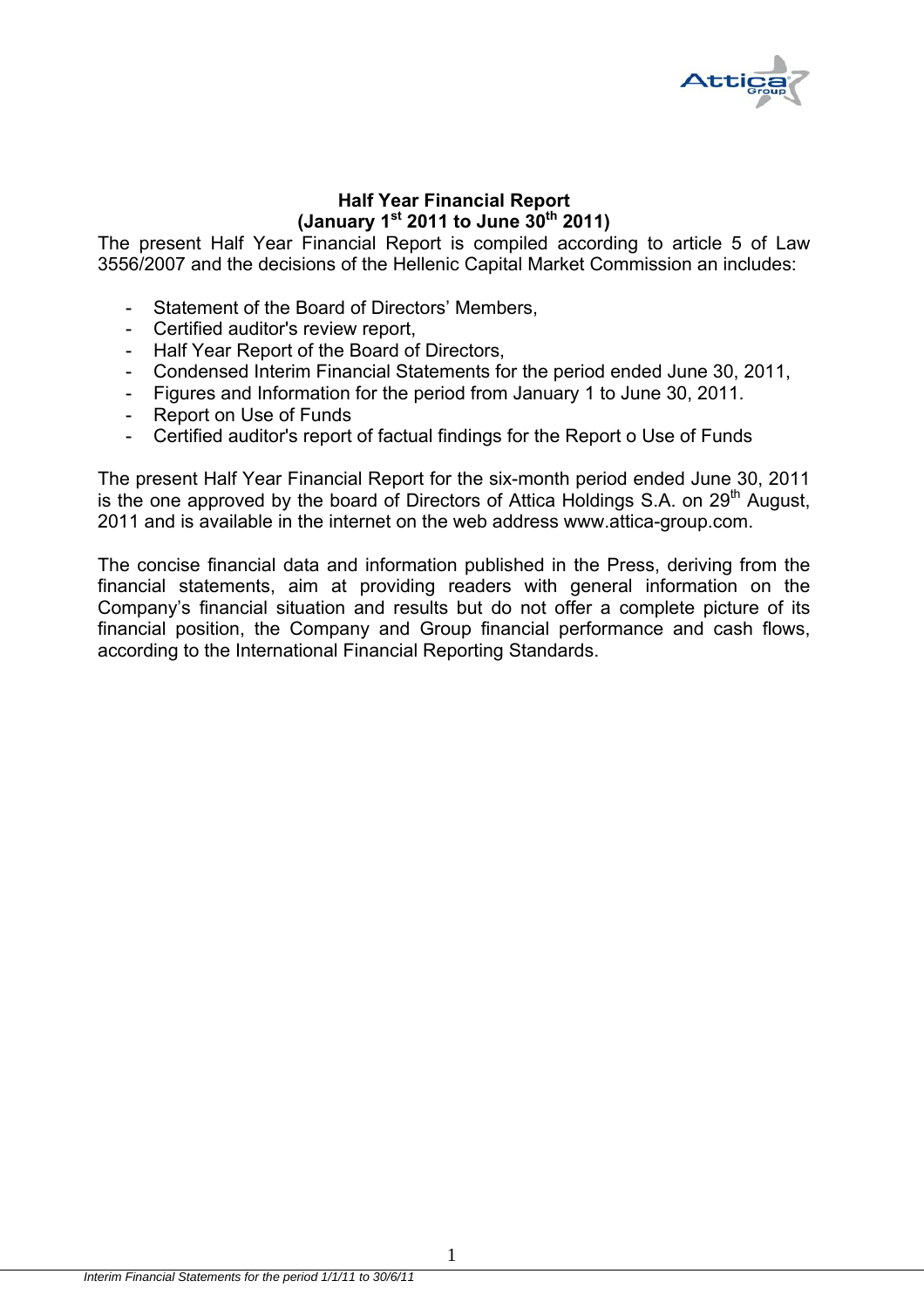

|        | Statement of Changes in Equity of the Group (period 1-1 to 30-06-2011)  12           |  |  |  |  |  |  |  |
|--------|--------------------------------------------------------------------------------------|--|--|--|--|--|--|--|
|        | Statement of Changes in Equity of the Company (period 1-1 to 30-06-2011) 13          |  |  |  |  |  |  |  |
|        |                                                                                      |  |  |  |  |  |  |  |
|        | Statement of Changes in Equity of the Company (period 1-1 to 30-06-2010) 15          |  |  |  |  |  |  |  |
|        |                                                                                      |  |  |  |  |  |  |  |
|        |                                                                                      |  |  |  |  |  |  |  |
|        |                                                                                      |  |  |  |  |  |  |  |
| 1.     |                                                                                      |  |  |  |  |  |  |  |
| 2.     |                                                                                      |  |  |  |  |  |  |  |
| 2.1.   | Accounting Policy in accordance with the presentation of ANEK S.A. - SUPERFAST       |  |  |  |  |  |  |  |
|        | ENDEKA HELLAS INC & CO Joint Venture in the financial statements of the Group.       |  |  |  |  |  |  |  |
|        |                                                                                      |  |  |  |  |  |  |  |
| 2.2.   | Changes in Accounting Principles (Amendments to 2010 opening publicized standards    |  |  |  |  |  |  |  |
| 2.3.   | Standards, amendments, and interpretations to existing standards that are either not |  |  |  |  |  |  |  |
|        |                                                                                      |  |  |  |  |  |  |  |
| 3.     |                                                                                      |  |  |  |  |  |  |  |
| 3.1.   |                                                                                      |  |  |  |  |  |  |  |
| 3.2.   |                                                                                      |  |  |  |  |  |  |  |
| 4.     |                                                                                      |  |  |  |  |  |  |  |
|        | Intercompany transactions between ATTICA HOLDINGS S.A. and other companies of        |  |  |  |  |  |  |  |
| 4.1.   |                                                                                      |  |  |  |  |  |  |  |
| 4.1.1. | Intercompany transactions between ATTICA HOLDINGS S.A. and the companies of          |  |  |  |  |  |  |  |
|        |                                                                                      |  |  |  |  |  |  |  |
| 4.2.   |                                                                                      |  |  |  |  |  |  |  |
| 4.3.   |                                                                                      |  |  |  |  |  |  |  |
| 5.     | Transactions between ATTICA HOLDINGS S.A. and MARFIN POPULAR BANK. 26                |  |  |  |  |  |  |  |
| 6.     | General information for the Financial Statements (period 1-1 to 30-06-2011)  26      |  |  |  |  |  |  |  |
| 6.1    |                                                                                      |  |  |  |  |  |  |  |
| 6.2.   |                                                                                      |  |  |  |  |  |  |  |
| 6.3.   |                                                                                      |  |  |  |  |  |  |  |
| 6.4.   |                                                                                      |  |  |  |  |  |  |  |
| 6.5.   |                                                                                      |  |  |  |  |  |  |  |
| 6.6.   |                                                                                      |  |  |  |  |  |  |  |
| 6.7.   |                                                                                      |  |  |  |  |  |  |  |
| 6.8.   |                                                                                      |  |  |  |  |  |  |  |
| 6.9.   |                                                                                      |  |  |  |  |  |  |  |
| 6.10.  |                                                                                      |  |  |  |  |  |  |  |
|        |                                                                                      |  |  |  |  |  |  |  |
| 6.11.  |                                                                                      |  |  |  |  |  |  |  |
| 7.     |                                                                                      |  |  |  |  |  |  |  |
| 7.1.   |                                                                                      |  |  |  |  |  |  |  |
| 7.2.   |                                                                                      |  |  |  |  |  |  |  |
| 7.3.   |                                                                                      |  |  |  |  |  |  |  |
| 7.4.   |                                                                                      |  |  |  |  |  |  |  |
| 7.5.   |                                                                                      |  |  |  |  |  |  |  |
|        |                                                                                      |  |  |  |  |  |  |  |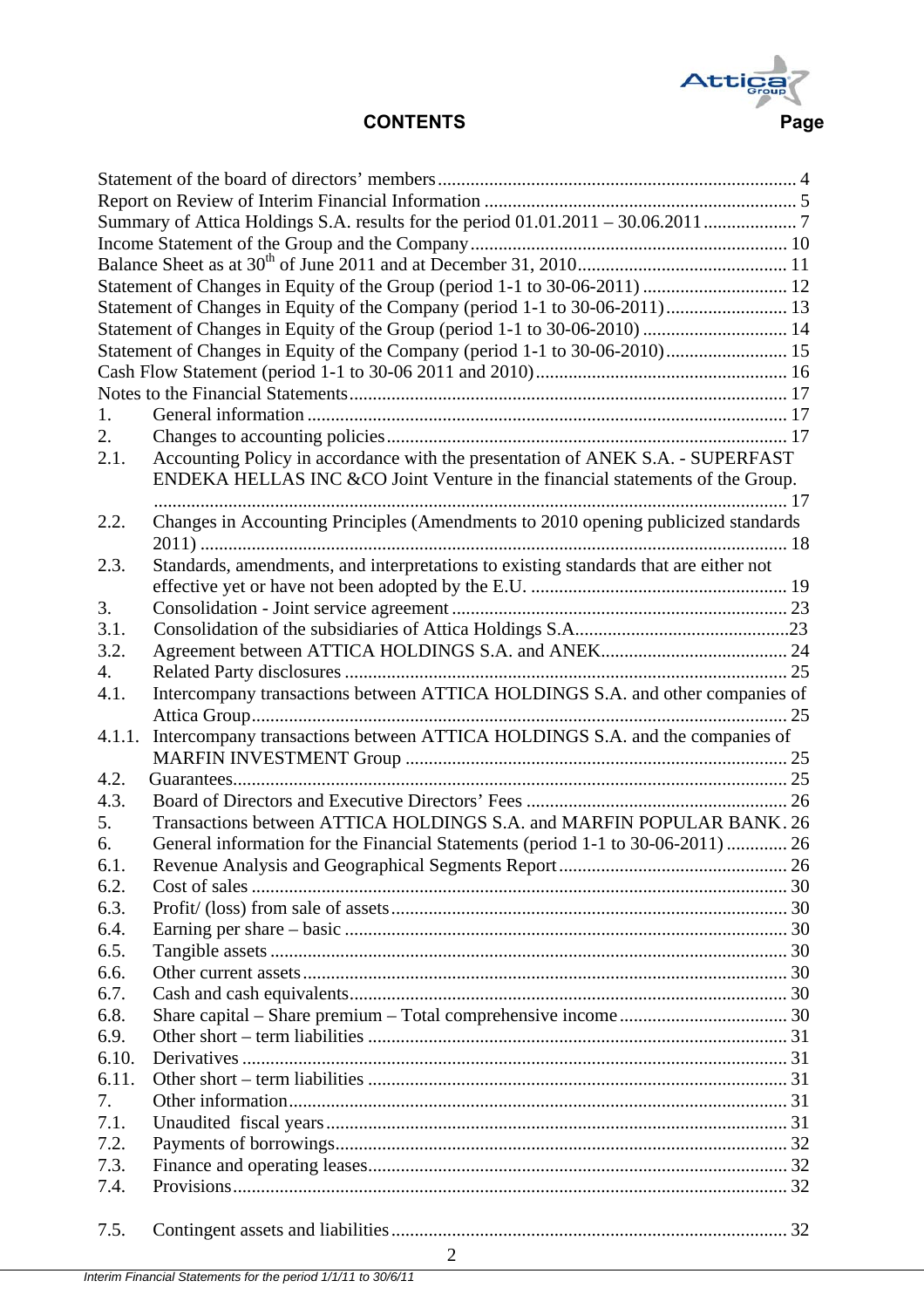

| Report of factual findings in connection with the as Agreed upon Procedures "Report on Use of |  |
|-----------------------------------------------------------------------------------------------|--|
|                                                                                               |  |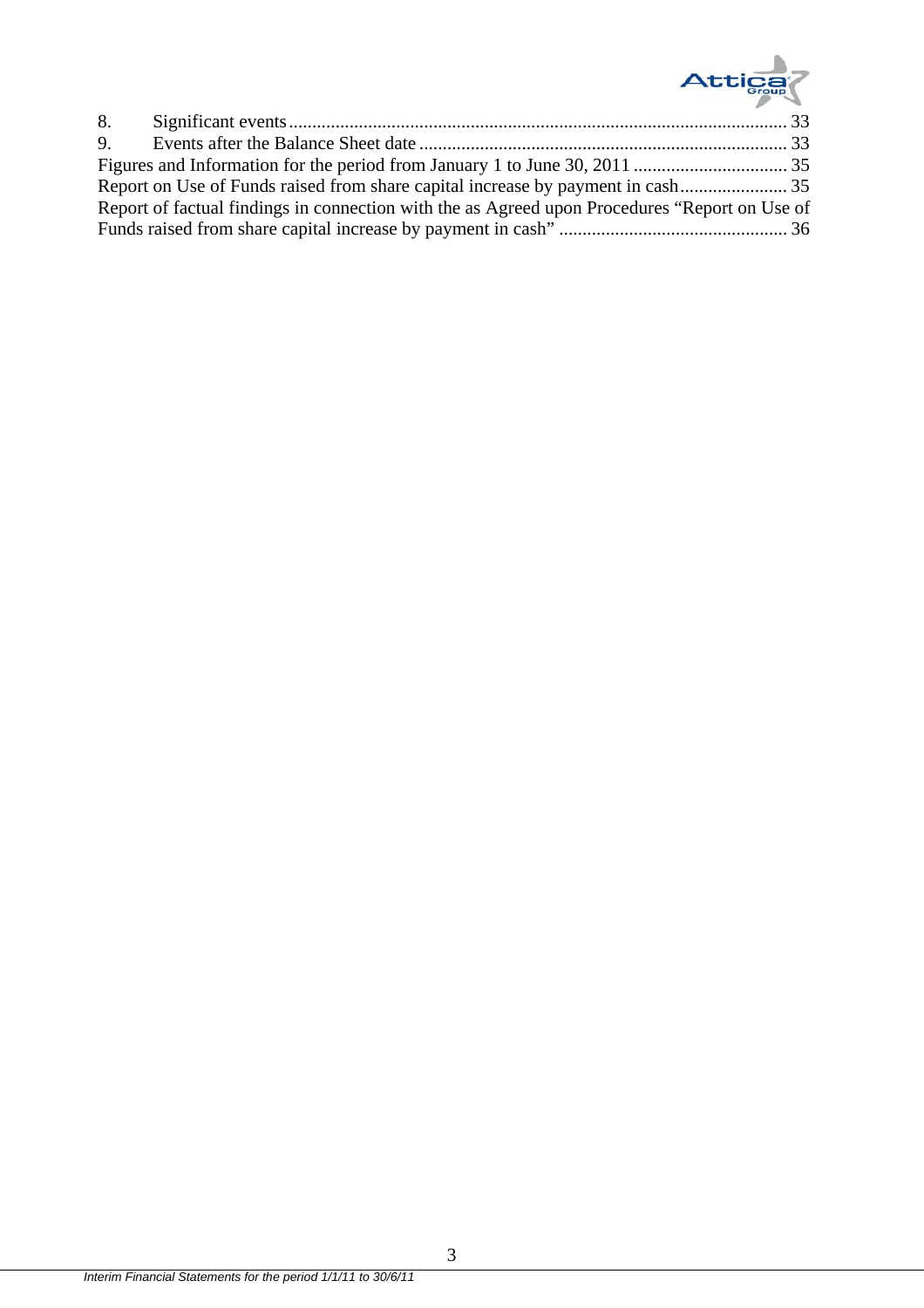

# Statement of the board of directors' members

# **(In accordance with article 5 par. 2 of Law 3556/2007)**

The members of the Board of Directors of ATTICA HOLDINGS S.A.:

- Charalambos S. Paschalis, Chairman, Non-Executive Member
- Petros M. Vettas, Director, Executive Member and
- Spiros Ch. Paschalis, Executive Member,

under our capacity as mentioned above, and specifically as appointed by the Board of Directors of ATTICA HOLDINGS S.A., we declare and we assert that to the best of our knowledge:

a) the enclosed financial statements of ATTICA HOLDINGS S.A. (hereafter referred to as the company) for the period of 1.1.2011 to 30.6.2011, which were prepared in accordance with the current accounting standards, give a true picture of the assets and liabilities, the shareholder's equity and the profit and loss account of the Company, as well as of the companies included in the consolidation as a whole, in accordance with the provisions laid down in paragraphs 3 to 5, article 5, of Law No. 3556/2007,

b) the enclosed semiannual report prepared by the Board of Directors includes a true presentation of the required information of ATTICA HOLDINGS S.A. as well as of the companies included in Group consolidation and considered aggregately as a whole, in accordance with paragraph 6 of article 5 of Law No. 3556/2007.

Athens, 29<sup>th</sup> August, 2011

Confirmed by

| <b>Charalambos S. Paschalis</b> | <b>Petros M. Vettas</b>  | <b>Spiros Ch. Paschalis</b> |
|---------------------------------|--------------------------|-----------------------------|
| Chairman of the B.O.D.          | <b>Managing Director</b> | Member of the B.O.D.        |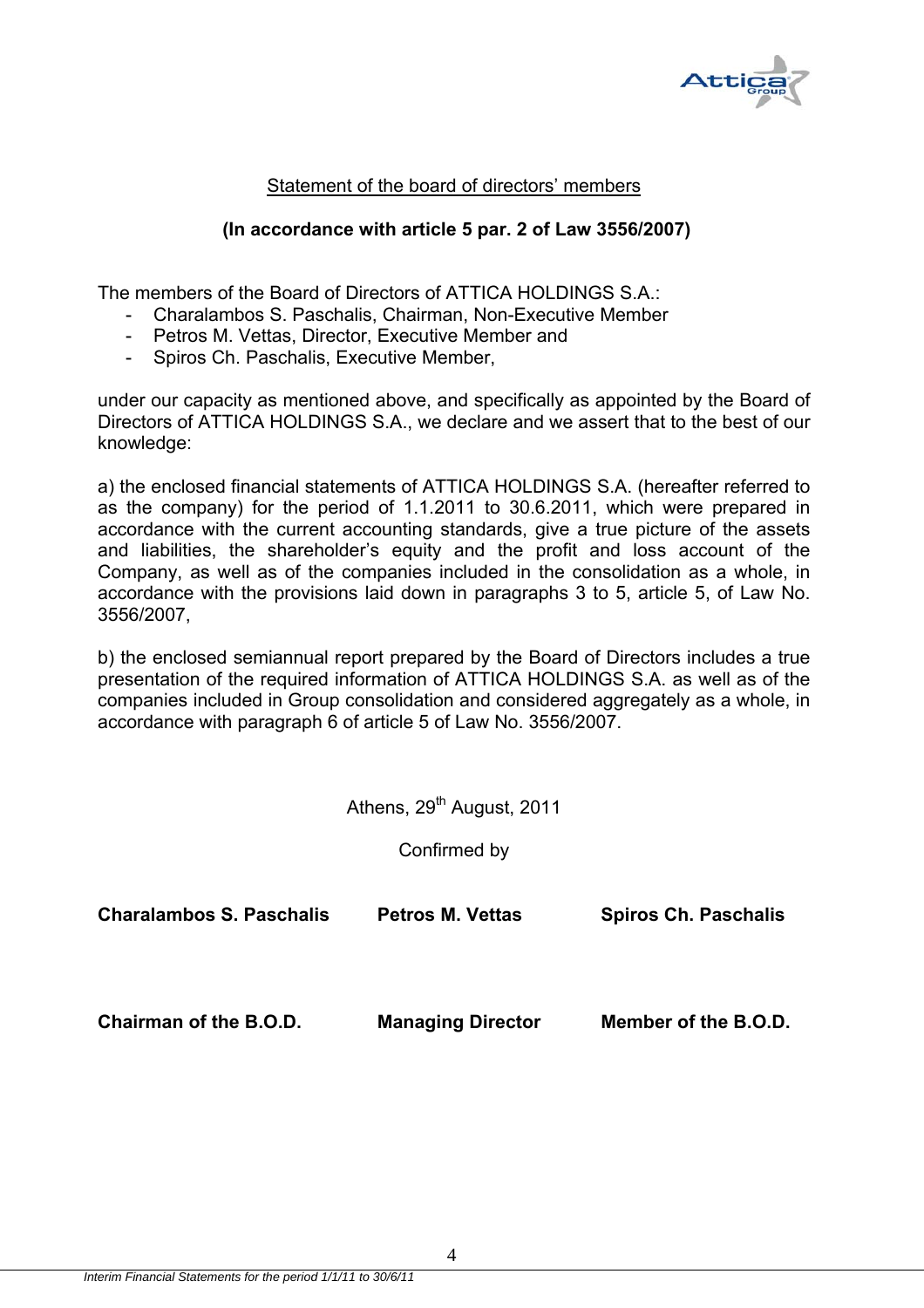

Report on Review of Interim Financial Information

To the Sharehorders of **«ATTICA HOLDINGS S.A.»** 

#### **Introduction**

We have reviewed the accompanying separate and consolidated condensed statement of financial position of ATTICA HOLDING S.A. (the "Company") and its subsidiaries (the "Group") as of 30 June 2011 and the related separate and consolidated condensed income statement and statement of comprehensive income, changes in equity and cash flows for the six-month period then ended, and the selected explanatory notes that comprise the interim financial information, which form an integral part of the six-month financial report of article 5 of Law 3556/2007.

Management is responsible for the preparation and fair presentation of this interim condensed financial information in accordance with the International Financial Reporting Standards as adopted by the European Union and apply for interim financial reporting(International Accounting Standard "IAS 34"). Our responsibility is to express a conclusion on these interim condensed financial statements based on our review.

#### **Scope of Review**

We conducted our review in accordance with International Standard on Review Engagements 2410, "Review of Interim Financial Information Performed by the Independent Auditor of the Entity". A review of interim financial information consists of making inquiries, primarily of persons responsible for financial and accounting matters, and applying analytical and other review procedures. A review is substantially less in scope than an audit conducted in accordance with International Auditing Standards and consequently does not enable us to obtain assurance that we would become aware of all significant matters that might be identified in an audit. Accordingly, we do not express an audit opinion.

# **Conclusion**

Based on our review, nothing has come to our attention that causes us to believe that the accompanying interim financial information is not prepared, in all material respects, in accordance with IAS 34.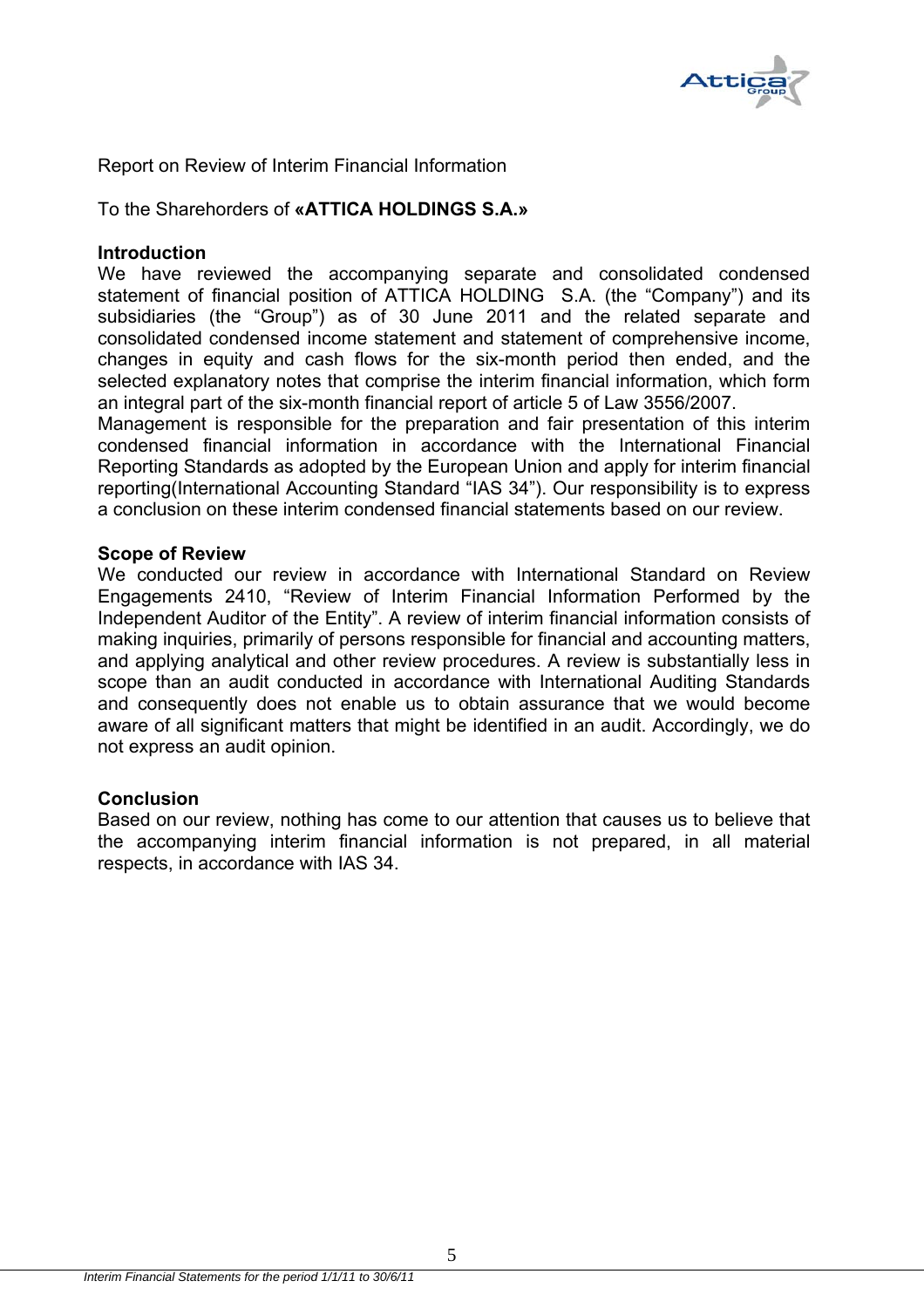

#### **Reference to other legal requirements**

Based on our review, we concluded that the content of the six-month financial report, as required by article 5 of L.3556/2007, is consistent with the accompanying condensed interim financial information.

Athens, 29<sup>th</sup> August, 2011

The Chartered Accountant

Manolis Michalios SOEL Reg. No. 25131



**Chartered Accountants Management Consultants** 56, Zefirou str., 175 64, Palaio Faliro, Greece Registry Number SOEL 127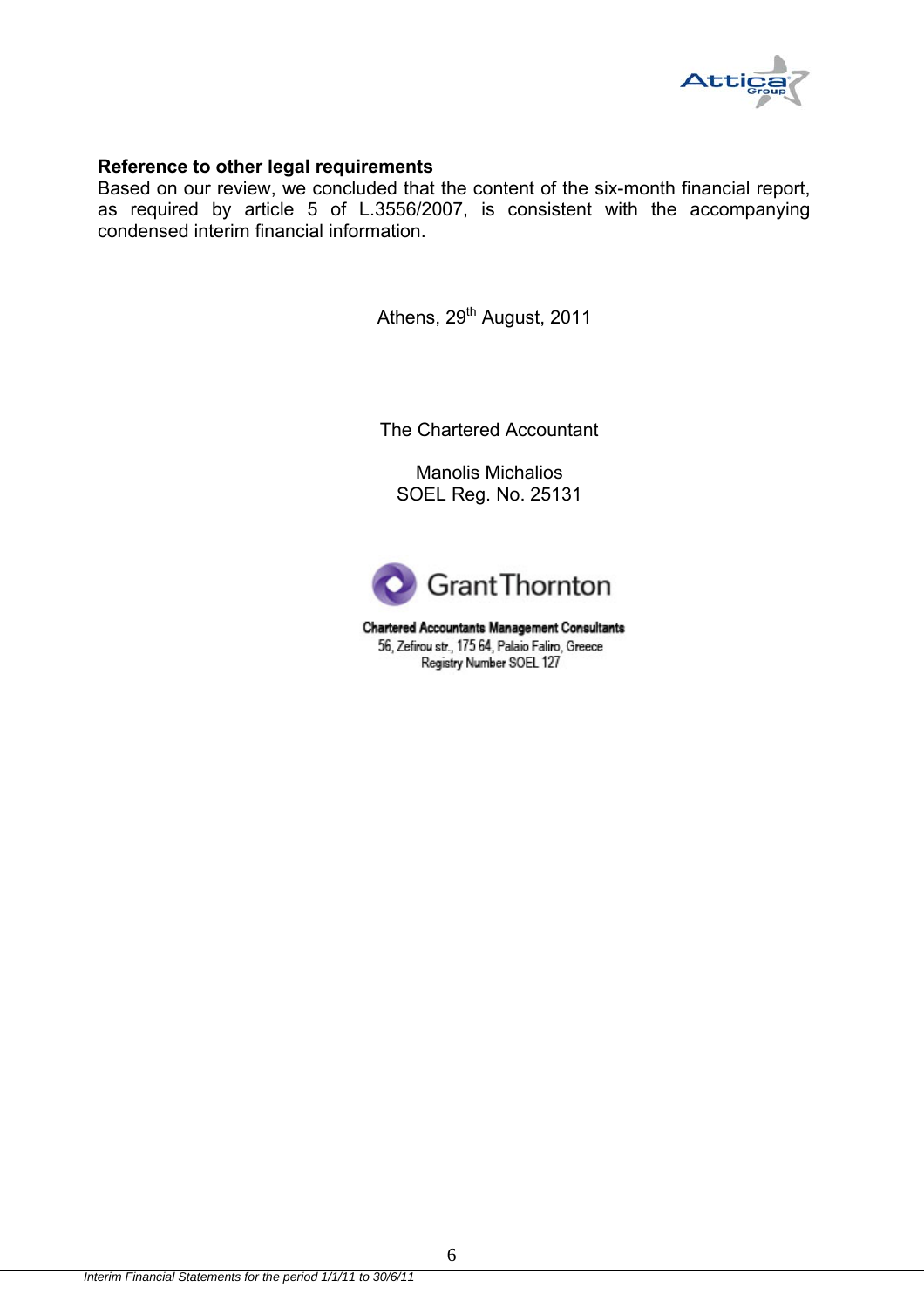

#### **Summary of Attica Holdings S.A. results for the period 01.01.2011 – 30.06.2011**

The Group's 1st half 2011 financial results which show consolidated Revenues of Euro 111,46 mln (Euro 125,79 mln in H1 2010) and Earnings before taxes, investing and financial results, depreciation and amortisation (EBITDA) of Euro -16,56 mln (Euro -7,29 mln). Attica's consolidated results show after tax Losses of Euro 33,98 mln including capital gains of Euro 3,9 mln from the sale of a vessel against Consolidated after Tax Losses of Euro 31,99 mln in the period January to June 2010 including a one-off Loss of Euro 4,38 mln from financial derivatives on fuel hedging.

The fluctuations in the world price of fuel from which Attica's fleet bunker costs are derived, play an important role in the Group's results. It must be noted that, compared to the first six months of 2010, in the 1st half of the current year bunkering costs increased by 26% and therefore affected significantly the operating costs of the vessels.

In the course of the first half of 2011, Attica's management completed successfully a Euro 24,3 mln capital increase and proceeded with the sale of one vessel. The disposal of Superferry II added Euro 2,65 mln to the cash balances of the Group, leading to a cash position of Attica at Euro11,1 mln as at 30th June, 2011 versus Euro 26,5 mln at year end 2010.

Attica's 1st half 2011 results as well as those of the corresponding period in 2010, are reported under International Financial Reporting Standards (IFRS) and as at 30th June, 2011, show Total Equity Euro 456,96 mln (Euro 471,05 mln as at 31st December, 2010) and Fixed Assets (ships) at Euro 725,71 mln (Euro 738,24 mln as at 31st December, 2010).

The Group's results include Interest Expenses paid of Euro 5,56 mln against Euro 4,66 mln and depreciation charges of Euro 13,65 mln against Euro 13,53 mln in H1 10.

# **TRAFFIC VOLUMES – MARKET SHARES**

Total traffic in the Greece-Italy ferry routes in the period January-June 2011, showed a 7% decline in passengers, 6% drop in freight units and 1% drop in private vehicles in 8% less sailings over the same period in 2010. Attica's vessels Superfast VI, Superfast XI, Superfast I and Superfast II carried 226.019 passengers (10,9% drop), 59.225 freight units (2,2% drop) and 48.307 private vehicles (11,5% drop) maintaining the leading position in passengers and freight units with market shares of 32% in passengers, 32% in freight units and 29% in private vehicles on the total passenger, freight unit and private vehicle traffic in the Greece-Italy routes in the Adriatic Sea in the first half of 2011. Compared to the same period last year, Attica's vessels operated 4% less sailings in the first half of 2011, due to sale of Superfast V in mid February 2010. The market shares are derived from statistical data of the Greek Port Authorities.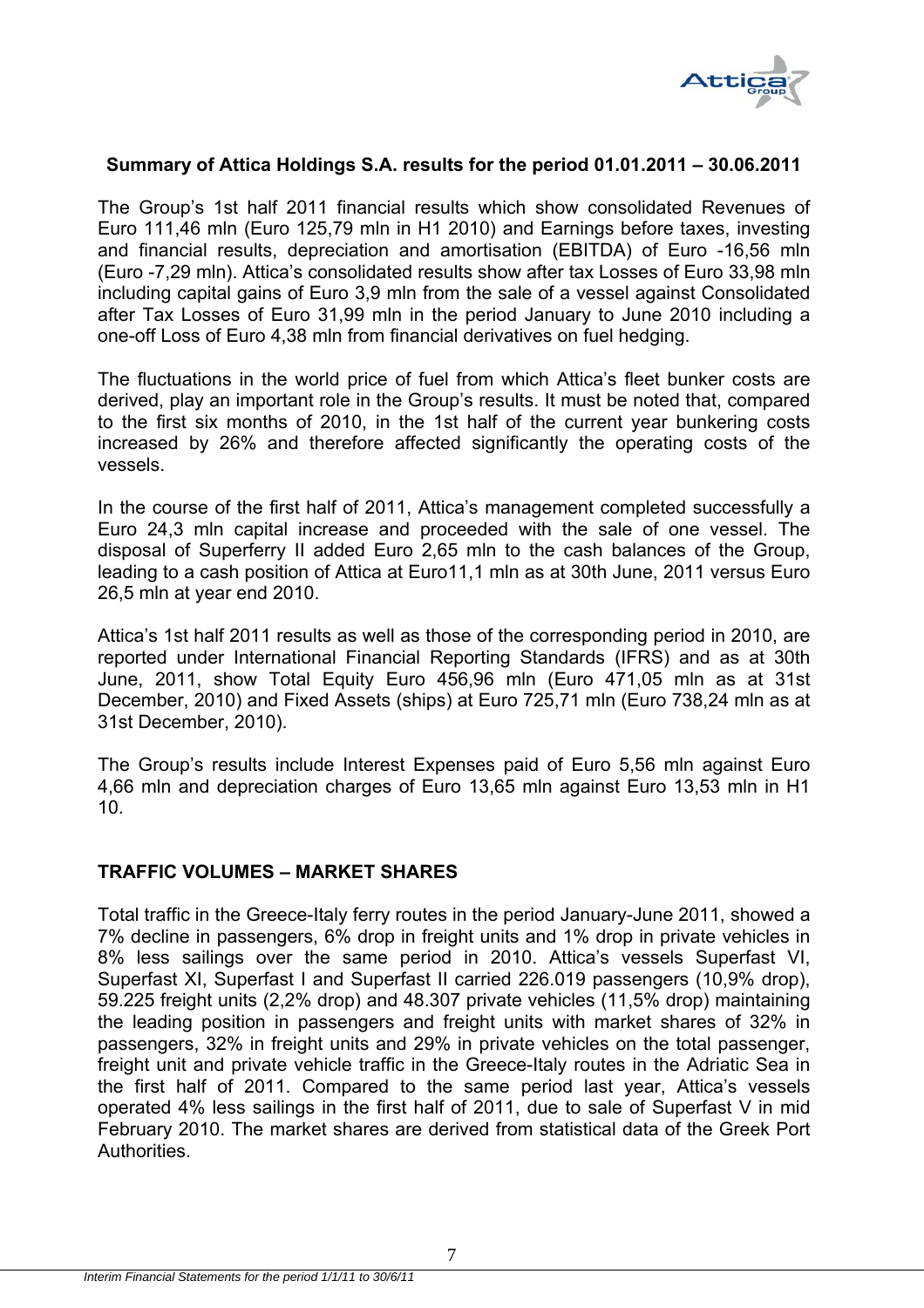

In the domestic ferry routes to the islands, (Piraeus to the Cycladic islands, Piraeus to the Dodekanese islands and Piraeus to Herakleion), in 23% less sailings compared to1st half 2010 due to the non operation in the Rafina-Cycladic islands route, the Group's vessels, Blue Star 1, Blue Star 2, Blue Star Paros, Blue Star Naxos, Blue Star Ithaki, Superferry II (until she was sold on 1st March), Blue Horizon (until beginning of February), Diagoras and Superfast XII, carried 1.388.224 passengers, (19,3% drop), 64.112 freight units (17,8% drop) and 164.895 private vehicles and motos (27,5% drop).

# **SUPERFAST FERRIES IN JOINT SERVICE WITH ANEK IN THE PATRAS-IGOUMENITSA-ANCONA AND PIRAEUS-HERAKLEION ROUTES**

On 24th May 2011, Attica Group announced the signing of a joint service agreement with ANEK Lines for the employment of vessels of the two companies in the international route Patras–Igoumenitsa–Ancona and the domestic route Piraeus– Herakleion, Crete.

The 3-year agreement, effective as of the beginning of June, 2011, aims to further improve the services offered in the Piraeus–Herakleion route with the deployment of the new and modern ferry Olympic Champion as well as to optimise the capacity offered in the Patras–Igoumenitsa–Ancona route so as to better reflect the current demand of the route while maintaining the high quality of services offered.

Athens, 29<sup>th</sup> August, 2011

The Board of Directors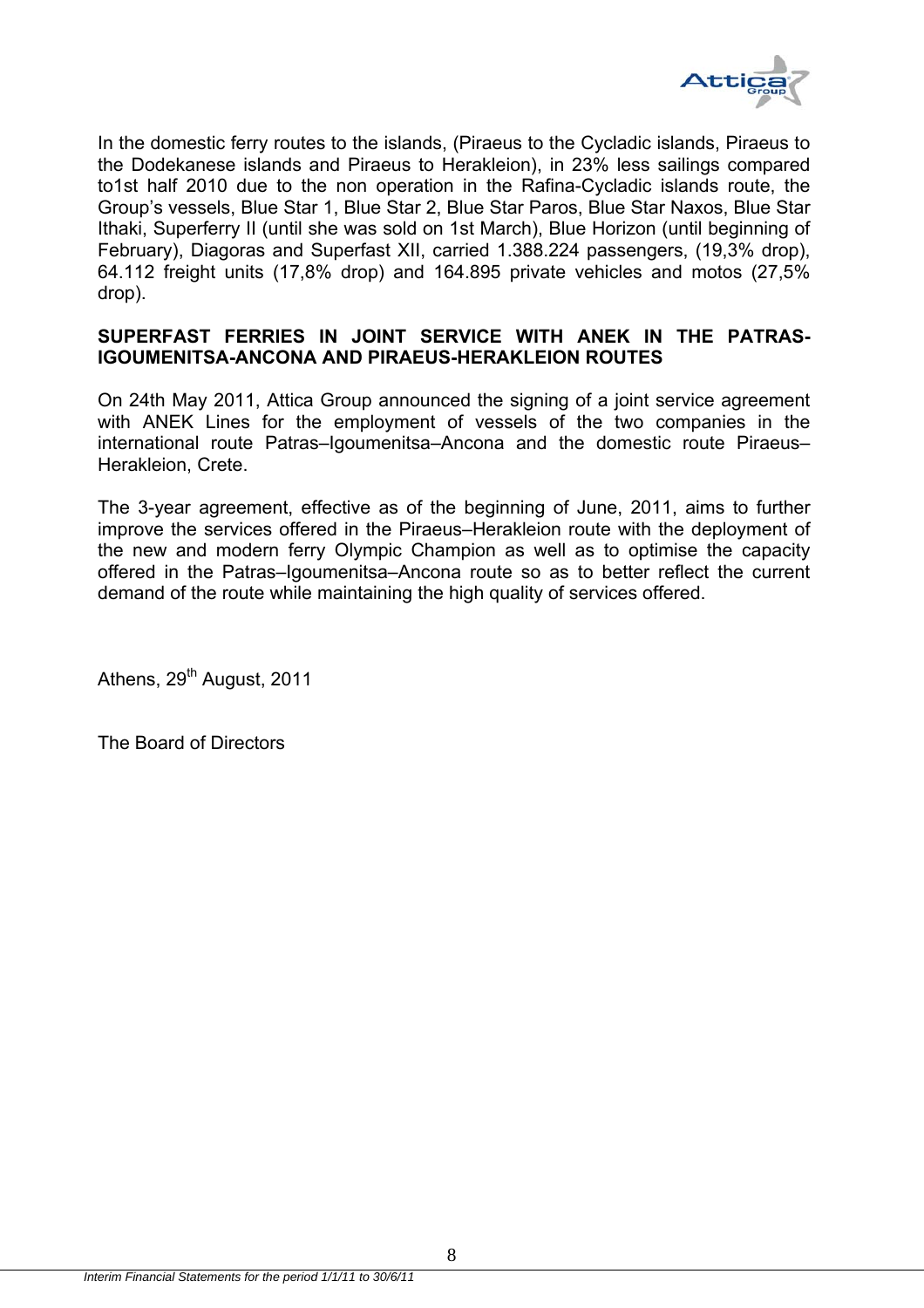

#### Interim Financial Statements for the period 1-1-2011 to 30-6-2011

The attached Interim Financial Statements are those approved by the Board of Directors of Attica Holdings S.A. on 29<sup>th</sup> August, 2011 and is available in the internet on the web address www.attica-group.com and on ASE website where they will be available to investors for at least five (5) years since their compilation and publication date.

It is noted that the published, in the press, brief financial data aim to provide the user with general information but do not present a full picture of the Company's and Group's financial results and position, according to International Accounting Standards.

(amounts in Euro thousand)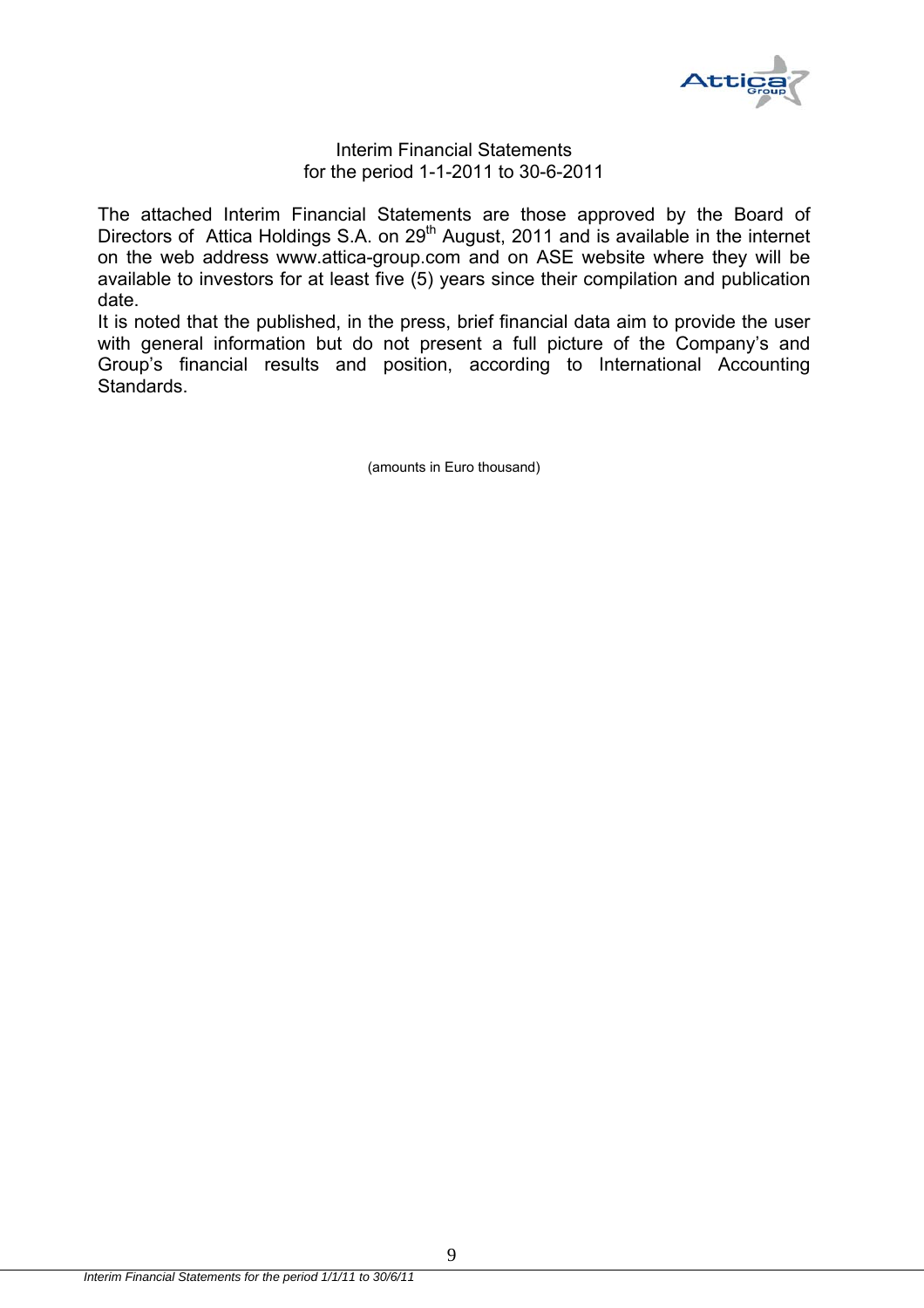

#### **INCOME STATEMENT**

For the period ended June 30 2011 & 2010 and for the quarterly period 1/4 - 30/6 2011 & 2010

|                                                                                |     |                 | <b>GROUP</b>    |                 |                 |                 | <b>COMPANY</b>  |                 |                 |
|--------------------------------------------------------------------------------|-----|-----------------|-----------------|-----------------|-----------------|-----------------|-----------------|-----------------|-----------------|
|                                                                                |     | 1.01-30.06.2011 | 1.01-30.06.2010 | 1.04-30.06.2011 | 1.04-30.06.2010 | 1.01-30.06.2011 | 1.01-30.06.2010 | 1.04-30.06.2011 | 1.04-30.06.2010 |
| Sales                                                                          | 6.1 | 111.456         | 125.787         | 67.260          | 74.201          |                 |                 |                 |                 |
| Cost of sales                                                                  | 6.2 | $-119.648$      | $-120.683$      | $-62.330$       | $-63.756$       |                 |                 |                 |                 |
| Gross profit                                                                   |     | $-8.193$        | 5.104           | 4.929           | 10.445          | $\mathbf 0$     | $\mathbf 0$     | $\mathbf 0$     | 0               |
| Administrative expenses                                                        |     | $-12.601$       | $-13.353$       | $-6.146$        | $-6.326$        | $-672$          | $-806$          | $-323$          | $-401$          |
| Distribution expenses                                                          |     | $-10.752$       | $-12.737$       | $-6.343$        | $-8.294$        |                 |                 |                 |                 |
| Other operating income                                                         |     | 1.343           | 168             | 381             | 114             |                 |                 |                 |                 |
| Other operating expenses                                                       |     |                 |                 |                 |                 |                 |                 |                 |                 |
| Profit / (loss) before taxes, financing and<br>investment activities           |     | $-30.203$       | $-20.818$       | $-7.179$        | $-4.061$        | $-672$          | $-806$          | $-323$          | $-401$          |
| Other financial results                                                        |     | $-257$          | $-2.261$        | 79              | $-896$          | $-268$          | $-288$          | 52              | $-288$          |
| Financial expenses                                                             |     | $-7.615$        | $-6.377$        | $-4.108$        | $-2.349$        | $-5$            | $-6$            | $-3$            | $-2$            |
| Financial income<br>Income from dividends                                      |     | 210             | 481             | 35              | 253             | 68              | 286<br>5.479    | 17              | 129<br>5.479    |
| Share in net profit (loss) of companies consolidated<br>with the equity method |     |                 |                 |                 |                 |                 |                 |                 |                 |
| Profit/ (loss) from sale of assets                                             | 6.3 | 3.928           |                 |                 |                 |                 |                 |                 |                 |
| Profit before income tax                                                       |     | $-33.937$       | $-28.975$       | $-11.173$       | $-7.053$        | $-878$          | 4.665           | $-258$          | 4.917           |
| Income taxes                                                                   |     | $-42$           | $-3.010$        | $-21$           | $-2.985$        |                 | $-1.953$        |                 | $-1.953$        |
| Profit for the period                                                          |     | $-33.979$       | $-31.985$       | $-11.194$       | $-10.038$       | $-878$          | 2.712           | $-258$          | 2.964           |
| Attributable to:                                                               |     |                 |                 |                 |                 |                 |                 |                 |                 |
| Owners of the parent                                                           |     | $-33.979$       | $-31.985$       | $-11.194$       | $-10.038$       | $-878$          | 2.712           | $-258$          | 2.964           |
| Non-controlling interests                                                      |     |                 |                 |                 |                 |                 |                 |                 |                 |
| Earnings After Taxes per Share - Basic (in €)                                  | 6.4 | $-0,1805$       | $-0,1993$       | $-0,0595$       | $-0,0626$       | $-0,0047$       | 0,0169          | $-0,0014$       | 0,0185          |
|                                                                                |     | $-33.979$       | $-31.985$       | $-11.194$       | $-10.038$       | $-878$          | 2.712           | $-258$          | 2.964           |
| Net profit for the period<br>Other comprehensive income:                       |     |                 |                 |                 |                 |                 |                 |                 |                 |
| Cash flow hedging:                                                             |     |                 |                 |                 |                 |                 |                 |                 |                 |
| - current period gains /(losses)                                               | 6.8 | $-4.039$        | 10.753          | 513             | 4.530           |                 |                 |                 |                 |
| - reclassification to profit or loss                                           | 6.8 |                 | 2.363           |                 | 1.907           |                 |                 |                 |                 |
| Exchange differences on translating foreign operations                         |     |                 |                 |                 |                 |                 |                 |                 |                 |
| Related parties' measurement using the fair value<br>method                    |     |                 |                 |                 |                 |                 |                 |                 |                 |
| Other comprehensive income for the period before<br>tax                        |     | -4.039          | 13.116          | 513             | 6.437           | 0               | $\pmb{0}$       | $\pmb{0}$       | $\mathbf 0$     |
| Income tax relating to components of other<br>comprehensive income             |     |                 |                 |                 |                 |                 |                 |                 |                 |
| Other comprehensive income for the period, net of<br>tax                       |     | $-4.039$        | 13.116          | 513             | 6.437           | $\pmb{0}$       | $\mathbf 0$     | $\mathbf 0$     | $\mathbf 0$     |
| Total comprehensive income for the period after<br>tax                         |     | $-38.018$       | $-18.869$       | $-10.681$       | $-3.601$        | $-878$          | 2.712           | $-258$          | 2.964           |
| Attributable to:<br>Owners of the parent<br>Non-controlling interests          |     | $-38.018$       | $-18.869$       | $-10.681$       | $-3.601$        | $-878$          | 2.712           | $-258$          | 2.964           |

The Notes on pages 17 to 37 are an integral part of these Interim Financial Statements.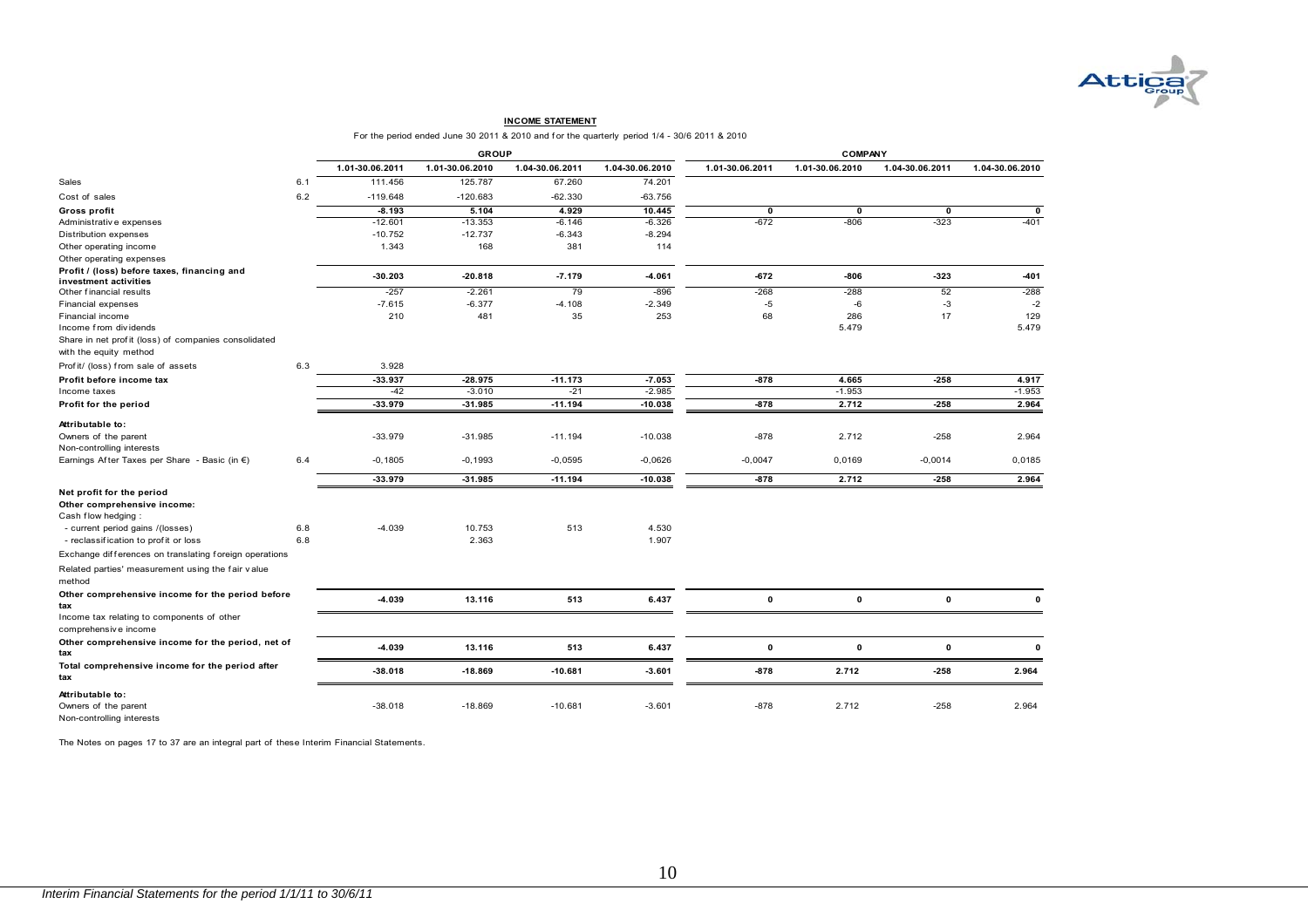

#### **BALANCE SHEET As at 30 of June 2011 and at December 31, 2010**

|                                              |      | <b>GROUP</b> |                  | <b>COMPANY</b> |            |  |
|----------------------------------------------|------|--------------|------------------|----------------|------------|--|
|                                              |      | 30/06/2011   | 31/12/2010       | 30/06/2011     | 31/12/2010 |  |
| <b>ASSETS</b>                                |      |              |                  |                |            |  |
| <b>Non-Current Assets</b>                    |      |              |                  |                |            |  |
| Tangible assets                              | 6.5  | 725.707      | 738.240          | 179            | 210        |  |
| Intangible assets                            |      | 1.214        | 1.357            | 84             | 96         |  |
| Investments in subsidiaries                  |      |              |                  | 467.237        | 441.987    |  |
| Derivatives                                  |      |              | 2.392            |                |            |  |
| Other non current assets                     |      | 3.220        | 3.355            | 1.282          | 1.284      |  |
| Deferred tax asset                           |      |              |                  |                |            |  |
| Total                                        |      | 730.141      | 745.344          | 468.782        | 443.577    |  |
| <b>Current Assets</b>                        |      |              |                  |                |            |  |
| <b>Inventories</b>                           |      | 11.960       | 11.381           |                |            |  |
| Trade and other receivables                  |      | 61.932       | 55.011           | 1              | 35         |  |
| Other current assets                         | 6.6  | 15.808       | 16.597           | 3.435          | 5.697      |  |
| Derivatives                                  |      |              | 2.757            |                | 588        |  |
| Cash and cash equivalents                    | 6.7  | 11.080       | 26.491           | 3.064          | 4.066      |  |
| <b>Total</b>                                 |      | 100.780      | 112.237          | 6.500          | 10.386     |  |
| Assets held for sale                         |      |              | 682              |                |            |  |
| <b>Total Assets</b>                          |      | 830.921      | 858.263          | 475.282        | 453.963    |  |
| <b>EQUITY AND LIABILITIES</b>                |      |              |                  |                |            |  |
| Equity                                       |      |              |                  |                |            |  |
| Share capital                                | 6.8  | 159.078      | 134.812          | 159.078        | 134.812    |  |
| Share premium                                | 6.8  | 290.280      | 290.614          | 290.280        | 290.614    |  |
| Fair value reserves                          |      | 522          | 4.561            | -7.428         | $-7.428$   |  |
| Other reserves                               |      | 111.170      | 111.170          | 23.652         | 23.652     |  |
| Retained earnings                            |      | $-104.095$   | $-70.116$        | 6.811          | 7.689      |  |
| Equity attributable to parent's shareholders |      | 456.955      | 471.041          | 472.393        | 449.339    |  |
| Minority interests                           |      |              |                  |                |            |  |
| <b>Total Equity</b>                          |      | 456.955      | 471.041          | 472.393        | 449.339    |  |
| <b>Non-current liabilities</b>               |      |              |                  |                |            |  |
|                                              |      | 286          | 286              | 271            | 271        |  |
| Deferred tax liability                       |      | 2.636        | 2.352            | 158            | 119        |  |
| Accrued pension and retirement obligations   |      | 279.991      |                  |                |            |  |
| Long-term borrow ings                        |      |              | 295.032          |                |            |  |
| Derivatives                                  |      |              |                  |                |            |  |
| Non-Current Provisions                       |      | 1.164        | 1.038            | 129            | 128        |  |
| Other long-term liabilities                  |      | 300          | 300              |                |            |  |
| <b>Total</b>                                 |      | 284.377      | 299.008          | 558            | 518        |  |
| <b>Current Liabilities</b>                   |      |              |                  |                |            |  |
| Trade and other payables                     | 6.9  | 29.830       | 24.453           | 11             | 51         |  |
| Tax payable                                  |      | 147          | 155              | 20             | 20         |  |
| Short-term debt                              |      | 39.812       | 41.043           |                |            |  |
| Derivatives                                  | 6.10 | 480          |                  |                |            |  |
| Other current liabilities                    | 6.11 | 19.320       | 20.633           | 2.300          | 4.035      |  |
| <b>Total</b>                                 |      | 89.589       | 86.284           | 2.331          | 4.106      |  |
| Liabilities related to Assets held for sale  |      | 373.966      | 1.930<br>387.222 | 2.889          | 4.624      |  |
| <b>Total liabilities</b>                     |      | 830.921      | 858.263          | 475.282        | 453.963    |  |
| <b>Total Equity and Liabilities</b>          |      |              |                  |                |            |  |

The Notes on pages 17 to 37 are an integral part of these Interim Financial Statements.

<u> 1980 - Johann Barbara, martxa a</u>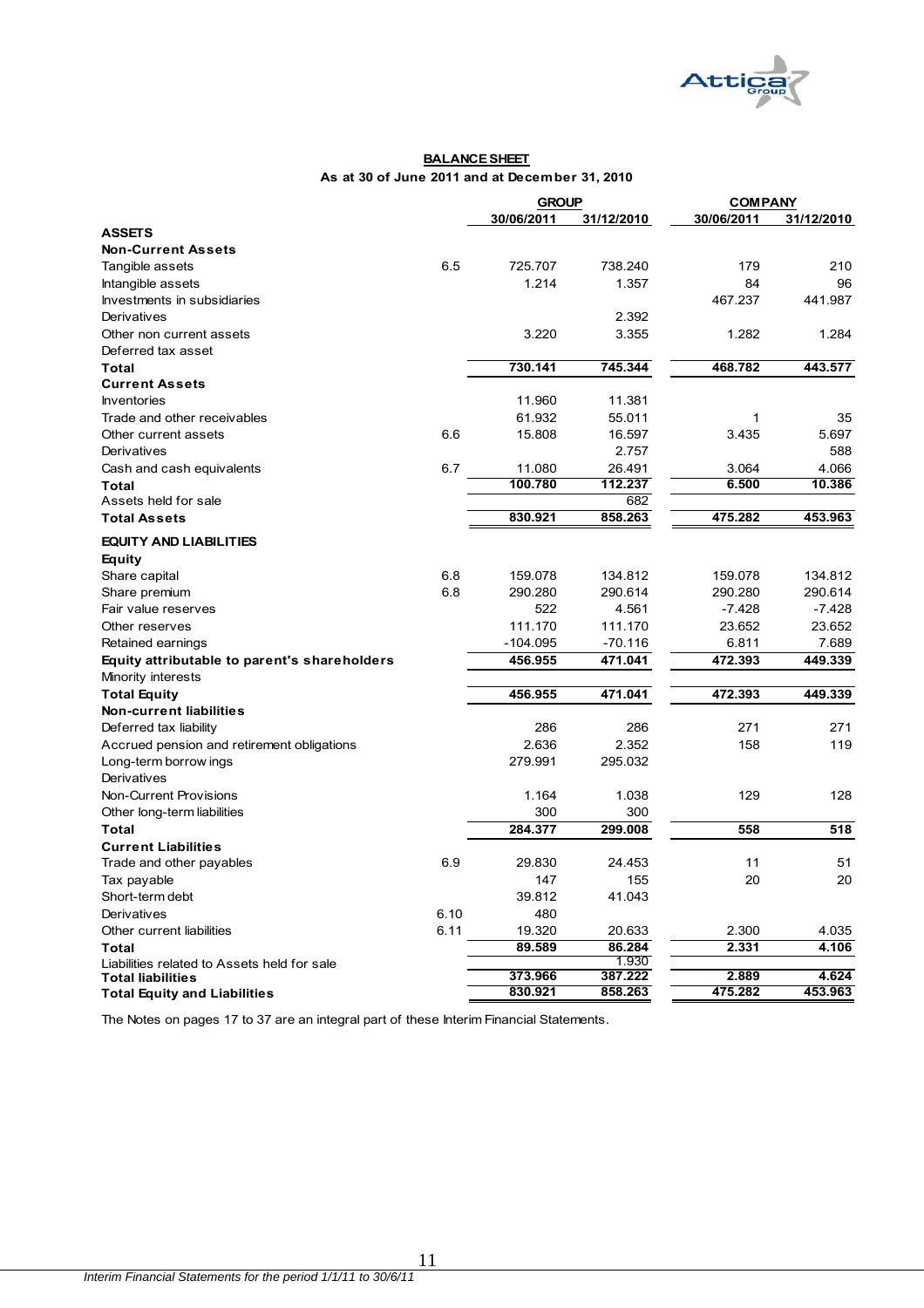

For the Period 1/01-30/06/2011

|                                                        | Number of<br>shares | <b>Share</b><br>capital | <b>Share</b><br>premium | <b>Revaluation</b><br>of financial<br>instruments | Other<br><b>reserves</b> | <b>Retained</b><br>earnings | Total<br>Equity |
|--------------------------------------------------------|---------------------|-------------------------|-------------------------|---------------------------------------------------|--------------------------|-----------------------------|-----------------|
| <b>Balance at 1/1/2011</b>                             | 162.424.000         | 134.812                 | 290.614                 | 4.561                                             | 111.170                  |                             | -70.116 471.041 |
| Changes in accounting policies                         |                     |                         |                         |                                                   |                          |                             |                 |
| <b>Restated balance</b>                                | 162.424.000         | 134.812                 | 290.614                 | 4.561                                             | 111.170                  |                             | -70.116 471.041 |
| Profit for the period                                  |                     |                         |                         |                                                   |                          | -33.979                     | $-33.979$       |
| Other comprehensive income                             |                     |                         |                         |                                                   |                          |                             |                 |
| <b>Cash flow hedges:</b>                               |                     |                         |                         |                                                   |                          |                             |                 |
| current period gains/(losses)                          |                     |                         |                         | $-4.039$                                          |                          |                             | $-4.039$        |
| reclassification to profit or loss                     |                     |                         |                         |                                                   |                          |                             |                 |
| Available-for-sale financial assets:                   |                     |                         |                         |                                                   |                          |                             |                 |
| Exchange differences on translating foreign operations |                     |                         |                         |                                                   |                          |                             |                 |
| Total recognised income and expense for the period     | 0                   | 0                       | 0                       | $-4.039$                                          | $\mathbf 0$              | $-33.979$                   | $-38.018$       |
| Share capital issue                                    | 29.236.320          | 24.266                  |                         |                                                   |                          |                             | 24.266          |
| <b>Dividends</b>                                       |                     |                         |                         |                                                   |                          |                             |                 |
| Transfer betw een reserves and retained earnings       |                     |                         |                         |                                                   |                          |                             |                 |
| Expenses related to share capital increase             |                     |                         | $-334$                  |                                                   |                          |                             | -334            |
| <b>Balance at 30/6/2011</b>                            | 191.660.320         | 159.078                 | 290.280                 | 522                                               | 111.170                  | -104.095 456.955            |                 |

**GROUP**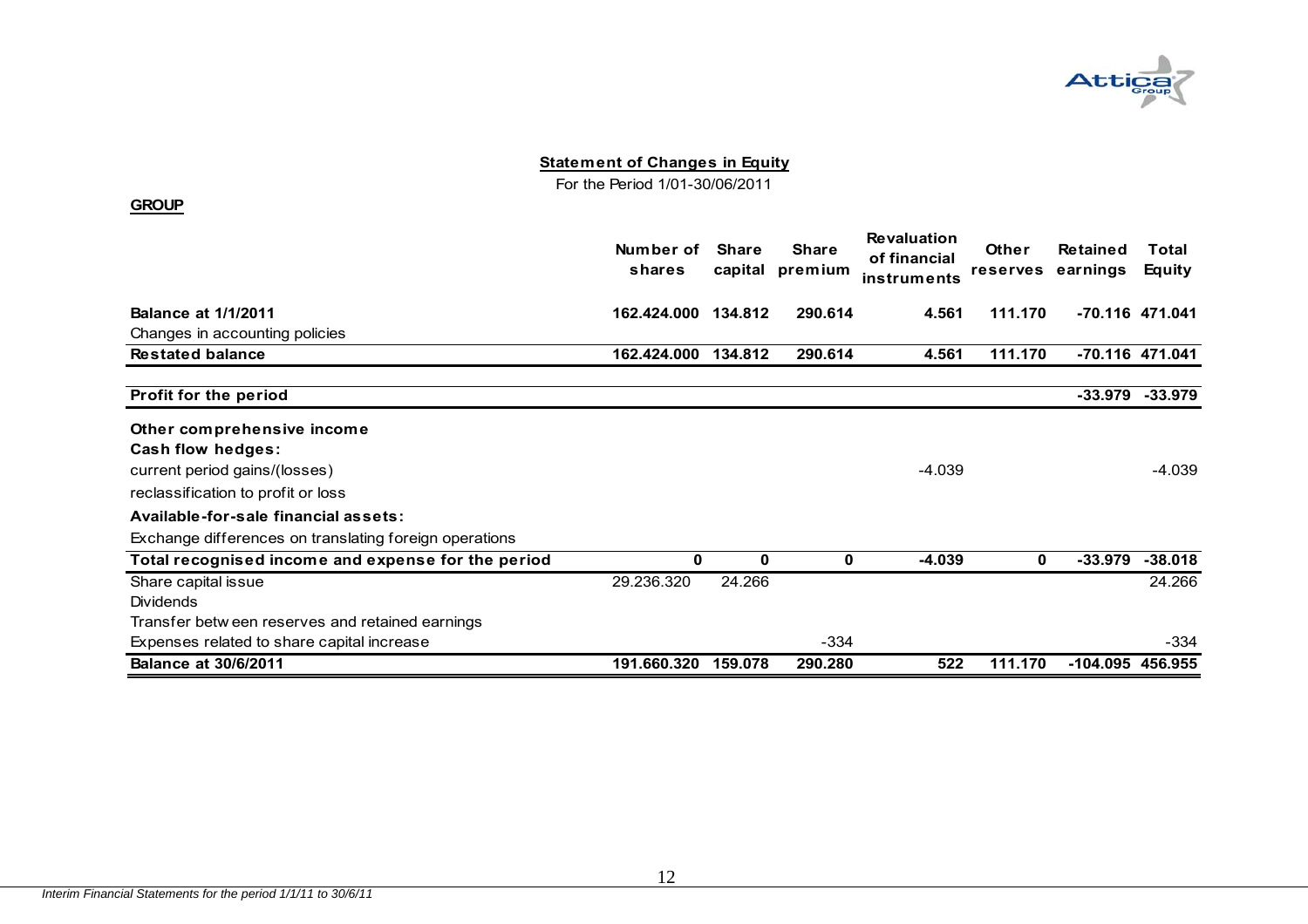

For the Period 1/01-30/06/2011

#### **COMPANY**

|                                                    | Number of<br>shares | <b>Share</b><br>capital | <b>Share</b><br>premium | <b>Revaluation of</b><br>non-current<br>assets | <b>Revaluation</b><br>of financial<br>instruments | <b>Other</b><br><b>reserves</b> | <b>Retained</b><br>earnings | Total<br>Equity |
|----------------------------------------------------|---------------------|-------------------------|-------------------------|------------------------------------------------|---------------------------------------------------|---------------------------------|-----------------------------|-----------------|
| <b>Balance at 1/1/2011</b>                         | 162.424.000         | 134.812                 | 290.614                 | $-7.428$                                       | $\mathbf{0}$                                      | 23.652                          |                             | 7.689 449.339   |
| Changes in accounting policies                     |                     |                         |                         |                                                |                                                   |                                 |                             |                 |
| <b>Restated balance</b>                            | 162.424.000         | 134.812                 | 290.614                 | $-7.428$                                       | 0                                                 | 23.652                          |                             | 7.689 449.339   |
| Profit for the period                              |                     |                         |                         |                                                |                                                   |                                 | -878                        | $-878$          |
| Other comprehensive income                         |                     |                         |                         |                                                |                                                   |                                 |                             |                 |
| Cash flow hedges:                                  |                     |                         |                         |                                                |                                                   |                                 |                             |                 |
| carrent period gains/(losses)                      |                     |                         |                         |                                                |                                                   |                                 |                             |                 |
| Reclassification to profit or loss                 |                     |                         |                         |                                                |                                                   |                                 |                             |                 |
| Total recognised income and expense for the period | 0                   | 0                       | 0                       | 0                                              | 0                                                 | 0                               | -878                        | $-878$          |
| Share capital issue                                | 29.236.320          | 24.266                  |                         |                                                |                                                   |                                 |                             | 24.266          |
| <b>Dividends</b>                                   |                     |                         |                         |                                                |                                                   |                                 |                             |                 |
| Transfer betw een reserves and retained earnings   |                     |                         |                         |                                                |                                                   |                                 |                             |                 |
| Expenses related to share capital issue            |                     |                         | $-334$                  |                                                |                                                   |                                 |                             | $-334$          |
| <b>Balance at 30/6/2011</b>                        | 191.660.320         | 159.078                 | 290.280                 | $-7.428$                                       | 0                                                 | 23.652                          | 6.811                       | 472.393         |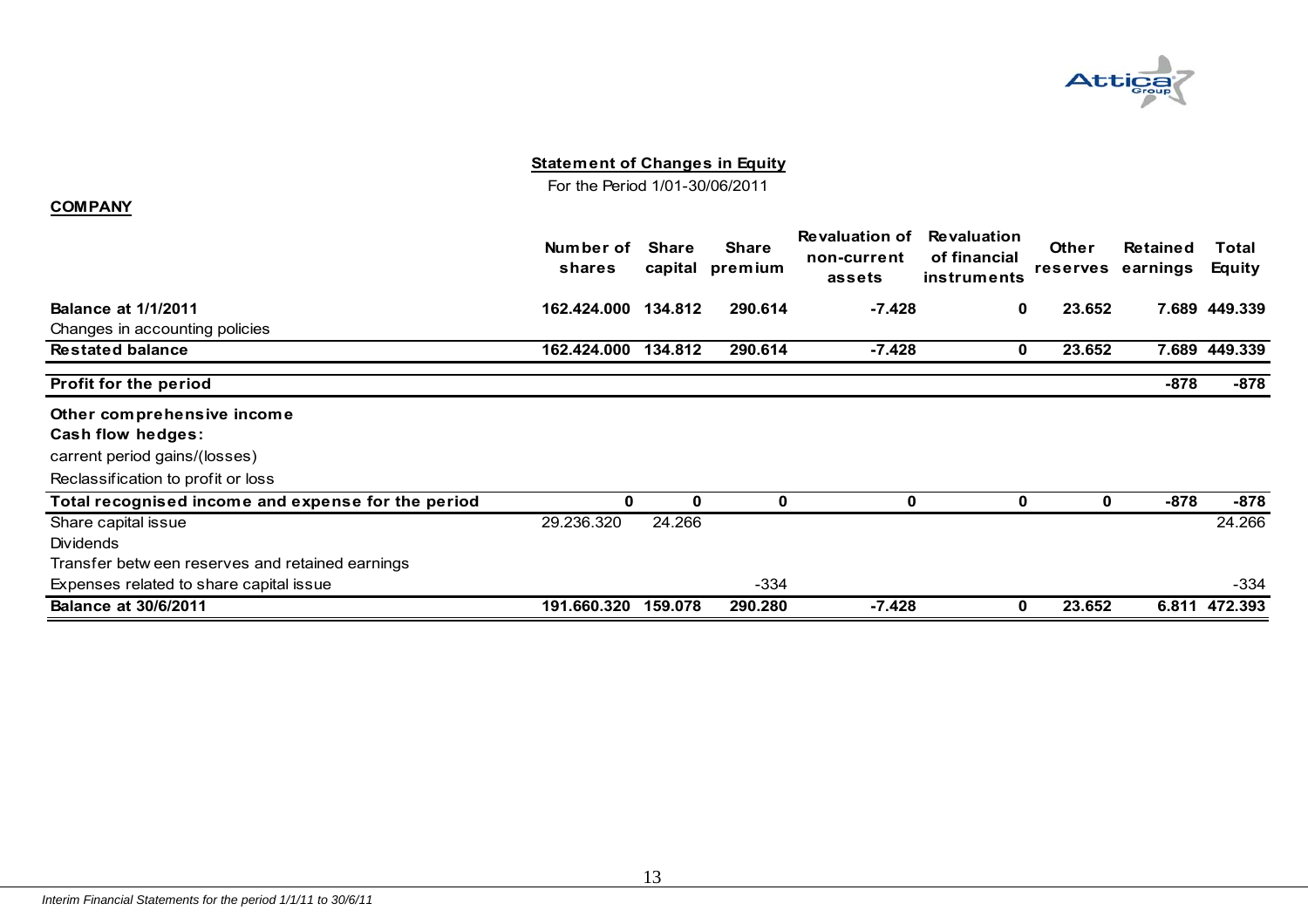

For the Period 1/01-30/06/2010

#### **GROUP**

|                                                 | Number of<br>shares | <b>Share</b><br>capital | <b>Share</b><br>premium | <b>Revaluation</b><br>of financial<br>instruments | <b>Other</b><br><b>reserves</b> | <b>Retained</b><br>earnings | <b>Total Equity</b> |
|-------------------------------------------------|---------------------|-------------------------|-------------------------|---------------------------------------------------|---------------------------------|-----------------------------|---------------------|
| <b>Balance at 1/1/2010</b>                      | 141.613.700         | 117.539                 | 266,560                 | $-3.430$                                          | 87.286                          | 3.094                       | 471.049             |
| Changes in accounting policies                  |                     |                         |                         |                                                   |                                 |                             |                     |
| <b>Restated balance</b>                         | 141.613.700         | 117.539                 | 266.560                 | $-3.430$                                          | 87.286                          | 3.094                       | 471.049             |
| Profit for the period                           |                     |                         |                         |                                                   |                                 | $-31.985$                   | $-31.985$           |
| Other comprehensive income                      |                     |                         |                         |                                                   |                                 |                             |                     |
| Cash flow hedges:                               |                     |                         |                         |                                                   |                                 |                             |                     |
| current period gains/(losses)                   |                     |                         |                         | 10.753                                            |                                 |                             | 10.753              |
| reclassification to profit or loss              |                     |                         |                         | 2.363                                             |                                 |                             | 2.363               |
| Available-for-sale financial assets             |                     |                         |                         |                                                   |                                 |                             |                     |
| Exchange differences on translating foreign     |                     |                         |                         |                                                   |                                 |                             |                     |
| operations                                      |                     |                         |                         |                                                   |                                 |                             |                     |
| Other comprehensive income after tax            | 0                   | 0                       | 0                       | 13.116                                            | 0                               | $-31.985$                   | $-18.869$           |
| Share capital issue                             | 20.810.300          | 17.273                  |                         |                                                   |                                 |                             | 17.273              |
| <b>Dividends</b>                                |                     |                         |                         |                                                   |                                 |                             |                     |
| Capitalisation of share premium                 |                     |                         | 24.348                  |                                                   |                                 |                             | 24.348              |
| Transfer between reserves and retained earnings |                     |                         |                         |                                                   | 23.884                          | $-23.884$                   |                     |
| Expenses related to share capital increase      |                     |                         | $-294$                  |                                                   |                                 |                             | $-294$              |
| <b>Balance at 30/6/2010</b>                     | 162.424.000         | 134.812                 | 290.614                 | 9.686                                             | 111.170                         | $-52.775$                   | 493.507             |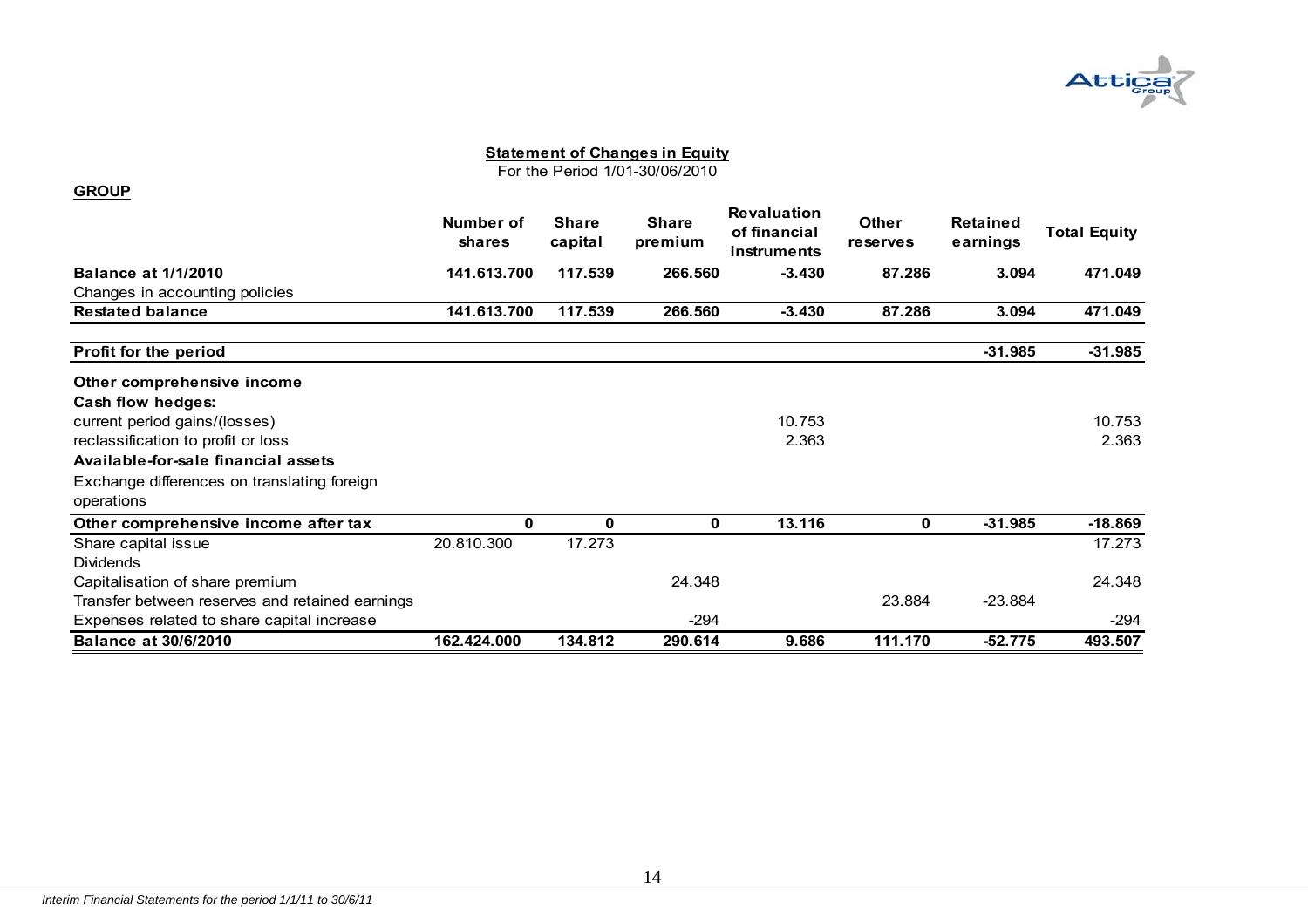

For the Period 1/01-30/06/2010

| <b>COMPANY</b>                                           |                     |                         |                         |                                                    |                                                   |                          |                             |                        |
|----------------------------------------------------------|---------------------|-------------------------|-------------------------|----------------------------------------------------|---------------------------------------------------|--------------------------|-----------------------------|------------------------|
|                                                          | Number of<br>shares | <b>Share</b><br>capital | <b>Share</b><br>premium | <b>Revaluation</b><br>of non-<br>current<br>assets | <b>Revaluation</b><br>of financial<br>instruments | <b>Other</b><br>reserves | <b>Retained</b><br>earnings | Total<br><b>Equity</b> |
| <b>Balance at 1/1/2010</b>                               | 141.613.700         | 117.539                 | 266.560                 | 65.569                                             | 0                                                 | 3.221                    |                             | 30.381 483.270         |
| Changes in accounting policies                           |                     |                         |                         |                                                    |                                                   |                          |                             |                        |
| <b>Restated balance</b>                                  | 141.613.700         | 117.539                 | 266.560                 | 65.569                                             | 0                                                 | 3.221                    |                             | 30.381 483.270         |
| Profit for the period                                    |                     |                         |                         |                                                    |                                                   |                          | 2.712                       | 2.712                  |
| Other comprehensive income                               |                     |                         |                         |                                                    |                                                   |                          |                             |                        |
| Cash flow hedges:                                        |                     |                         |                         |                                                    |                                                   |                          |                             |                        |
| current period gains/(losses)                            |                     |                         |                         |                                                    |                                                   |                          |                             |                        |
| reclassification to profit or loss                       |                     |                         |                         |                                                    |                                                   |                          |                             |                        |
| Available-for-sale financial assets                      |                     |                         |                         |                                                    |                                                   |                          |                             |                        |
| current period gains/(losses)                            |                     |                         |                         |                                                    |                                                   |                          |                             |                        |
| Fair value's measurement                                 |                     |                         |                         |                                                    |                                                   |                          |                             |                        |
| related parties' measurement using the fair value method |                     |                         |                         |                                                    |                                                   |                          |                             |                        |
| Other comprehensive income after tax                     | 0                   | 0                       | 0                       | 0                                                  | 0                                                 | 0                        | 2.712                       | 2.712                  |
| Share capital issue                                      | 20.810.300          | 17.273                  |                         |                                                    |                                                   |                          |                             | 17.273                 |
| Dividends                                                |                     |                         | 24.348                  |                                                    |                                                   |                          |                             | 24.348                 |
| Capitalisation of share premium                          |                     |                         |                         |                                                    |                                                   |                          |                             |                        |
| Transfer betw een reserves and retained earnings         |                     |                         |                         |                                                    |                                                   | 20.431                   | $-20.431$                   |                        |
| Expenses related to share capital increase               |                     |                         | $-294$                  |                                                    |                                                   |                          |                             | $-294$                 |
| <b>Balance at 30/6/2010</b>                              | 162.424.000         | 134.812                 | 290.614                 | 65.569                                             | 0                                                 | 23.652                   |                             | 12.662 527.309         |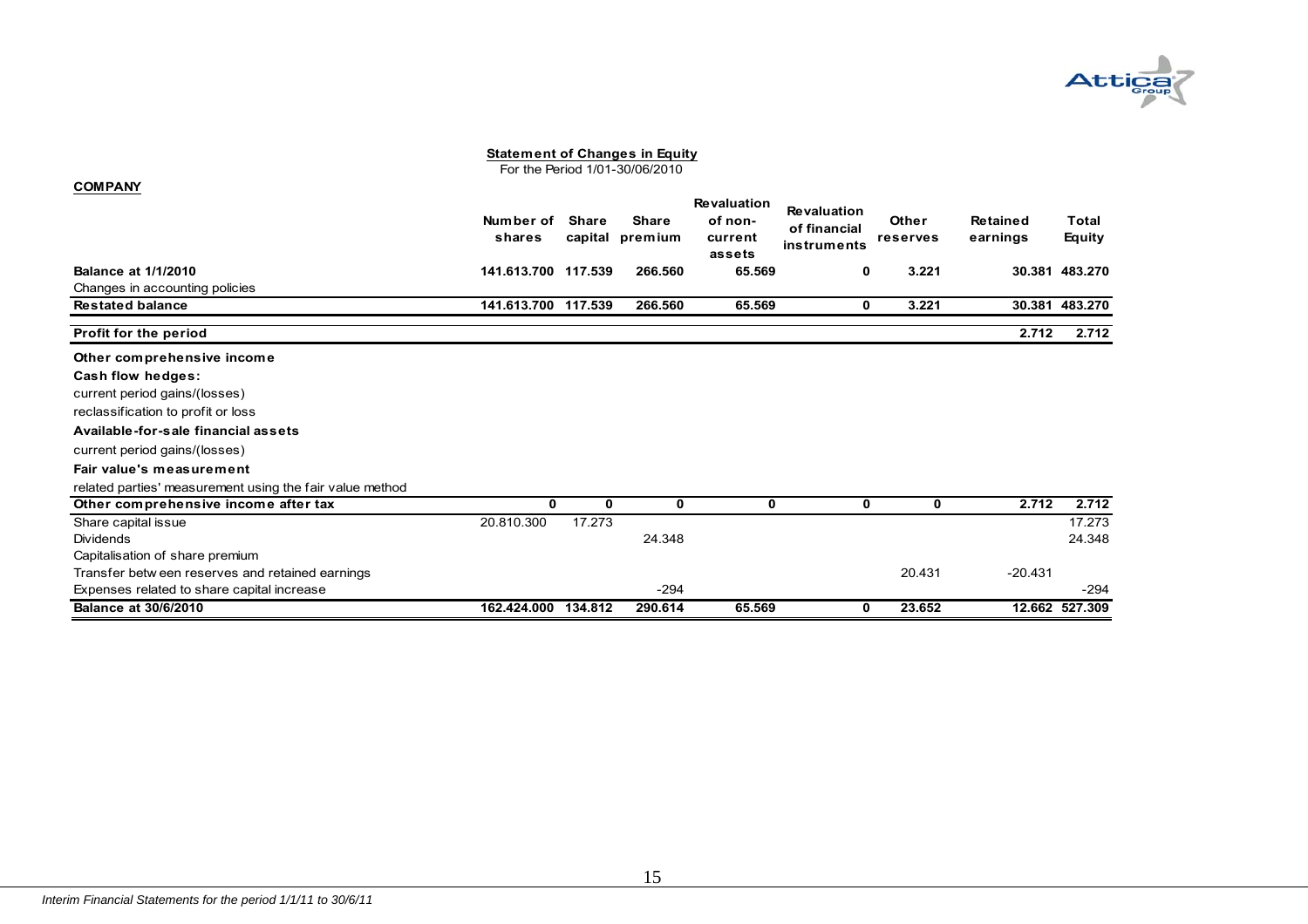

#### **CASH FLOW STATEMENT**

For the period 1/1-30/6 2011 & 2010

|                                                           | <b>GROUP</b> |           | <b>COMPANY</b>                                          |           |  |
|-----------------------------------------------------------|--------------|-----------|---------------------------------------------------------|-----------|--|
|                                                           |              |           | 1/1-30/6/2011 1/1-30/6/2010 1/1-30/6/2011 1/1-30/6/2010 |           |  |
| <b>Cash flow from Operating Activities</b>                |              |           |                                                         |           |  |
| Profit/(Loss) Before Taxes                                | $-33.937$    | $-28.975$ | $-878$                                                  | 4.665     |  |
| <b>Adjustments for:</b>                                   |              |           |                                                         |           |  |
| Depreciation & amortization                               | 13.648       | 13.525    | 43                                                      | 44        |  |
| Deferred tax expense                                      |              |           |                                                         |           |  |
| Provisions                                                | 938          | 800       | 39                                                      | 8         |  |
| Foreign exchange differences                              | 2            | $-102$    | 14                                                      | $-16$     |  |
| Net (profit)/Loss from investing activities               | $-4.003$     | 1.844     | 187                                                     | $-5.460$  |  |
| Interest and other financial expenses                     | 7.548        | 6.301     | 1                                                       | 3         |  |
| Plus or minus for Working Capital changes:                |              |           |                                                         |           |  |
| Decrease/(increase) in Inventories                        | $-579$       | 316       |                                                         |           |  |
| Decrease/(increase) in Receivables                        | $-2.426$     | $-16.696$ | 331                                                     | 3         |  |
| (Decrease)/increase in Payables (excluding banks)         | 2.505        | 8.027     | $-804$                                                  | $-30.569$ |  |
| Less:                                                     |              |           |                                                         |           |  |
| Interest and other financial expenses paid                | $-5.557$     | $-4.658$  | -1                                                      | -3        |  |
| Taxes paid                                                | $-2.078$     | $-1.510$  | $-976$                                                  | $-1.313$  |  |
| Total cash inflow/(outflow) from operating activities     |              |           |                                                         |           |  |
| (a)                                                       | $-23.939$    | $-21.128$ | $-2.044$                                                | $-32.638$ |  |
| <b>Cash flow from Investing Activities</b>                |              |           |                                                         |           |  |
| Acquisition of subsidiaries, associated companies, joint  |              |           |                                                         |           |  |
| ventures and other investments                            |              |           | $-29.700$                                               | $-28.550$ |  |
| Purchase of tangible and intangible assets                | $-967$       | $-26.824$ |                                                         |           |  |
| Proceeds from sale of tangible and intangible assets      | 4.650        | 81.500    |                                                         |           |  |
| Derivtives' result                                        | 1.002        |           |                                                         |           |  |
| Interest received                                         | 210          | 481       | 68                                                      | 286       |  |
| Dividends received                                        |              |           | 2.300                                                   |           |  |
| Total cash inflow/(outflow) from investing activities (b) | 4.895        | 55.157    | $-27.332$                                               | $-28.264$ |  |
| <b>Cash flow from Financing Activities</b>                |              |           |                                                         |           |  |
| Proceeds from issue of Share Capital                      | 24.266       | 41.621    | 24.266                                                  | 41.621    |  |
| Proceeds from Borrowings                                  |              |           |                                                         |           |  |
| Expenses related to share capital increase                | $-334$       | $-294$    | $-334$                                                  | $-294$    |  |
| Proceeds from subsidiaries capital return                 |              |           | 4.450                                                   | 17.450    |  |
| Payments of Borrowings                                    | $-20.083$    | $-58.629$ |                                                         |           |  |
| Payments of finance lease liabilities                     | $-182$       | $-186$    |                                                         |           |  |
| Dividends paid                                            |              |           |                                                         |           |  |
| Equity return to shareholders                             |              |           |                                                         |           |  |
| Total cash inflow/(outflow) from financing activities (c) | 3.667        | $-17.488$ | 28.382                                                  | 58.777    |  |
| Net increase/(decrease) in cash and cash equivalents      |              |           |                                                         |           |  |
| $(a)+(b)+(c)$                                             | $-15.377$    | 16.541    | -994                                                    | $-2.125$  |  |
| Cash and cash equivalents at beginning of period          | 26.491       | 16.870    | 4.066                                                   | 7.391     |  |
| Exchange differences in cash and cash equivalents         | $-34$        | 78        | -8                                                      | 15        |  |
| Cash and cash equivalents at end of period                | 11.080       | 33.489    | 3.064                                                   | 5.281     |  |

The method used for the preparation of the above Cash Flow Statement is the Indirect Method.

The Notes on pages 17 to 37 are an integral part of these Interim Financial Statements.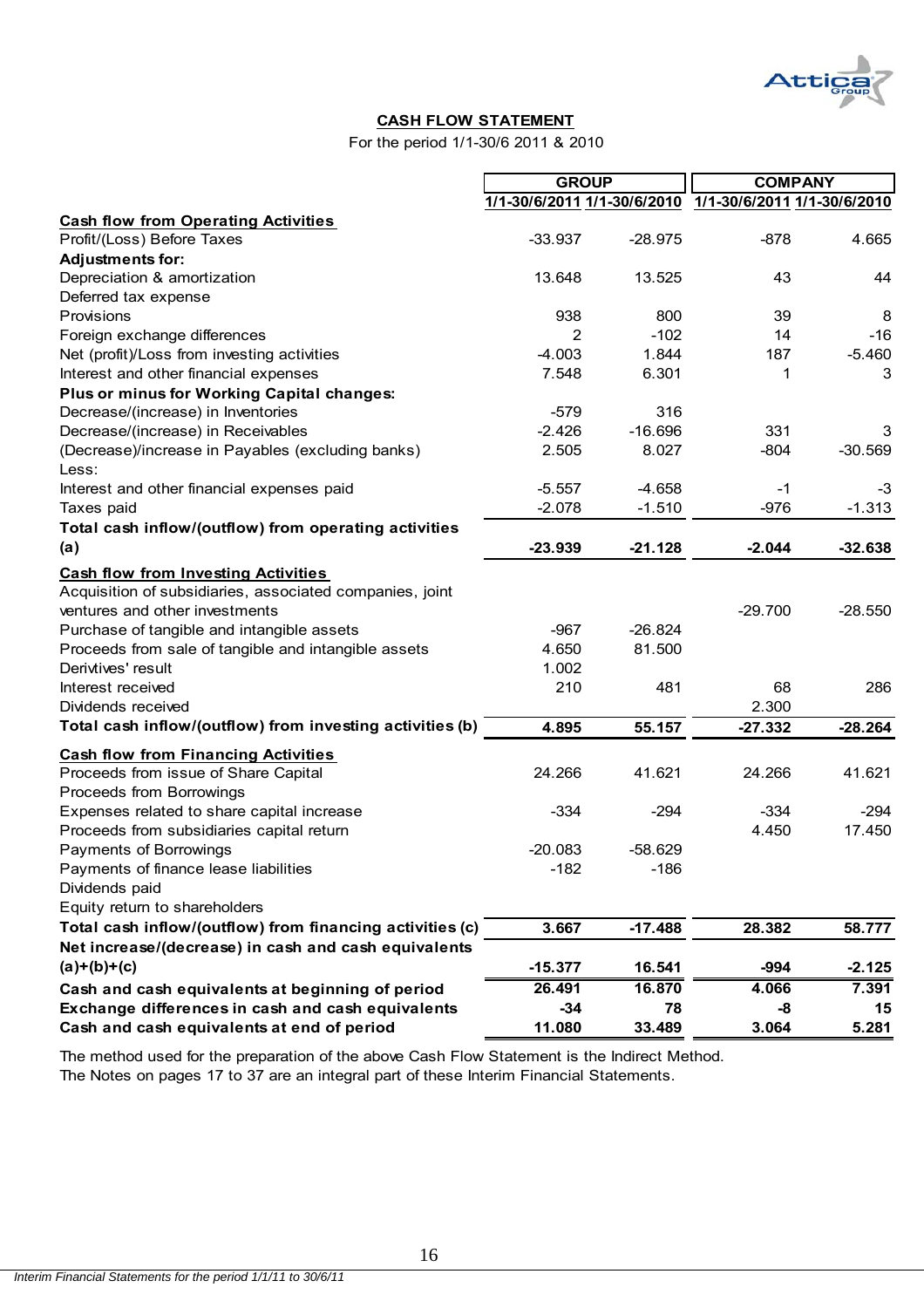

# **Notes to the Financial Statements**

#### **1. General information**

ATTICA HOLDINGS S.A. ("ATTICA GROUP") is a Holding Company and as such does not have trading activities of its own. The Company, through its subsidiaries, operates in passenger shipping.

The headquarters of the Company are in Athens, Greece, 123-125, Syngrou Avenue & 3, Torva Street, 11745.

The number of employees, at period end, was 6 for the parent company and 1,205 for the Group, while at  $30<sup>th</sup>$  June, 2010 was 6 and 1,374 respectively.

Attica Holdings S.A. shares are listed on the Athens Stock Exchange under the ticker symbol ATTICA.

The corresponding ticker symbol for Bloomberg is ATTICA GA and for Reuters is EPA.AT.

The total number of common registered voting shares, after the share capital increase (see § 6.8), outstanding as at  $30<sup>th</sup>$  June 2011 was 191.660.320 while the weighted average number of shares was 188.268.261 (see § 6.4). The total market capitalization was Euro 68.998 mln approximately. The total market capitalization has been calculating in accordance with the number of shares after the share capital increased due to the fact that the new Attica shares started trading in Athens Stock Exchange on 31<sup>st</sup> January 2011.

The financial statements of Attica Holdings S.A. are included, using the full consolidation method, in the consolidated financial statements of MARFIN INVESTMENT GROUP HOLDINGS S.A. which is registered in Greece and whose total participation in the company (directly & indirectly), was 89,38%.

The interim financial statements of the Company and the Group for the period ending at  $30<sup>th</sup>$ June, 2011 were approved by the Board of Directors on 29<sup>th</sup> August, 2011.

# **2. Changes in accounting policies**

The Group has adopted all the new Standards and Interpretations whose implementation is mandatory for the years starting as at  $1<sup>st</sup>$  January, 2011. Paragraph 2.1 presents the accounting policy in accordance with the presentation of ANEK S.A. - SUPERFAST ENDEKA HELLAS INC &CO Joint Venture in the financial statements of the Group. Paragraph 2.2 presents the Standards, Amendments to the Standards and Interpretations that are either not effective yet or have not been adopted by the E.U.

Therefore, the attached interim Financial Statements should be read in line with the publicized annual Financial Statements as of  $31<sup>st</sup>$  December, 2010 that include a full analysis of the accounting policies and valuation methods used.

# 2.1. Accounting Policy in accordance with the presentation of ANEK S.A. - SUPERFAST ENDEKA HELLAS INC &CO Joint Venture in the financial statements of the Group.

In accordance with IAS 31 the above Joint Venture has been described as "Jointly controlled activities". The objective purpose, is the creation of income and its distribution to the venturers in accordance with the contractual arrangement. According to IAS 31, a venturer shall recognise in its financial statements: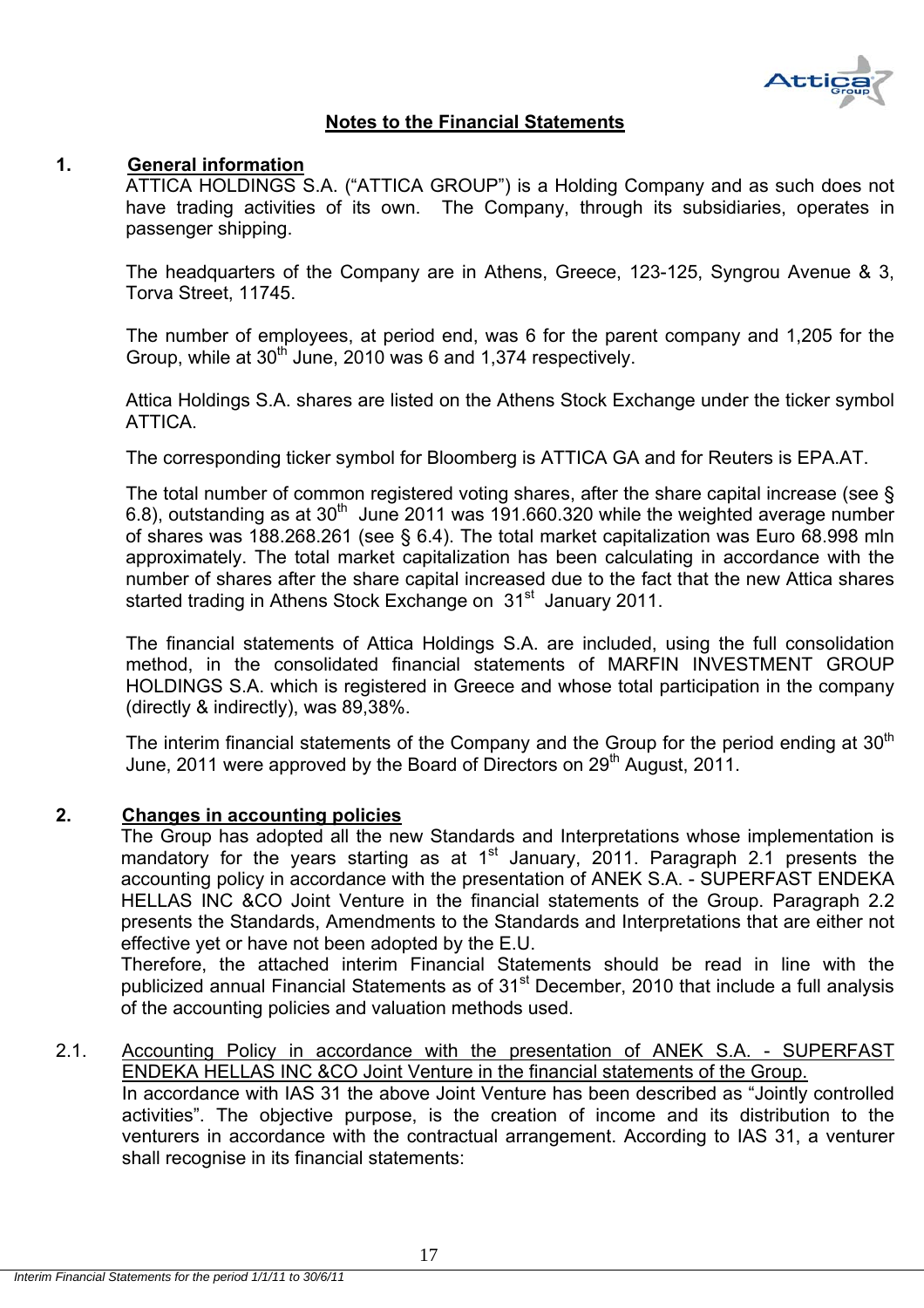

- its share of the jointly controlled assets and any liabilities that it has incurred and
- any expenses that it has incurred and any income from the sale or use of its share of the output of the joint venture.

The assets, liabilities, income and expenses are recognised in the financial statements of the venture, hence no adjustments or other consolidation procedures are required in respect of these items when the venture presents consolidated financial statements.

The net receivable that arise from each balance sheet date, from the relevant settlement and the payment from the Joint Venture to and from the venturers, has been posted in the short term receivables.

#### 2.2. Changes in Accounting Principles (Amendments to 2010 opening publicized standards 2011)

#### **Annual Improvements 2010**

In 2010, the IASB issued the annual improvements to IFRS for the year 2010 – a series of adjustments to 7 Standards, as a part of the annual improvement program. The IASB annual improvement program aims to make necessary though not urgent adjustments to IFRSs and will not be a part of bigger revision program. Most Improvements are effective for annual periods starting on or after 1<sup>st</sup> January, 2011.

#### **Annual Improvements 2009**

In 2009, the IASB issued the annual improvements to IFRS for the year 2009, a series of adjustments to 12 Standards, as a part of the annual improvement program. The IASB annual improvement program aims to make necessary though not urgent adjustments to IFRSs and will not be a part of bigger revision program.

# **IFRS 2 (Amendment) "Share Based Payments"**

The IASB has proceeded to the issue of an amendment to IFRS 2 regarding the accounting treatment of share based payments within the companies of the same group and the way they are accounted for in separate financial statements of subsidiaries. This amendment is not applicable to the Group.

# **IAS 32 "Financial Instruments: Presentation" - Classification of Rights as Equity**

The amendment revises the definition of financial liabilities as provided in IAS 23, with respect to classification of rights issues (rights, options or warrants) as equity. The amendments had no effect on the Group financial statements. The amendment applies to annual accounting periods starting on or after  $1<sup>st</sup>$  February, 2010, while earlier application is permitted. The application of the amendment is not expected to have an effect on the Company Financial Statements. The current Amendment has been approved by the European Union.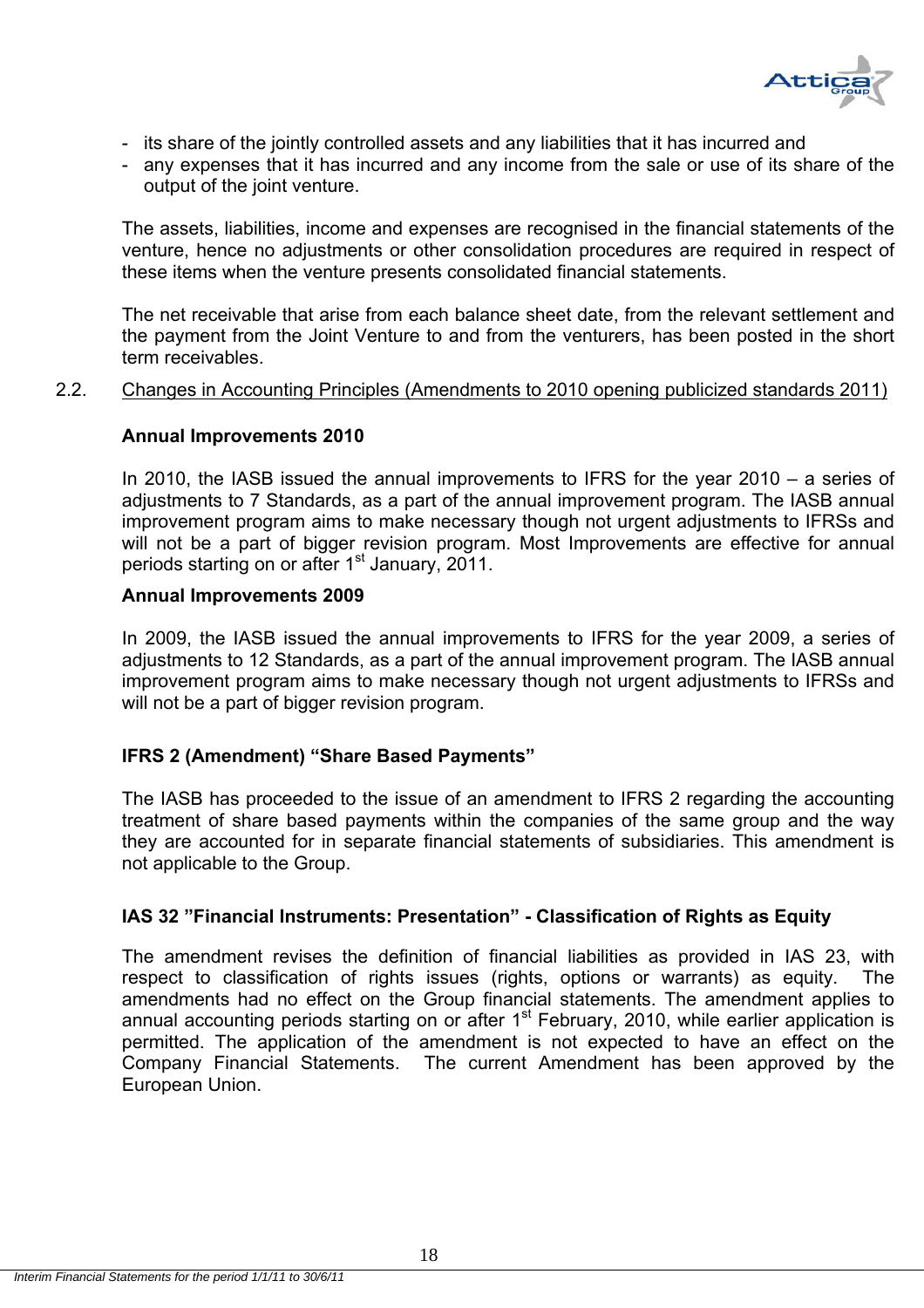

# **IFRIC 14 (Amendment) "Minimum Funding Requirements Payments"**

The amendment has been issued to raise the limitations that an entity had on the recognition of an asset deriving from voluntary prepaid contributions for minimum funding requirements. The amendment had no effect on the Group operations.

# **Amendment to IFRS 1 "First-time Adoption of International Financial Reporting Standards" - Limited Exemption from Comparative Disclosures under IFRS 7 for IFRS First-time Adopters**

The current amendment provides limited exemptions to IFRS first time adopters from provision of comparative information pertaining to disclosures required by IFRS 7 «Financial Instruments: Disclosures». The amendment had no effect on the Group operations.

# **IAS 24: "Related Party Disclosures" (revision)**

The current amendment clarifies the definition of related parties and reduces disclosures regarding related parties of the State. In particular, it rescinds the obligation of State entities to disclose details of all transactions with other State parties, it clarifies and simplifies the definition of a related party and endorses the disclosure not only of transactions and balances between related parties, but also undertakings, both in separate and consolidated statements. The application of the revised Standard has no significant effect on the financial statements.

# **IFRIC 19: «Extinguishing Financial Liabilities with Equity Instruments»**

IFRIC19 considers the accounting treatment when an entity renegotiates the terms of a financial liability with its creditor and the creditor agrees to accept the entity's shares or other equity instruments to settle the financial liability fully or partially. Such transactions are sometimes referred to as «debit - equity instruments» transactions or shares transactions, whose frequency increases during the financial crises. The amendment is not applicable to the Group.

#### 2.3. Standards, amendments, and interpretations to existing standards that are either not effective yet or have not been adopted by the E.U.

Furthermore, the IASB has proceeded to the issue of the following new IFRSs, amendments and interpretations which are not mandatory for these financial statements and as at the date of issue of these financial statements have not been adopted by the E.U.

#### **IFRS 9: «Financial Instruments»**

The IASB is planning to fully replace IAS 39 «Financial Instruments: Recognition and Measurement» by the end of 2010, that will be put in force for annual financial periods starting at 1<sup>st</sup> January, 2013. IFRS 9 constitutes the first stage of the ongoing project for the replacement of IAS 39. The main stages of the project are as follows:

1st stage: Recognition and Measurement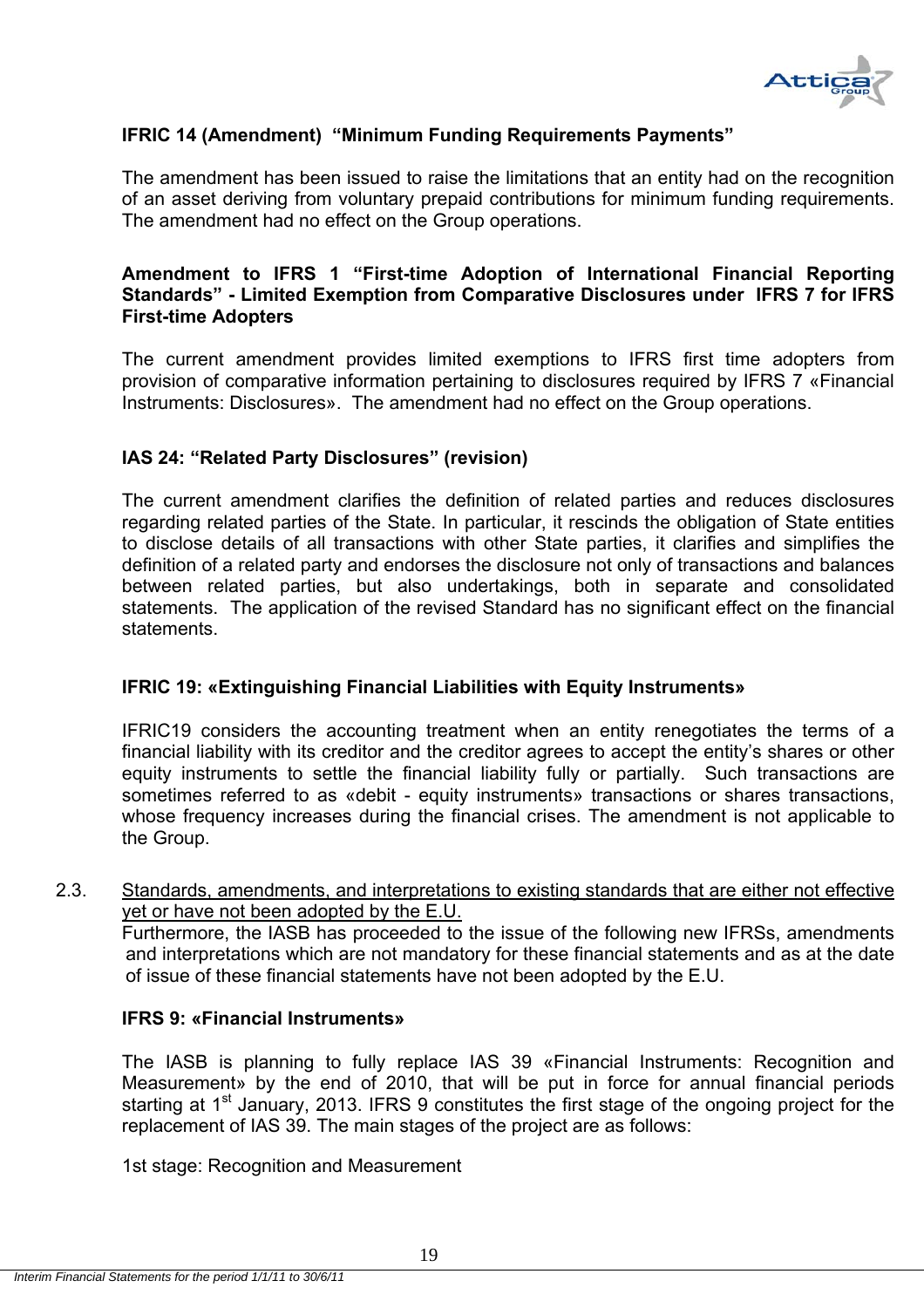

2nd stage: Impairment method

3rd stage: Hedge accounting

Furthermore, an additional stage concerns issues related with derecognition.

IFRS 9 aims to reduce complexity in the accounting treatment of financial instruments by offering fewer categories of financial assets and a principle based on the approach for their classification. According to the new Standard, the entity classifies financial assets either at amortised cost or at fair value based on:

a) the entity's business model for managing financial assets,

b) the characteristics of the contractual terms of the financial asset give rise on specified dates to cash flows (if it has decided not to appoint the financial asset at fair value through profit and loss).

The division of all financial assets into two categories – amortised cost and fair value – means that only one impairment model will be required in the context of the new standard, thus reducing complexity.

The effect from the application of IFRS 9 is evaluated by the company as it is estimated that the business model that will be selected by the company for managing its financial assets will have an impact on its Equity and P&L.

The Standard is effective for annual periods starting on or after 01/01/2013 and has not been approved by the EU yet.

# **Amendment to IFRS 1 «First-time Adoption of International Financial Reporting Standards» - Removal of Fixed Dates for First-time Adopters.**

The Amendment removes the fixed IFRS transition date (1<sup>st</sup> January, 2004) and replaces it with actual IFRS transition date. At the same time, it removes derecognition requirement regarding the transactions that took place before the fixed transition date. The amendment is effective for annual periods beginning on or after  $1<sup>st</sup>$  July, 2011 and earlier application is permitted. The application of the Amendment will not affect the consolidated Financial Statements of the Group. The current Amendment is not applicable to the Group.

# **IAS 12 - (Amendment) «Income Taxes».**

 IAS 12 requires an entity to measure the deferred tax relating to an asset depending on whether the entity expects to recover the carrying amount of the asset through use or sale. In cases related to investment property and when an asset is measured at fair value, it can be difficult and subjective to assess whether recovery will be through use or through sale. The amendment provides a practical solution to the problem by introducing a presumption that recovery of the carrying amount will be through future sale of the asset. The amendment is effective for annual periods beginning on or after 1<sup>st</sup> January, 2012 and it will be examined whether its implementation will have an impact on the Group consolidated Financial Statements. This amendment has not been approved by the European Union.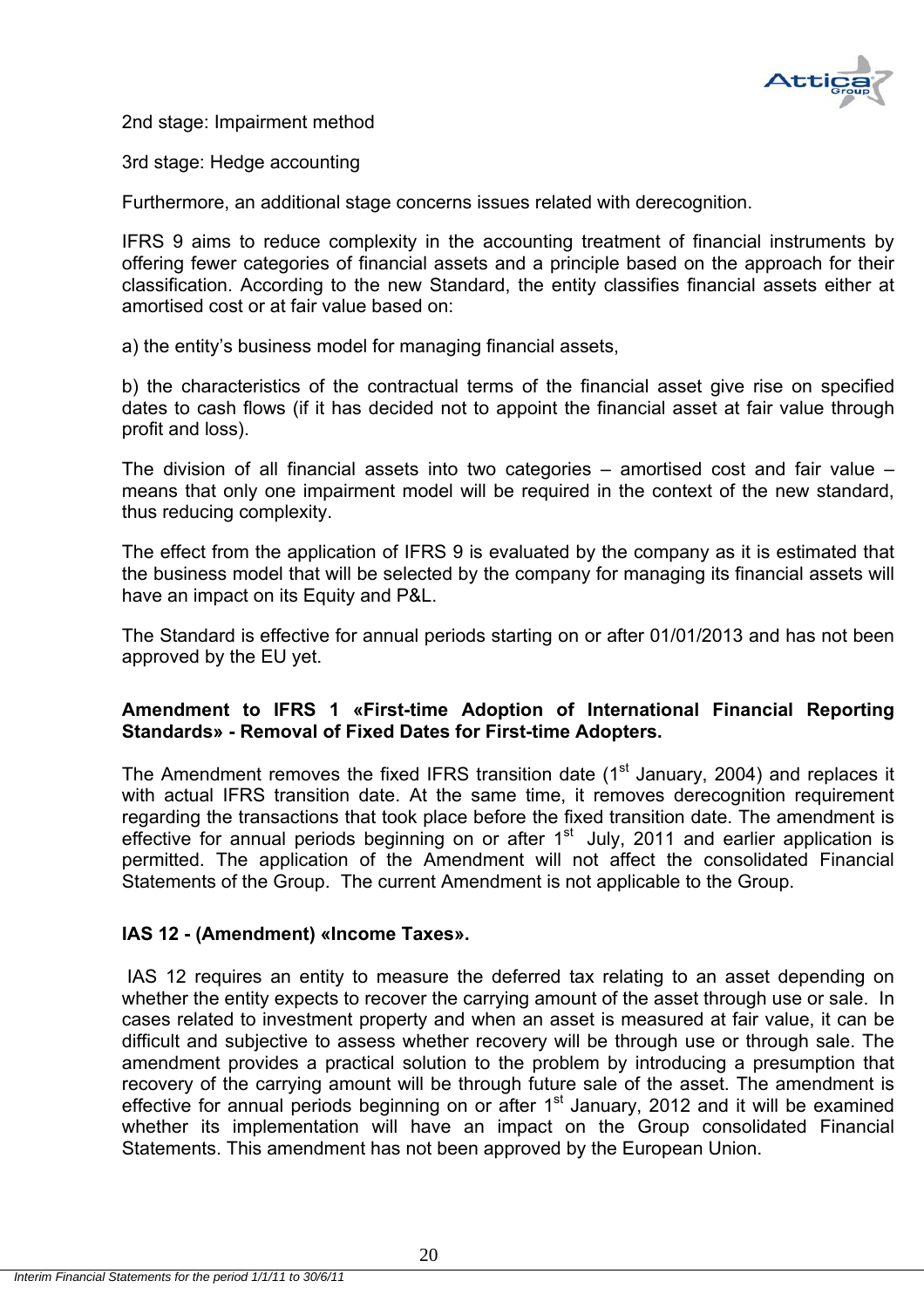

# **Amendment to IFRS 1 «First-time Adoption of International Financial Reporting Standards» - Severe Hyperinflation.**

The amendment proposes guidance on how an entity should resume presenting financial statements in accordance with International Financial Reporting Standards (IFRSs) after a period when the entity was unable to comply with IFRSs because its functional currency was subject to severe hyperinflation. The amendment is effective for annual periods beginning on or after 1<sup>st</sup> July, 2011 and earlier application is permitted. The implementation of the amendment will not affect the Group consolidated Financial Statements. This amendment has not been approved by the European Union.

#### **IFRS 7 «Financial Instruments: Disclosures» - Amendments concerning additional disclosures for transfer of financial assets»**

The amendments will allow users of financial statements to improve their understanding of transfer transactions of financial assets (for example, securitisations), including understanding the possible effects of any risks that may remain with the entity that transferred the assets. The amendment also requires additional disclosures if a disproportionate amount of transfer transactions are undertaken around the end of a reporting period. The amendment is effective for annual periods beginning on or after  $1<sup>st</sup>$  July, 2011 and earlier application is permitted. The implementation of the amendment will not affect the Group consolidated Financial Statements. This amendment has not been approved by the European Union.

# **IFRS 10 «Consolidated financial statements»**

The current Standard supersedes IAS 27 «Consolidated and Separate Financial Statements» and SIC 12 «Consolidation — Special Purpose Entities». The new standard changes the definition of control for the purposes of determining which entities shall be consolidated in the consolidated financial statements of the parent. The standard provides additional guidance to assist under defining the control in cases, when it is difficult to estimate. Furthermore, the Group shall make several disclosures regarding the entities consolidated as subsidiaries as well as non-consolidated entities with which there is share based relation. The standard is expected to lead to changes in the structure of conventional groups and in some cases, the effects may be significant.

The amendment is effective for annual periods beginning on or after 1<sup>st</sup> July, 2011 and earlier application is permitted. The implementation of the amendment will not affect the Group consolidated Financial Statements. This amendment has not been approved by the European Union.

# **IFRS 11 «Joint Arrangements»**

The new standard IFRS 11 supersedes IAS 31 «Interests in Joint Ventures». Under the new principles, these arrangements are treated more according to the rights and obligations arising from such kind of arrangements rather than based on their legal form. The new standard removes the proportional consolidation for joint ventures as well as the terminology of IAS 31 for 'jointly controlled operations' or' jointly controlled assets ". Most ventures will involve "joint operations".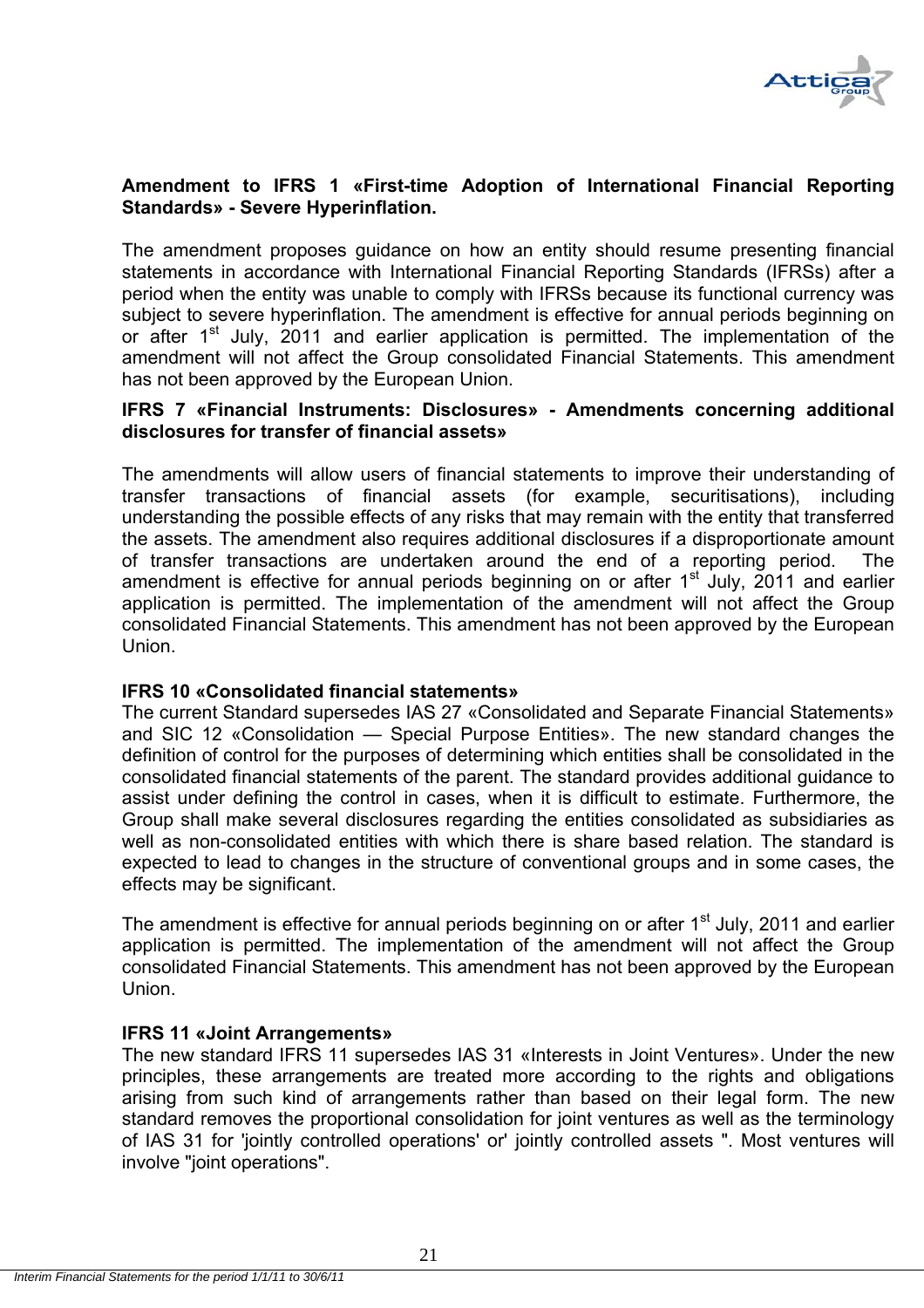

The amendment is effective for annual periods beginning on or after 1<sup>st</sup> January, 2013 and earlier application is permitted. The implementation of the amendment is expected to affect the Group Financial Statements. This amendment has not been approved by the European Union.

# **IFRS 12 «Disclosure of Interests in Other Entities»**

The standard unites, improves and supersedes disclosure requirements for all forms of interests in subsidiaries, associates and non-consolidated entities within a uniform disclosures standard. It also provides better transparency and will assist the investors to estimate the extent to which a reporting entity has participated in creation of special structures and risks to which it is exposed.

The amendment is effective for annual periods beginning on or after 1<sup>st</sup> January, 2013 and earlier application is permitted. The implementation of the amendment is expected to affect the Group Financial Statements. This amendment has not been approved by the European Union.

#### **IFRS 13 «Fair Value Measurement»**

The new standard defines fair value, sets out in a single IFRS a framework for measuring fair value and requires disclosures about fair value measurements. The measurement and disclosure requirements of IFRS 13 apply when another IFRS requires or permits the item to be measured at fair value. IFRS 13 does not determine when an asset, a liability or an entity's own equity instrument is measured at fair value.

Neither does it change the requirements of other IFRSs regarding the items measured at fair value and makes no reference to the way the changes in fair value are presented in the Financial Statements.

The amendment is effective for annual periods beginning on or after 1<sup>st</sup> January, 2013 and earlier application is permitted. The implementation of the amendment is expected to affect the Group Financial Statements. This amendment has not been approved by the European Union.

# **IAS 27 (Amendment) «Separate Financial Statements»**

The standard refers to subsequent changes arising from the publication of new IFRS 10. IAS 27 will apply exclusively to separate financial statements, which requirements remain essentially unchanged.

The amendment is effective for annual periods beginning on or after 1<sup>st</sup> January, 2013 and earlier application is permitted. The implementation of the amendment is expected to affect the Company Financial Statements. This amendment has not been approved by the European Union.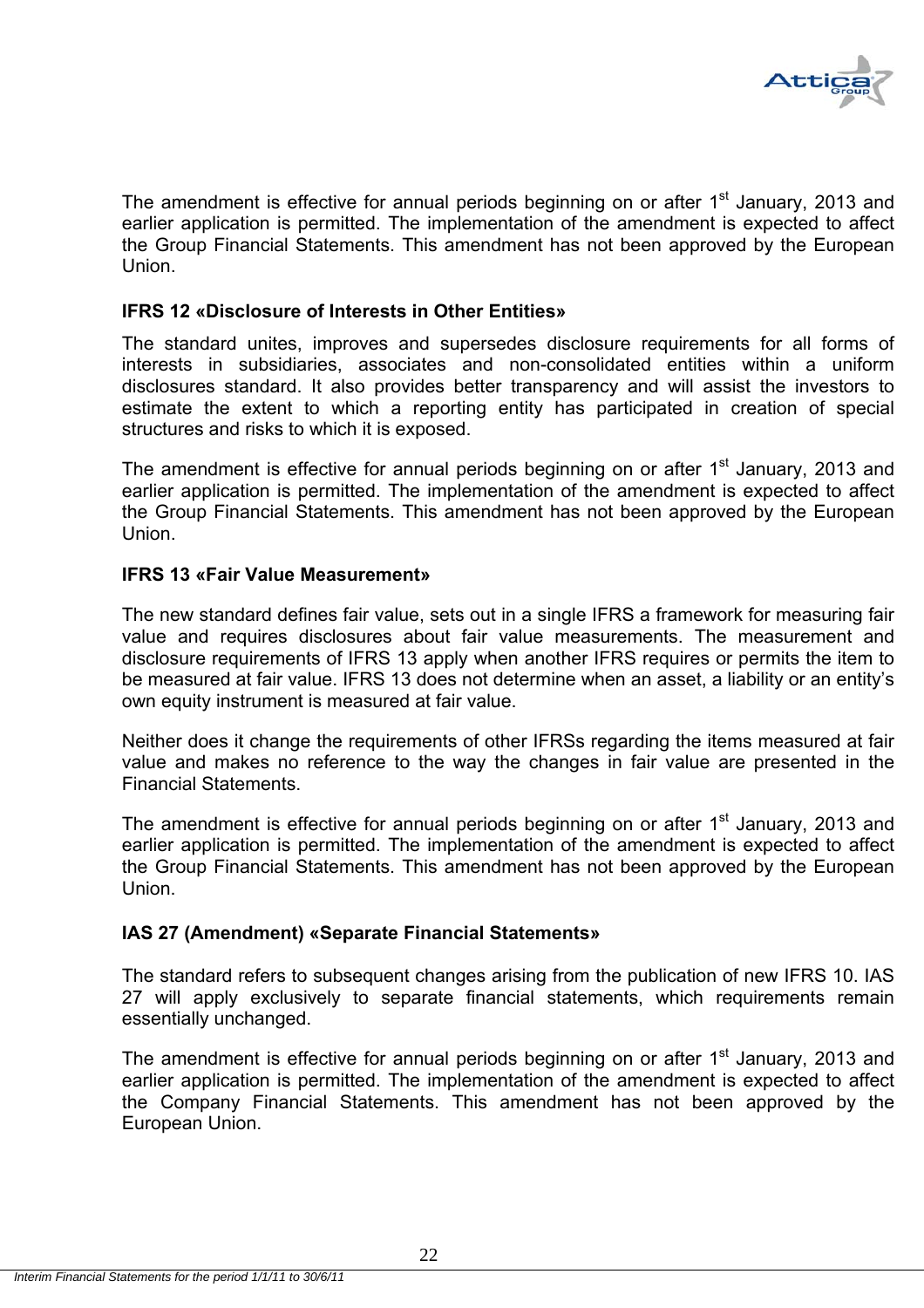

# **IAS 28 (Amendment) «Investments in Associates and Joint Ventures»**

The objective of this revised standard is to define the accounting principles to be applied following the changes arising from the publication of IFRS 11. The revised standard continues to define the ways of accounting monitoring under the equity method.

The amendment is effective for annual periods beginning on or after  $1<sup>st</sup>$  January, 2013 and earlier application is permitted. The implementation of the amendment is expected to affect the Company Financial Statements. This amendment has not been approved by the European Union.

# **IAS 19 (Amendment) «Employee Benefits»**

The amendment to the standard removes the option of recognition of profit and loss under «corridor» method. Moreover, changes from revaluation of assets and liabilities arising from a defined benefit plan will be presented in the statement of other comprehensive income.

There will be also provided additional disclosures on defined benefit plans regarding the defined benefit plans characteristics and the risks to which the providers are exposed under their participation in the aforementioned plans.

The amendment is effective for annual periods beginning on or after  $1<sup>st</sup>$  January, 2013 and earlier application is permitted. The implementation of the amendment is not expected to affect the Company Financial Statements. This amendment has not been approved by the European Union.

#### **IAS 1 (Amendment) «Presentation of Financial Statements»**

The amendments to IAS 1 require that the entities, preparing financial statements in compliance with IFRS, shall present the items in the statement of other comprehensive income based on whether they are potentially reclassifiable to profit or loss subsequently to facilitate harmonization with US GAAP

The amendment is effective for annual periods beginning on or after  $1<sup>st</sup>$  July, 2012 and earlier application is permitted. The implementation of the amendment is not expected to affect the Company Financial Statements. This amendment has not been approved by the European Union.

#### **3. Consolidation - Joint service agreement**

#### 3.1. Consolidation of the subsidiaries of Attica Holdings S.A. The following directly subsidiaries are being consolidated using the full consolidation method.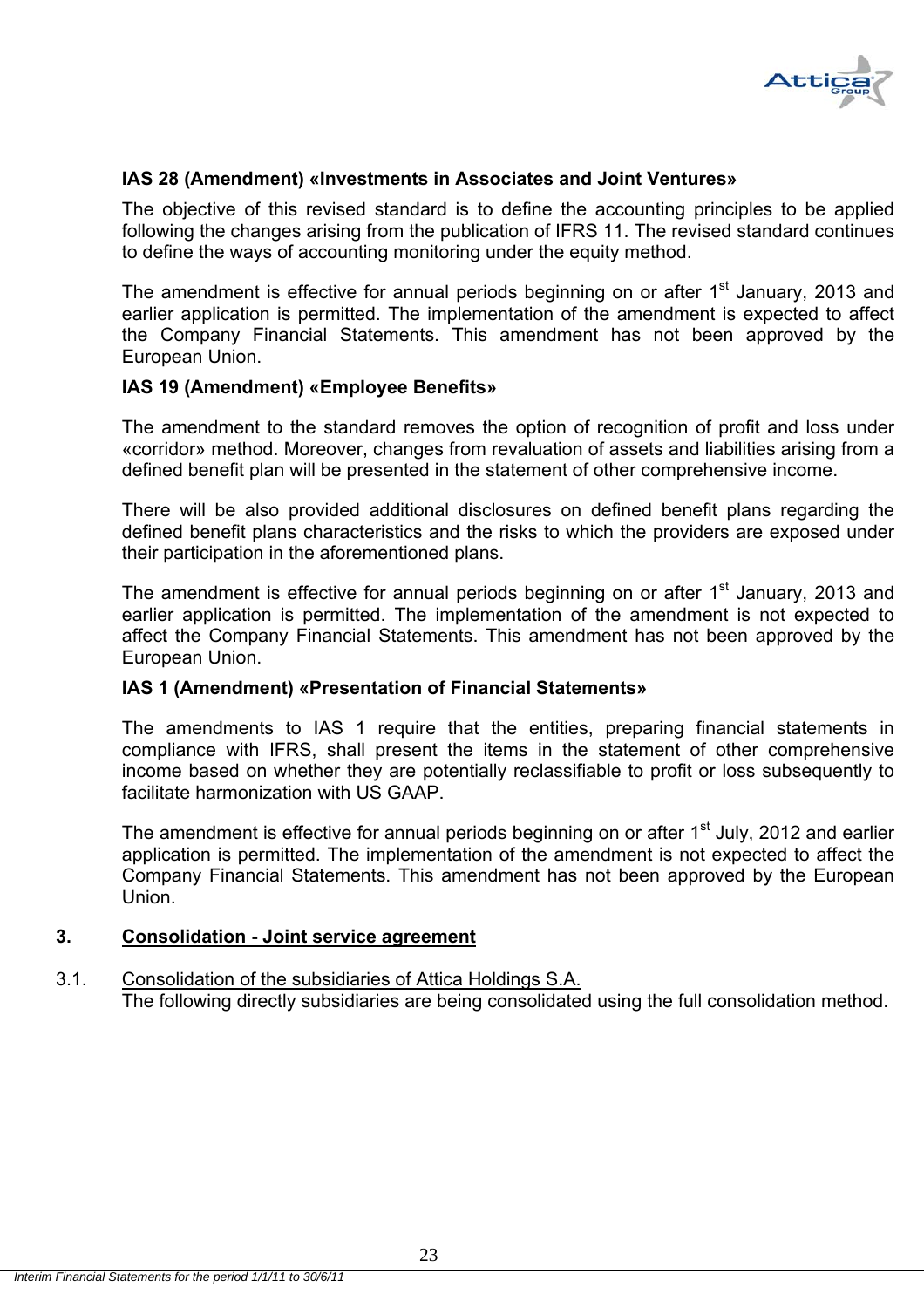

| Subsidiary                                           | Carrying       | % of direct | % of indirect<br>amount participation participation participation | % of total | Country | <b>Nature of</b><br>Relationship | Consolidation<br><b>Method</b> | <b>Unaudited</b><br><b>Fiscal Years</b> |  |  |
|------------------------------------------------------|----------------|-------------|-------------------------------------------------------------------|------------|---------|----------------------------------|--------------------------------|-----------------------------------------|--|--|
| SUPERFAST EPTA MC.                                   | 49             | 100%        | 0%                                                                | 100%       | Greece  | <b>Direct</b>                    | Full                           | 2007-2011                               |  |  |
| SUPERFAST OKTO MC.                                   | 32             | 100%        | 0%                                                                | 100%       | Greece  | <b>Direct</b>                    | Full                           | 2007-2011                               |  |  |
| SUPERFAST ENNEA MC.                                  | 1.005          | 100%        | 0%                                                                | 100%       | Greece  | Direct                           | Full                           | 2007-2011                               |  |  |
| SUPERFAST DEKAMC.                                    | 54             | 100%        | 0%                                                                | 100%       | Greece  | <b>Direct</b>                    | Full                           | 2007-2011                               |  |  |
| NORDIA MC.                                           | 23             | 100%        | 0%                                                                | 100%       | Greece  | Direct                           | Full                           | 2007-2011                               |  |  |
| MARIN MC.                                            | 2.306          | 100%        | 0%                                                                | 100%       | Greece  | <b>Direct</b>                    | Full                           | 2007-2011                               |  |  |
| ATTICA CHALLENGE LTD                                 | 327            | 100%        | 0%                                                                | 100%       | Malta   | Direct                           | Full                           |                                         |  |  |
| <b>ATTICA SHIELD LTD</b>                             | 1.898          | 100%        | 0%                                                                | 100%       | Malta   | <b>Direct</b>                    | Full                           |                                         |  |  |
| ATTICA PREMIUM S.A.                                  | 1.350          | 100%        | 0%                                                                | 100%       | Greece  | <b>Direct</b>                    | Full                           | 2006-2011                               |  |  |
| SUPERFAST DODEKA (HELLAS) INC. &<br>CO JOINT VENTURE |                | 0%          | 0%                                                                | 0%         | Greece  | Under common<br>management       | Full                           | 2007-2011                               |  |  |
| SUPERFAST FERRIES S.A.                               | $\overline{2}$ | 100%        | 0%                                                                | 100%       | Liberia | <b>Direct</b>                    | Full                           | 2007-2011                               |  |  |
| SUPERFAST PENTE INC.                                 | 1.300          | 100%        | 0%                                                                | 100%       | Liberia | <b>Direct</b>                    | Full                           | 2007-2011                               |  |  |
| SUPERFAST EXI INC.                                   | 59.423         | 100%        | 0%                                                                | 100%       | Liberia | Direct                           | Full                           | 2007-2011                               |  |  |
| SUPERFAST ENDEKAINC.                                 | 54.008         | 100%        | 0%                                                                | 100%       | Liberia | Direct                           | Full                           | 2007-2011                               |  |  |
| SUPERFAST DODEKA INC.                                | $\mathbf 0$    | 100%        | 0%                                                                | 100%       | Liberia | <b>Direct</b>                    | Full                           | 2007-2011                               |  |  |
| BLUE STAR FERRIES MARITIME S.A.                      | 195.764        | 100%        | 0%                                                                | 100%       | Greece  | Direct                           | Full                           | 2008-2011                               |  |  |
| BLUE STAR FERRIES JOINT VENTURE                      |                | 0%          | 0%                                                                | 0%         | Greece  | Under common<br>management       | Full                           | 2008-2011                               |  |  |
| <b>BLUE STAR FERRIES S.A.</b>                        | 3.664          | 100%        | 0%                                                                | 100%       | Liberia | <b>Direct</b>                    | Full                           | 2008-2011                               |  |  |
| WATERFRONT NAVIGATION COMPANY                        | $\mathbf{1}$   | 100%        | 0%                                                                | 100%       | Liberia | <b>Direct</b>                    | Full                           |                                         |  |  |
| THELMO MARINE S.A.                                   | 77             | 100%        | 0%                                                                | 100%       | Liberia | <b>Direct</b>                    | Full                           |                                         |  |  |
| BLUE ISLAND SHIPPING INC.                            | 29             | 100%        | 0%                                                                | 100%       | Panama  | <b>Direct</b>                    | Full                           |                                         |  |  |
| STRINTZIS LINES SHIPPING LTD.                        | 22             | 100%        | 0%                                                                | 100%       | Cyprus  | Direct                           | Full                           |                                         |  |  |
| SUPERFAST ONE INC.                                   | 18.734         | 100%        | 0%                                                                | 100%       | Liberia | <b>Direct</b>                    | Full                           | 2008-2011                               |  |  |
| SUPERFAST TWO INC.                                   | 22.765         | 100%        | 0%                                                                | 100%       | Liberia | <b>Direct</b>                    | Full                           | 2009-2011                               |  |  |
| ATTICA FERRIES M.C.                                  | 46.794         | 100%        | 0%                                                                | 100%       | Greece  | <b>Direct</b>                    | Full                           | 2009-2011                               |  |  |
| ATTICA FERRIES M.C. & CO JOINT<br><b>VENTURE</b>     |                | 100%        | 0%                                                                | 100%       | Greece  | Under common<br>management       | Full                           | 2009-2011                               |  |  |
| <b>BLUE STAR M.C.</b>                                | 28.669         | 100%        | 0%                                                                | 100%       | Greece  | <b>Direct</b>                    | Full                           | 2009-2011                               |  |  |
| BLUE STAR FERRIES M.C.                               | 28.843         | 100%        | 0%                                                                | 100%       | Greece  | <b>Direct</b>                    | Full                           | 2009-2011                               |  |  |
| ATTICA FERRIES MARITIME S.A.                         | 100            | 100%        | 0%                                                                | 100%       | Greece  | Direct                           | Full                           | 2011                                    |  |  |

**30/06/2011**

The subsidiaries registered outside the European Union, which do have an establishment in Greece, are not obliged to taxation audit.

For all the companies of the Group, there are no changes of the method of consolidation.

There are no companies which have been consolidated in the present period while they have not been consolidated either in the previous period or in the same period of the fiscal year 2010. The exception to the above is the 100% subsidiary Attica Ferries Maritime S.A. which is consolidated for the first time on  $25<sup>th</sup>$  May, 2011.

There are no companies which have not been consolidated in the present period while they have been consolidated either in the previous period or in the same period of the fiscal year 2010.

There are no companies of the Group which have not been consolidated in the consolidated financial statements.

# 3.2. Agreement between ATTICA HOLDINGS S.A. and ANEK

On 24<sup>th</sup> May, 2011 the Group announced the signing of a joint service agreement with ANEK Lines for the employment of vessels of the two companies in the international route Patras – Igoumenitsa – Ancona and the domestic route Piraeus – Herakleion, Crete.

Therefore, the Joint Venture company "Anek S.A. – Superfast Endeka (Hellas) Inc" (distrinctive name "Anek – Superfast" ) has been established in which participate the companies Anek S.A., Superfast Exi (Hellas) Inc., Superfast Endeka (Hellas) Inc. and Attica Ferries M.C.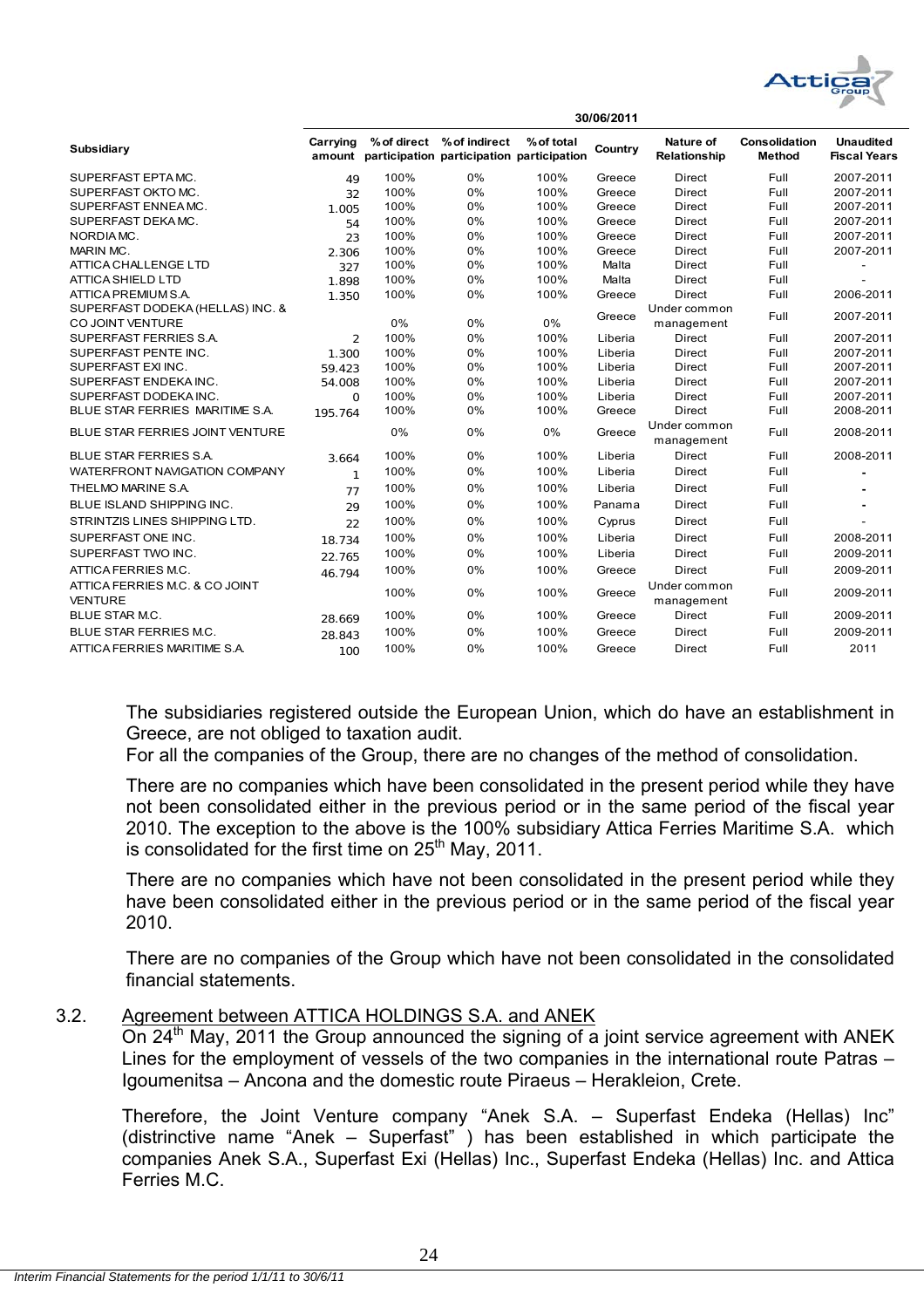

# **4. Related Party disclosures**

4.1. Intercompany transactions between ATTICA HOLDINGS S.A. and other companies of Attica **Group** 

The parent company has an amount of Euro 3.179 mln as receivable dividend arising from its 100% subsidiary company Blue Star Ferries Maritime S.A.

The parent company participated in the share capital increase of its 100% subsidiaries Superfast One Inc., Superfast Two Inc., Superfast Pente Inc., Superfast Exi Inc., Superfast Endeka Inc. and Attica Ferries Maritime S.A. with the amount of Euro 1.5 mln, Euro 4.0 mln, Euro 1.3 mln, Euro 17.3 mln, Euro 5.5 mln and 0.1 mln respectively.

Furthermore, the 100% subsidiary Attica Challenge LTD has decided to return part of its share capital to the parent company ATTICA HOLDINGS S.A. due to its share capital decrease. The capital return amounts Euro 4.45 mln.

The intercompany balances as at  $30<sup>th</sup>$  June, 2011 between the Group's companies arising from its corporate structure (see  $\frac{1}{2}$  4.1. of the financial statements at 31<sup>st</sup> December, 2010) are the following:

- a) Between the shipowning companies of the Group stood at Euro 30.497 mln.
- b) Sales and balances of Attica Premium S.A. arising from its transactions with the Group's maritime entities stood at Euro 18 thousand and Euro 1.044 mln respectively.
- c) Between Attica Ferries MC & Co Joint Venture and the shipowning companies of the Group stood at Euro 49.447 mln.

The transactions between Attica Premium S.A. and the other companies of Attica Group have been priced with market terms.

The above amounts are written-off in the consolidated accounts of ATTICA GROUP.

#### 4.1.1. Intercompany transactions between ATTICA HOLDINGS S.A. and the companies of MARFIN INVESTMENT Group

| <b>COMPANIES</b>                  |       | Sales Purchases | Receivables<br>from | Payables<br>to |
|-----------------------------------|-------|-----------------|---------------------|----------------|
| <b>GEFSIPLOIA S.A.</b>            | 2.554 | 222             | 751                 | 227            |
| VIVARTIA S.A.                     |       |                 |                     |                |
| S. NENDOS S.A.                    | 1     | 13              |                     | 7              |
| HELLENIC CATERING S.A.            |       | 89              |                     | 46             |
| HELLENIC FOOD SERVICE PATRON S.A. |       | 241             |                     | 138.           |
| Y-LOGIMED                         |       | 167             |                     | 33             |
| MIG REAL ESTATE S.A.              |       | 56              | 19                  |                |
| SINGULAR LOGIC S.A.               |       | 35              |                     | 42             |
| SINGULAR LOGIC INTERGRATOR S.A.   |       | 28              |                     | 12             |
| D.S.M.S. S.A.                     |       |                 |                     | 2              |
|                                   | 2.555 | 852             | 770                 | 507            |

#### 4.2. Guarantees

 The parent company has guaranteed to lending banks the repayment of loans of the Group's vessels amounting Euro 310.025 mln.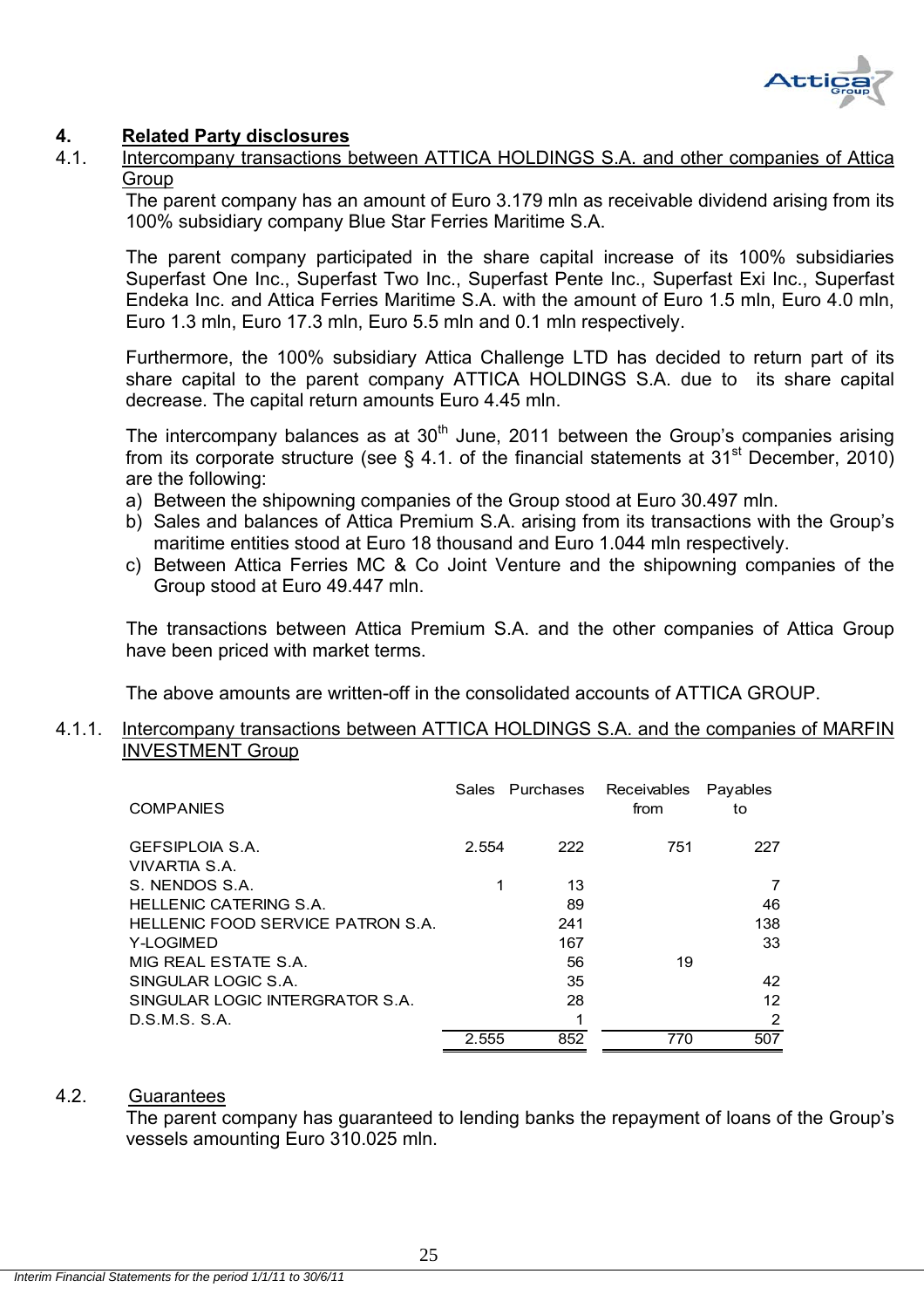

# 4.3. Board of Directors and Executive Directors' Fees

#### **Key management compensation**

|                                     | <b>Amounts in Euro</b> |            |
|-------------------------------------|------------------------|------------|
|                                     | 30/06/2011             | 30/06/2010 |
| Salaries & other employees benefits | 1.730                  | 1.740      |
| Social security costs               | 234                    | 138        |
| B.O.D. Remuneration                 |                        |            |
| <b>Termination benefits</b>         |                        |            |
| Other long-term benefits            |                        |            |
| Share-based payments                |                        |            |
| Total                               | 1.964                  | 1.878      |
| Number of key management personnel  | 14                     | 14         |

Key management personnel are those persons having authority and responsibility for planning, directing and controlling the activities of the entity, directly or indirectly, including any director (whether executive or otherwise) of that entity.

# **5. Transactions between ATTICA HOLDINGS S.A. and MARFIN POPULAR BANK**

|                           | Group      | Company    |
|---------------------------|------------|------------|
|                           | 30/06/2011 | 30/06/2011 |
| Cash and cash equivalents | 6.301      | 3.215      |
| <b>Borrowings</b>         | 4.610      |            |
| Financial income          | 154        | 67         |
| Financial expenses        | 212        | 6          |

# **6. General information for the Financial Statements (period 1-1 to 30-06-2011)**

The figures of the period  $1/1 - 30/6/2011$  are not fully comparable with the corresponding figures of continuing operations of the previous year because:

- a) the vessel Superferry II operated during the whole course of the first half of 2010, while in the present period was deployed until its sale on 1<sup>st</sup> March, 2011.
- b) the vessel Superfast V operated in Adriatic Sea until its sale on 16<sup>th</sup> February, 2010.

# 6.1. Revenue Analysis and Geographical Segments Report

The Group has decided to provide information based on the geographical segmentation of its operations.

The Group operates in the Greek Domestic Routes and in Adriatic Sea The Group's vessels provide transportation services to passengers, private vehicles and freight.

#### **Seasonality**

The Company's sales are highly seasonal. The highest traffic for passengers and vehicles is observed during the months July, August and September while the lowest traffic for passengers and vehicles is observed between November and February. On the other hand, freight sales are not affected significantly by seasonality.

The Company, as a holding company, does not have any sales activity and for this reason there is no revenue analysis by geographical segment.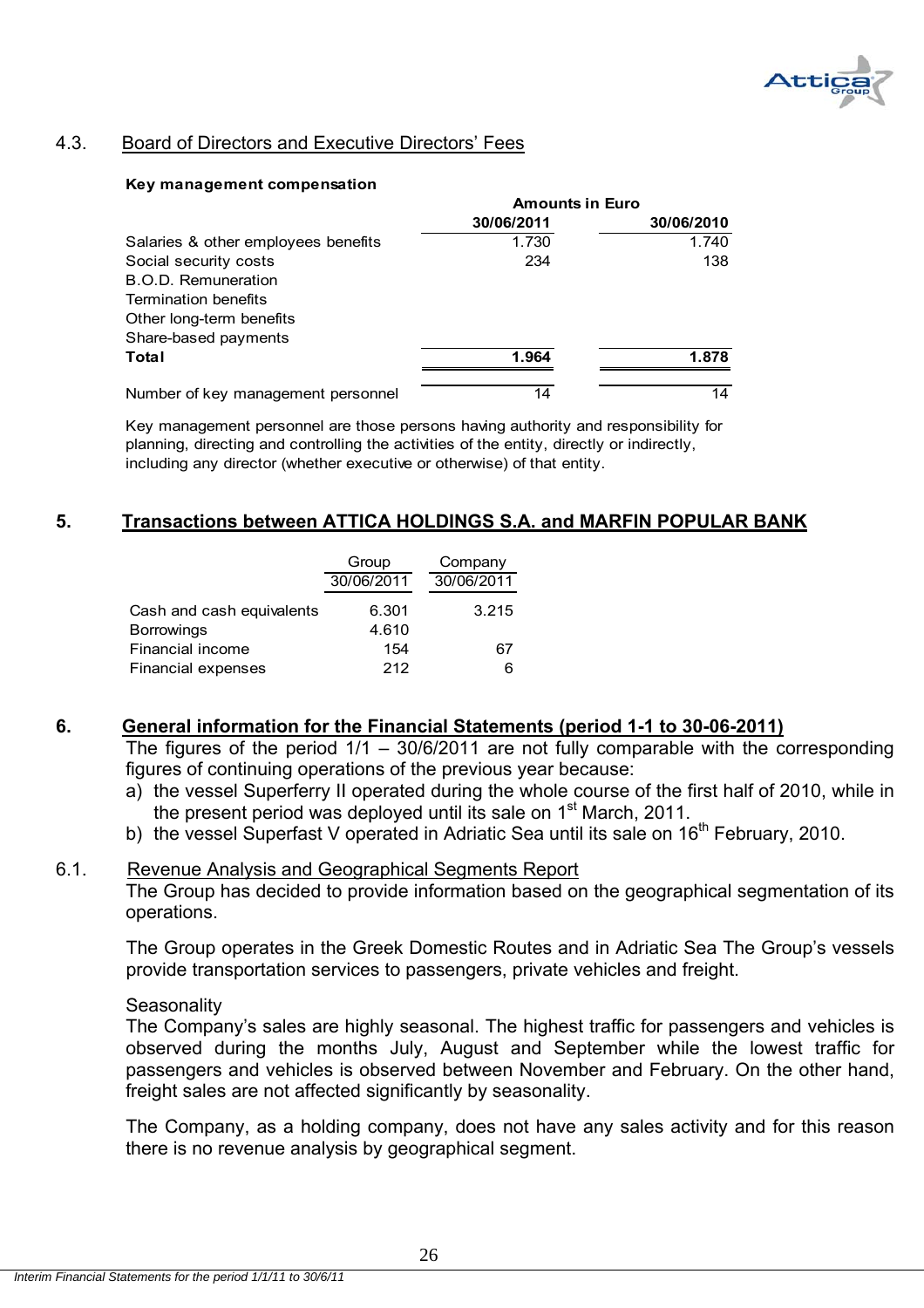

The consolidated results and other information per segment for the period 1/01 – 30/06 2011 are as follows:

|                                                         | <b>GROUP</b>              |                 |          |            |
|---------------------------------------------------------|---------------------------|-----------------|----------|------------|
|                                                         |                           | 1/1-30/06/2011  |          |            |
| Geographical Segment                                    | Domestic<br><b>Routes</b> | Adriatic<br>Sea | Other    | Total      |
| <b>Income elements</b>                                  |                           |                 |          |            |
| Fares                                                   | 60.381                    | 42.129          |          | 102.510    |
| <b>On-board Sales</b>                                   | 3.917                     | 5.028           |          | 8.945      |
| Travel Agency Services (Intersector Sales)              |                           |                 | 19       | 19         |
| Intersector Sales Write-offs                            |                           |                 | $-18$    | $-18$      |
| <b>Total Revenue</b>                                    | 64.298                    | 47.157          | 1        | 111.456    |
| <b>Operating Expenses</b>                               | $-63.885$                 | $-55.763$       |          | $-119.648$ |
| Management & Distribution Expenses                      | $-13.348$                 | $-8.599$        | $-1.406$ | $-23.353$  |
| Other revenue / expenses                                | 326                       | 922             | 94       | 1.342      |
| Earnings before taxes, investing and financial results  | $-12.609$                 | $-16.283$       | $-1.311$ | $-30.203$  |
| <b>Financial results</b>                                | $-3.982$                  | $-3.472$        | $-209$   | $-7.663$   |
| Profit from sale of assets                              | 3.928                     |                 |          | 3.928      |
| Earnings before taxes, investing and financial results, |                           |                 |          |            |
| depreciation and amortization                           | $-4.702$                  | $-10.583$       | $-1.269$ | $-16.554$  |
| Profit/Loss before Taxes                                | $-12.663$                 | $-19.753$       | $-1.521$ | $-33.937$  |
| Income taxes                                            | $-17$                     | $-25$           |          | $-42$      |
| Profit/Loss after Taxes                                 | $-12.680$                 | $-19.778$       | $-1.521$ | $-33.979$  |
| Customer geographic distribution                        |                           |                 |          |            |
| Greece                                                  | 98.898                    |                 |          |            |
| Europe                                                  | 12.074                    |                 |          |            |
| Third countries                                         | 484                       |                 |          |            |
| Total Fares & Travel Agency Services                    | 111.456                   |                 |          |            |
|                                                         |                           | 1/1-30/06/2011  |          |            |
|                                                         | Domestic                  | Adriatic        |          |            |

| Geographical Segment                      | Domestic | Adriatic | Other  | Total     |
|-------------------------------------------|----------|----------|--------|-----------|
|                                           | Routes   | Sea      |        |           |
| <b>Assets and liabilities figures</b>     |          |          |        |           |
| Vessels' Book Value at 01/01              | 370.912  | 311.957  |        | 682.869   |
| Improvements / Additions                  | 80       |          |        | 80        |
| Vessels' redeployment                     |          |          |        |           |
| Vessel acquisitions in the present period |          |          |        | $\Omega$  |
| Assets held for sale                      |          |          |        | $\Omega$  |
| Depreciation for the Period               | $-8.130$ | $-5.091$ |        | $-13.221$ |
| Net Book Value of vessels at 30/06        | 362.862  | 306.866  |        | 669.728   |
| <b>Other tangible Assets</b>              |          |          | 55.979 | 55.979    |
| <b>Total Net Fixed Assets</b>             | 362.862  | 306.866  | 55.979 | 725.707   |
| Secured Ioans                             | 160.106  | 154,470  |        | 314.576   |
| Non assigned secured loans                |          |          | 5.227  | 5.227     |

\* The column "Other" includes the parent company, the 100% subsidiary ATTICA PREMIUM S.A. and the subsidiaries shipowning companies of the under construction vessels.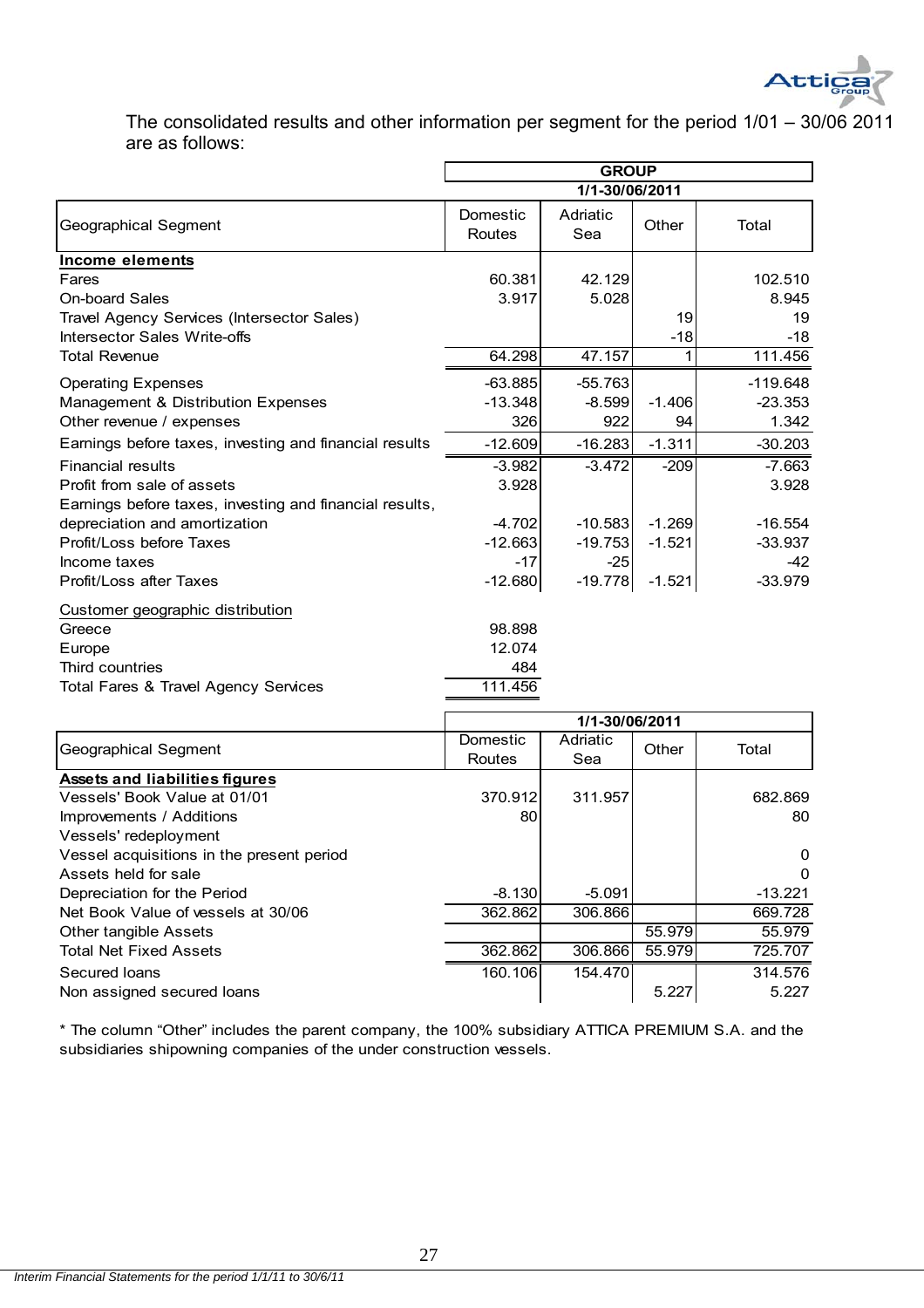

#### Agreements sheet of Assets and Liabilities at 30/06/2011

| Net Book Value of vessels            | Euro 725.707 |
|--------------------------------------|--------------|
| <b>Unallocated Assets</b>            | Euro 105.214 |
| <b>Total Assets</b>                  | Euro 830.921 |
| Long-term and Short-term liabilities | Euro 319,803 |
| <b>Unallocated Liabilities</b>       | Euro 54.163  |
| <b>Total Liabilities</b>             | Euro 373.966 |

The vessels owned by the Group have been mortgaged as security of long term borrowings for an amount of Euro 777.78 mln.

Revenue from Fares in Domestic routes includes the grants received for public services performed under contracts with the Ministry of Mercantile Marine, Aegean and Island Policy amounting Euro 4.687 mln for the period 1/01 – 30/06/2011 and Euro 5.03 mln for the period 1/01 – 30/06/2010.

The consolidated results and other information per segment for the period 1/01 – 30/06 2010 are as follows: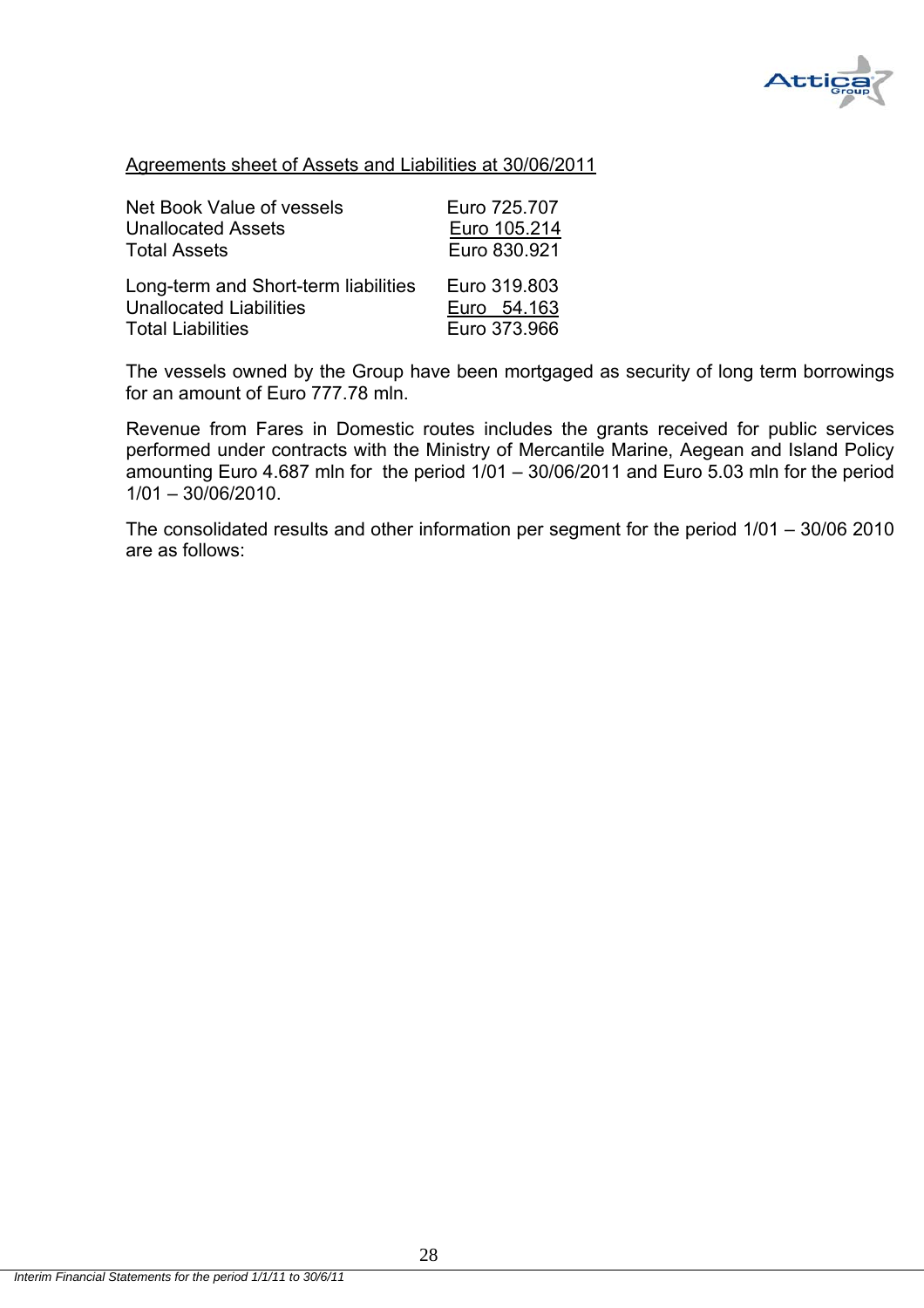

|                                                         | <b>GROUP</b>              |                 |                    |            |
|---------------------------------------------------------|---------------------------|-----------------|--------------------|------------|
|                                                         |                           | 1/1-30/06/2010  |                    |            |
| Geographical Segment                                    | Domestic<br><b>Routes</b> | Adriatic<br>Sea | Other <sup>*</sup> | Total      |
| Income elements                                         |                           |                 |                    |            |
| Fares                                                   | 69.883                    | 44.578          |                    | 114.461    |
| <b>On-board Sales</b>                                   | 4.827                     | 6.465           |                    | 11.292     |
| Travel Agency Services (Intersector Sales)              |                           |                 | 1.030              | 1.030      |
| Intersector Sales Write-offs                            |                           |                 | $-996$             | $-996$     |
| <b>Total Revenue</b>                                    | 74.710                    | 51.043          | 34                 | 125.787    |
| <b>Operating Expenses</b>                               | $-68.824$                 | $-51.838$       | $-21$              | $-120.683$ |
| Management & Distribution Expenses                      | $-14.670$                 | $-9.718$        | $-1.702$           | $-26.090$  |
| Other revenue / expenses                                | 97                        | 61              | 10                 | 168        |
| Earnings before taxes, investing and financial results  | $-8.687$                  | $-10.452$       | $-1.679$           | $-20.818$  |
| <b>Financial results</b>                                | $-2.949$                  | $-3.604$        | $-1.603$           | $-8.157$   |
| Earnings before taxes, investing and financial results, |                           |                 |                    |            |
| depreciation and amortization                           | $-289$                    | $-5.386$        | $-1.618$           | $-7.294$   |
| Profit/Loss before Taxes                                | $-11.635$                 | $-14.057$       | $-3.283$           | $-28.975$  |
| Income taxes                                            | $-25$                     | -8951           | $-2.090$           | $-3.010$   |
| Profit/Loss after Taxes                                 | $-11.660$                 | $-14.952$       | $-5.373$           | $-31.985$  |
| Customer geographic distribution                        |                           |                 |                    |            |
| Greece                                                  | 112.423                   |                 |                    |            |
| Europe                                                  | 13.296                    |                 |                    |            |
| Third countries                                         | 68                        |                 |                    |            |
| Total Fares & Travel Agency Services                    | 125.787                   |                 |                    |            |
|                                                         |                           | 1/1-31/12/2010  |                    |            |
|                                                         | Domestic                  | Adriatic        |                    |            |

| Geographical Segment                  | Domestic<br>Routes | Adriatic<br>Sea | Other * | Total     |
|---------------------------------------|--------------------|-----------------|---------|-----------|
| <b>Assets and liabilities figures</b> |                    |                 |         |           |
| Vessels' Book Value at 01/01          | 386.392            | 320.171         |         | 706.563   |
| Improvements / Additions              | 1.339              | 1.745           |         | 3.084     |
| Vessels' redeployment                 |                    |                 |         |           |
| Vessels' Disposals                    |                    |                 |         |           |
| Assets held for sale                  | $-682$             |                 |         | $-682$    |
| Depreciation for the Period           | $-16.144$          | $-9.959$        |         | $-26.103$ |
| Net Book Value of vessels at 30/06    | 370.905            | 311.957         |         | 682.862   |
| Other tangible Assets                 |                    |                 | 55.378  | 55.378    |
| <b>Total Net Fixed Assets</b>         | 370.905            | 311.957         | 55.378  | 738.240   |
| Secured Ioans                         | 168.369            | 161.706         |         | 330.075   |
| Non assigned secured loans            |                    |                 | 6.000   | 6.000     |

\* The column "Other" includes the parent company, the 100% subsidiary ATTICA PREMIUM S.A. and the subsidiaries shipowning companies of the under construction vessels.

| Net Book Value of vessels            | Euro 738,240 |
|--------------------------------------|--------------|
| <b>Unallocated Assets</b>            | Euro 120.023 |
| <b>Total Assets</b>                  | Euro 858.263 |
| Long-term and Short-term liabilities | Euro 336.075 |
| <b>Unallocated Liabilities</b>       | Euro 51.147  |
| <b>Total Liabilities</b>             | Euro 387.222 |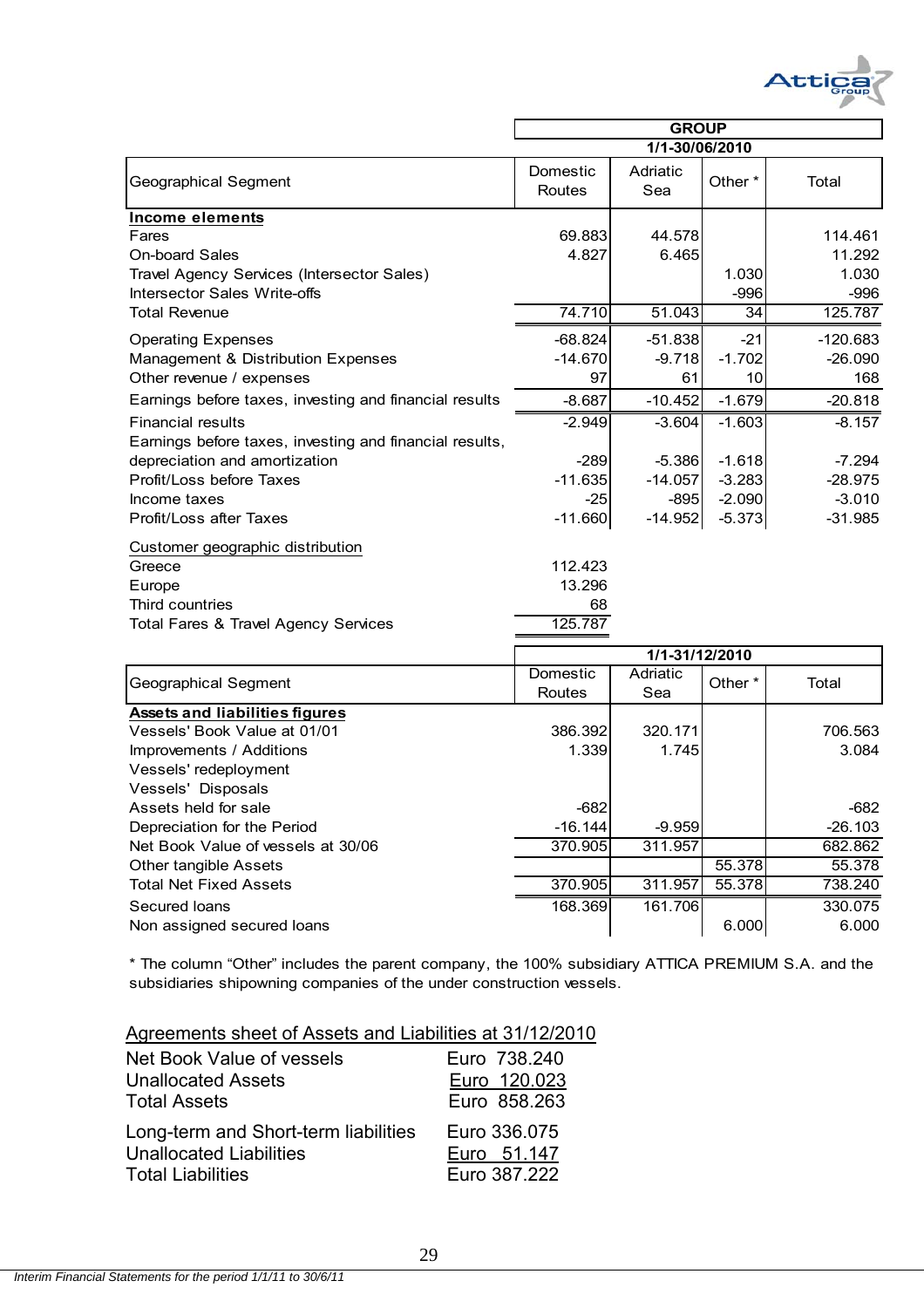

#### 6.2. Cost of sales

 Cost of sales has been negatively affected compared to the previous period mainly due to the less departures because of the sold vessel.

6.3. Profit/ (loss) from sale of assets Profit/(Loss) from sale of tangible assets includes the profit from the sold RoPax vessel Superferry II.

#### 6.4. Earning per share – basic

Earning per share – basic are calculated by dividing the profit or loss attributable to shareholders of the parent company, by the weighted average number of ordinary shares issued during the year.

Following the share capital increase, the weighted average number of shares is as follows:

| Calculation of the weighted average number of shares |                   |           |                  |                                   |
|------------------------------------------------------|-------------------|-----------|------------------|-----------------------------------|
| Date                                                 | Dates circulation | Weighing  | Number of shares | Weighted average number of shares |
| 01/01/2011                                           | 21                | 0.1160221 | 162.424.000      | 18.844.773                        |
| 31/01/2011                                           | 160               | 0.8839773 | 191.660.320      | 169.423.487                       |
|                                                      |                   |           |                  | 188.268.261                       |

#### 6.5. Tangible assets

Tangible assets decreased compared to 31<sup>st</sup> December, 2010. This decrease was due to the depreciations of the present period.

#### 6.6. Other current assets

Other current assets decreased compared to 31<sup>st</sup> December, 2010. This decrease was due to the receivables' proceeds from insurers.

#### 6.7. Cash and cash equivalents

Cash and cash equivalents decreased compared to  $31<sup>st</sup>$  December, 2010 due to the sales decrease and due to the significant increase of the fuel oil's average prices.

Furthermore, cash and cash equivalents decreased compared to 31<sup>st</sup> December, 2010 due to the share capital increase which stood at Euro 24.266 mln and due to the sale of the RoPax vessel Superferry II amounting Euro 2.6 mln. During the first half 2011 the Group has paid the amount of Euro 20.083 mln against its long-term borrowings.

# 6.8. Share capital – Share premium – Total comprehensive income

The share capital increase was completed on 21<sup>st</sup> January, 2011. The proceeds of the capital increase are Euro 24.266 mln. The share capital amounts to Euro 159.078 mln and is divided in 191.660.320 common registered voting shares with a nominal value of Euro 0,83 each.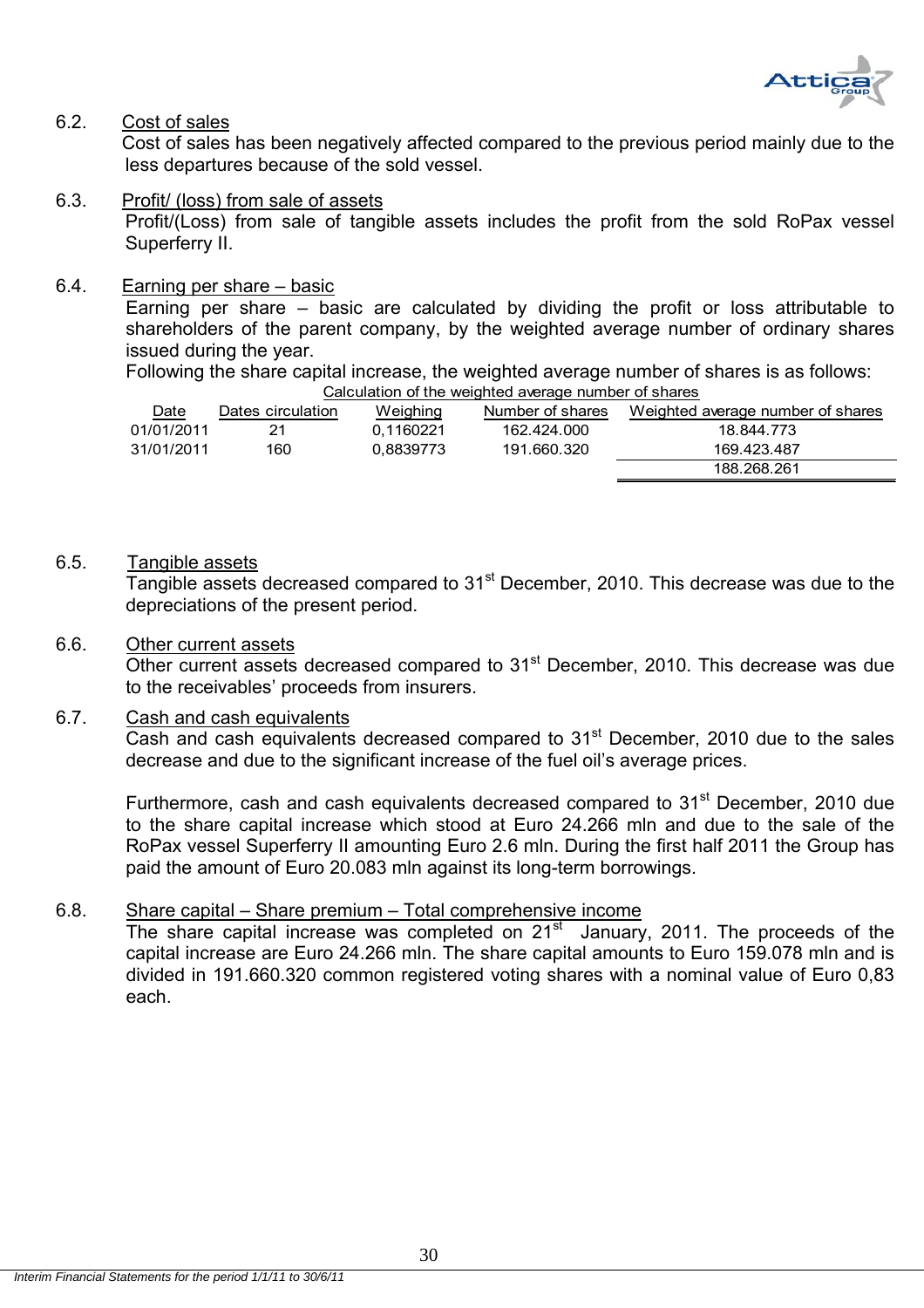

| <b>GROUP</b>                                   | Number of<br><b>Shares</b> | <b>Nominal</b><br>value | Value of<br>common shares | <b>Share</b><br>premium |
|------------------------------------------------|----------------------------|-------------------------|---------------------------|-------------------------|
| Balance as of 01/01/2011                       | 162.424.000                | 0,83                    | 134.812                   | 290.614                 |
| Capitalisation of share premium                |                            |                         |                           |                         |
| Share issue                                    |                            |                         |                           |                         |
| - Common                                       | 29.236.320                 |                         | 24.266                    |                         |
| - Preference                                   |                            |                         |                           |                         |
| Expenses related to share capital increase     |                            |                         |                           | $-334$                  |
| <b>Balance as of 30/06/2011</b>                | 191.660.320                | 0,83                    | 159.078                   | 290.280                 |
| <b>COMPANY</b>                                 | Number of<br><b>Shares</b> | Nom in al<br>value      | Value of<br>common shares | <b>Share</b><br>premium |
| Balance as of 01/01/2011                       | 162.424.000                | 0,83                    | 134.812                   | 290.614                 |
| Capitalisation of share premium<br>Share issue |                            |                         |                           |                         |
| - Common<br>- Preference                       | 29.236.320                 |                         | 24.266                    |                         |
| Expenses related to share capital increase     |                            |                         |                           | -334                    |
| Balance as of 30/06/2011                       | 191.660.320                | 0,83                    | 159.078                   | 290.280                 |

"Other comprehensive income after tax" amounting - Euro 38.018 mln refer to the Group's expense, - Euro 33.979 mln and to the exchange rate hedging of Euro / US Dollar, - Euro 4.039 mln. For the company "Total comprehensive income for the period after tax" amounting - Euro 0.878 mln refer only to the company's expense.

# 6.9. Other short – term liabilities

"Other short-term liabilities" increased mainly due to the obligation of the Group from ANEK S.A. - SUPERFAST ENDEKA HELLAS INC &CO Joint Venture which refers to passenger tickets issued by the Group and will travelled with ANEK S.A. - SUPERFAST ENDEKA HELLAS INC &CO Joint Venture.

# 6.10. Derivatives

 Derivatives include the hedging of the foreign currency risk in Euro/Usd. The Group agreed with Daewoo Shipbuilding and Marine Engineering Co. Ltd. (DSME), Korea for the building of two new fast car-passenger ferries. The agreement consideration was in USD. The Group's exposure in the Euro/USD parity fluctuations has been hedged through forward acquisitions of US Dollars.

#### 6.11. Other short – term liabilities

"Other short-term liabilities" decreased mainly due to gradual payment of the special lump sum contribution for social responsibility in accordance with the provisions of law 3845/2010.

# **7. Other information**

# 7.1. Unaudited fiscal years

The parent company has been audited by tax authorities until the fiscal year 2007.

All the companies included in the consolidation of Superfast Group have been audited by tax authorities until the fiscal year 2006.

All the companies included in the consolidation of Blue Star Group have been audited by tax authorities until the fiscal year 2007. The only exception to the above is the subsidiary company Blue Star Ferries S.A. which has been audited by tax authorities until the fiscal year 2008.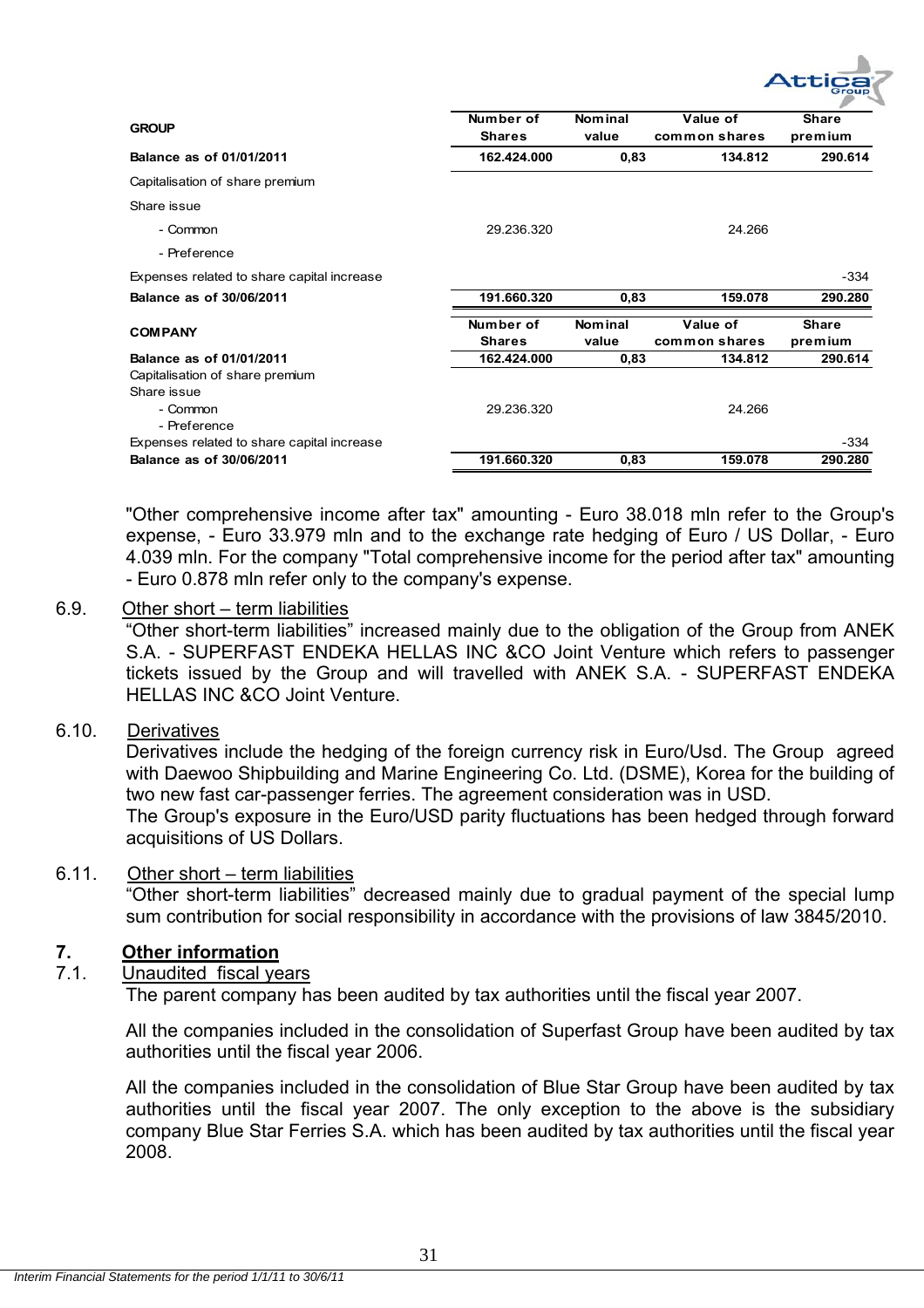

The subsidiary company Attica Premium S.A. has been audited by tax authorities until the fiscal year 2005.

The subsidiaries of ATTICA HOLDINGS S.A. have already made a tax provision of Euro 147 thousand for the unaudited fiscal years. The parent company has made a tax provision of Euro 20 thousand. For the subsidiaries registered outside the European Union, which do have an establishment in Greece, there is no obligation for taxation audit.

7.2. Payments of borrowings

During the period 1/1-30/6/2011, the Group has paid the amount of Euro 20.083 mln against its long-term borrowings.

Furthermore, the Group paid the amount of Euro 182 thousand against finance leases.

7.3. Finance and operating leases The finance leases that have been recognized in the income statement of the period 1/1 - 30/06/2011, amount Euro 109 thousand. The operating leases that have been recognized in the income statement of the period 1/1 - 30/06/2011, amount Euro 894 thousand.

#### 7.4. Provisions

The Group has made a provision amounting Euro 1.036 mln which concerns claim for compensation from crew.

#### 7.5. Contingent assets and liabilities

a) Granted guarantees

The following letters of guarantee have been provided to secure liabilities of the Group and the Company and were in force on  $30<sup>th</sup>$  June, 2011:

|                    | <b>GROUP</b><br>30/06/2011 | <b>COMPANY</b><br>30/06/2011 |
|--------------------|----------------------------|------------------------------|
| Granted guarantees | 1.507                      |                              |

b) Commitments for purchases and capital expenditure

Purchase contracts, in force on 30<sup>th</sup> June, 2011, are as follow:

|                    | <b>GROUP</b><br>30/06/2011 | <b>COMPANY</b><br>30/06/2011 |
|--------------------|----------------------------|------------------------------|
| Purchase contracts | 76.874                     | ---                          |

The above contracts refer mainly to the Group's contingent liability for the purchase of two new building car-passenger ferries at Daewoo Shipbuilding and Marine Engineering, Korea.

#### c) Undertakings

On  $30<sup>th</sup>$  June, 2011 the Group and the Company have the following liabilities which derive from the operating lease agreements and are payable as follows: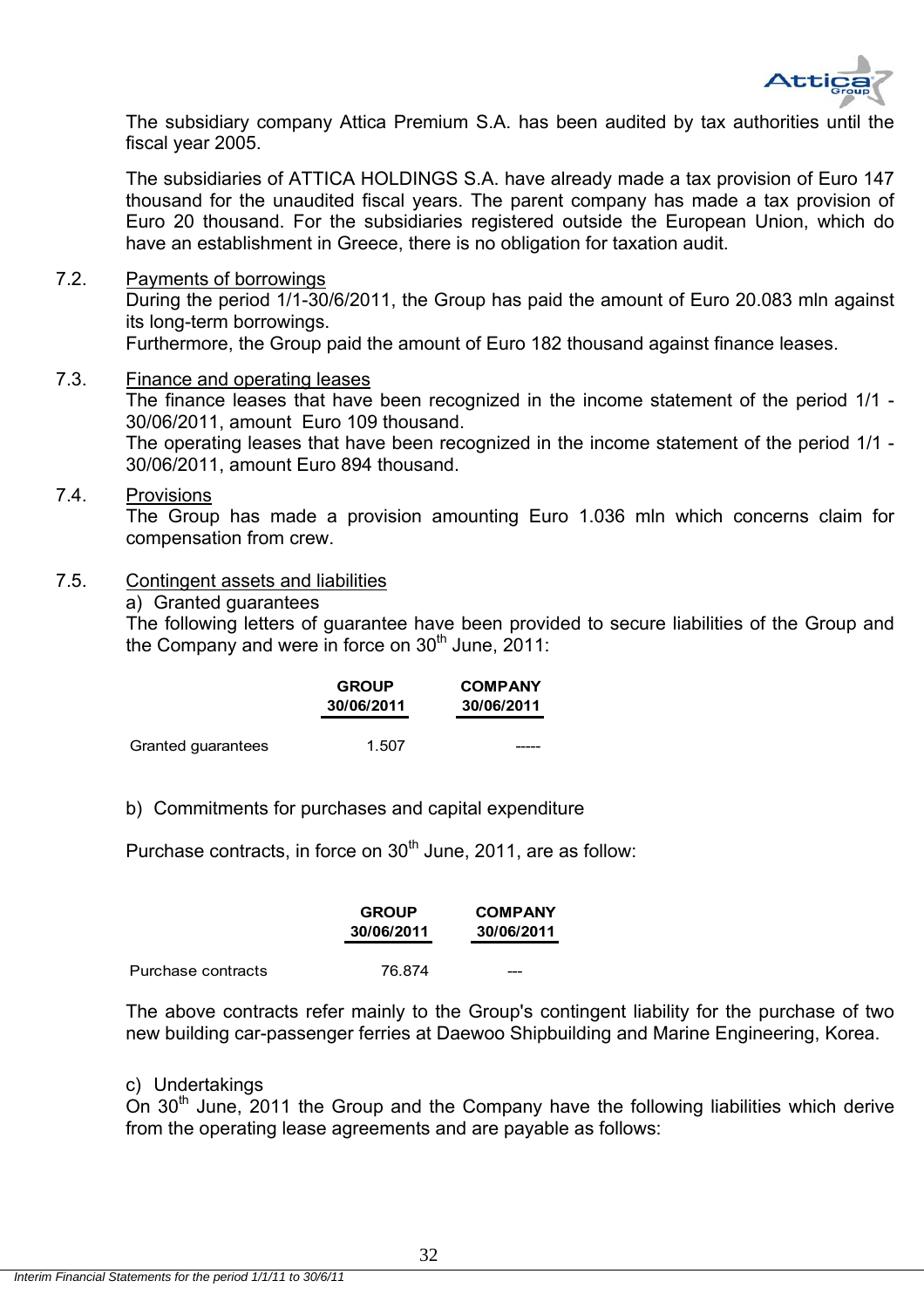

|                      | <b>GROUP</b> | <b>COMPANY</b> |
|----------------------|--------------|----------------|
|                      | 30/06/2011   | 30/06/2011     |
| Within 1 year        | 1.597        | 241            |
| Between 2 to 5 years | 5.621        | 1.078          |
| Over 5 years         | 6.356        | 1.054          |
|                      | 13.574       | 2.373          |

#### d) Financial lease commitments

 $\hat{O}$  30<sup>th</sup> June, 2011 the Group and the Company have the following liabilities which derive from the operating lease commitments and are payable as follows:

|                      | <b>GROUP</b><br>30/06/2011 | <b>COMPANY</b><br>30/06/2011 |
|----------------------|----------------------------|------------------------------|
| Within 1 year        | 183                        |                              |
| Between 2 to 5 years | 28                         |                              |
| Over 5 years         |                            |                              |
|                      | 211                        |                              |

#### **8. Significant events**

a) On 21<sup>st</sup> January, 2011 the share capital increase was completed. The proceeds of the capital increase are Euro 24.266 mln. The share capital amounts to Euro 159.078 mln and is divided in 191.660.320 common registered voting shares with a nominal value of Euro 0,83 each.

b) On 1<sup>st</sup> March, 2011 the Group has concluded the sale of the RoPax vessel Superferry II which was sold for a total cash consideration of Euro 4.65 mln. The book capital gains of approximately Euro 3.928 mln have been posted in the financial results of the 1st half of 2011. The above sale generate for Attica Group additional cash of Euro 2.67 mln approximately.

c) On  $24<sup>th</sup>$  May, 2011 the Group announced the signing of a joint service agreement with ANEK Lines for the employment of vessels of the two companies in the international route Patras – Igoumenitsa – Ancona and the domestic route Piraeus – Herakleion, Crete.

# **9. Events after the Balance Sheet date**

There are no events after the Balance Sheet Date.

Athens, 29<sup>th</sup> August, 2011

| THE PRESIDENT         | THE MANAGING    | THE DIRECTOR            | THE FINANCIAL    |
|-----------------------|-----------------|-------------------------|------------------|
| OF THE B.O.D.         | <b>DIRECTOR</b> |                         | <b>DIRECTOR</b>  |
|                       |                 |                         |                  |
|                       |                 |                         |                  |
| CHARALAMPOS PASCHALIS | PETROS VETTAS   | <b>SPIROS PASCHALIS</b> | NIKOLAOS TAPIRIS |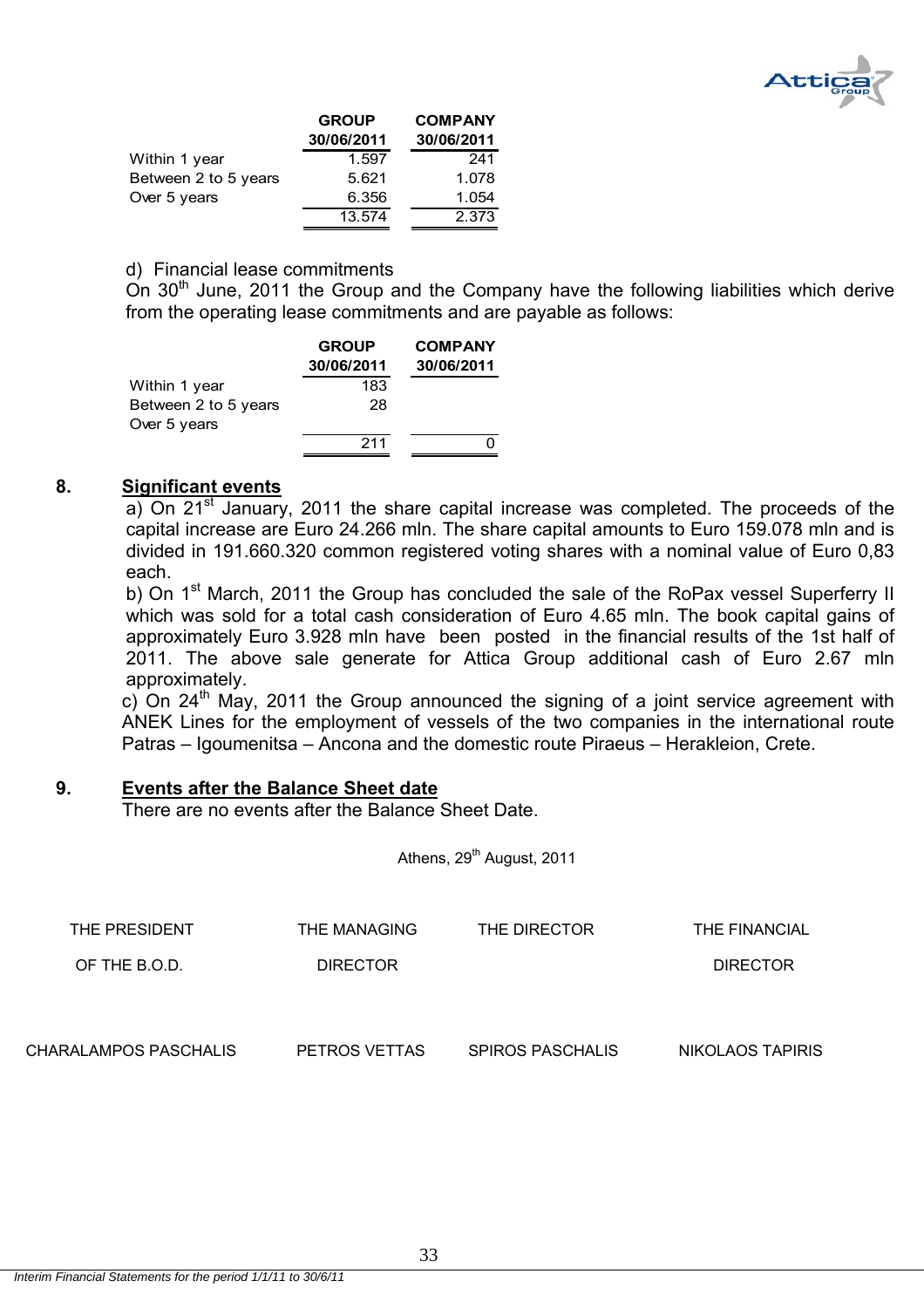

|                                                                                                                                                                                                                                                                                                                                       |                                                      |                        |                                 |                                               |                  |                                                                  | Attica                                |               |                                                                                                                                                                                                                                                                                                                                                                                                                                                                 |                                                                 |                          |                                                                 |                       |
|---------------------------------------------------------------------------------------------------------------------------------------------------------------------------------------------------------------------------------------------------------------------------------------------------------------------------------------|------------------------------------------------------|------------------------|---------------------------------|-----------------------------------------------|------------------|------------------------------------------------------------------|---------------------------------------|---------------|-----------------------------------------------------------------------------------------------------------------------------------------------------------------------------------------------------------------------------------------------------------------------------------------------------------------------------------------------------------------------------------------------------------------------------------------------------------------|-----------------------------------------------------------------|--------------------------|-----------------------------------------------------------------|-----------------------|
|                                                                                                                                                                                                                                                                                                                                       |                                                      |                        |                                 |                                               |                  |                                                                  | ATTICA HOLDINGS S.A.                  |               |                                                                                                                                                                                                                                                                                                                                                                                                                                                                 |                                                                 |                          |                                                                 |                       |
|                                                                                                                                                                                                                                                                                                                                       |                                                      |                        |                                 |                                               |                  | 123-125, Syngrow Announ & 3, Torra Street - 11745 Athene, Greece | Registration Number: 7702/06/0/08/128 |               |                                                                                                                                                                                                                                                                                                                                                                                                                                                                 |                                                                 |                          |                                                                 |                       |
|                                                                                                                                                                                                                                                                                                                                       |                                                      |                        |                                 |                                               |                  | information for the period from January 1 to June 30, 2011       |                                       |               | According to the decision 4587/29.04.2000 of the Board of Directors of the Great Capital Market Committee)                                                                                                                                                                                                                                                                                                                                                      |                                                                 |                          |                                                                 |                       |
|                                                                                                                                                                                                                                                                                                                                       |                                                      |                        |                                 |                                               |                  |                                                                  |                                       |               | .<br>The object material that is the internal operator and the internal content of the free of the internal of ATTCA HOLDROG S.A.<br>The object material that is completed of the ideas there is paid of the other contents in paid                                                                                                                                                                                                                             |                                                                 |                          |                                                                 |                       |
|                                                                                                                                                                                                                                                                                                                                       |                                                      |                        | COMPANY INFORMATION             |                                               |                  |                                                                  | <b>CAnaugh in Neusand 41</b>          |               |                                                                                                                                                                                                                                                                                                                                                                                                                                                                 | CASH FLOW STATEMENT (INDIRECT METHOD)                           |                          |                                                                 |                       |
| Internet Domain<br>Date of Board of Directors approval of Interim                                                                                                                                                                                                                                                                     | 114314-010-005                                       |                        |                                 |                                               |                  |                                                                  |                                       |               |                                                                                                                                                                                                                                                                                                                                                                                                                                                                 | <b>GROUP</b><br>1.01-39.06.2011 1.01-39.06.2010 1.01-38.04.3011 |                          | <b>COMPANY</b>                                                  | 1.01-30.06.2019       |
| firancial datements:<br><b>Cetilled Public Accountant:</b>                                                                                                                                                                                                                                                                            | August 29, 3011<br>Michailos Manolis - SOEL No 25131 |                        |                                 |                                               |                  |                                                                  |                                       |               | <b>Cash flow those Operating Activities</b><br>Profibilizes) Defare Taxes                                                                                                                                                                                                                                                                                                                                                                                       | $-33.037$                                                       | $-20.975$                | $-479$                                                          | 4,685                 |
| Audi Rm:<br>Two of cetting audier's review report                                                                                                                                                                                                                                                                                     | Grant Thombe S.A. - SCEL No 127<br>Unpaalfied        |                        |                                 |                                               |                  |                                                                  |                                       |               | Adiustments for:<br>Depmalation                                                                                                                                                                                                                                                                                                                                                                                                                                 | 13,640                                                          | 13,525                   | ۵                                                               | $\overline{1}$        |
|                                                                                                                                                                                                                                                                                                                                       |                                                      | GROUP                  | MI WYLCHOL                      |                                               |                  | <b>COMPANY</b>                                                   |                                       |               | impairment of tangible and intengible assets<br>Provisions.                                                                                                                                                                                                                                                                                                                                                                                                     | 938                                                             | 000                      | 雏                                                               |                       |
| <b>ASSETS</b><br><b>Targible assets</b>                                                                                                                                                                                                                                                                                               |                                                      | 30.06.2011<br>725,707  | 21.12.2010<br>738,240           |                                               |                  | 36.06.3311<br>179                                                | 21.12.2019<br>210                     |               | Foreign exchange differences<br>Net (profit) fors from investing activities                                                                                                                                                                                                                                                                                                                                                                                     | $-4.003$                                                        | $-102$<br>1,044          | 14<br>107                                                       | $-16$<br>$-5,400$     |
| Internation areas<br>Olber non current assets                                                                                                                                                                                                                                                                                         |                                                      | 1,254<br>3,230         | 1,387<br>5,747                  |                                               |                  | 450,519                                                          | ø<br>643,271                          |               | interest payable and other financial expenses<br>Plus or minus for Working Capital changes:                                                                                                                                                                                                                                                                                                                                                                     | 7,540                                                           | 6,301                    | 1                                                               |                       |
| Trade receivables and prepayments                                                                                                                                                                                                                                                                                                     |                                                      | 11,980<br>509.10       | 11,581<br>55,011                |                                               |                  |                                                                  | 35                                    |               | Decrease/increase) in invento<br>Decrease/increase/ in Receivables                                                                                                                                                                                                                                                                                                                                                                                              | $-570$<br>$-2,626$                                              | 315<br>$-16.666$         | 331                                                             |                       |
| Other carrent assets<br>Non current assets classified as held for sale                                                                                                                                                                                                                                                                |                                                      | 26,000                 | 45,045<br>682                   |                                               |                  | 0.496                                                            | 10,355                                |               | (Decrease) increase in Payables (excluding banks)<br>Leus:                                                                                                                                                                                                                                                                                                                                                                                                      | 2,508                                                           | 0.027                    | $-004$                                                          | $-30,589$             |
| <b>Total sassis</b>                                                                                                                                                                                                                                                                                                                   |                                                      | 106,974                | 69,357                          |                                               |                  | 475,202                                                          | 453,963                               |               | Interest and other financial expenses paid<br><b>Taxes paid</b>                                                                                                                                                                                                                                                                                                                                                                                                 | $-5.557$<br>$-2,070$                                            | $-4.058$<br>$-1,510$     | и<br>470                                                        | a<br>$-1,343$         |
| BOUITY AND LANGUITIES<br>Share capital                                                                                                                                                                                                                                                                                                |                                                      | 159,070                | 134,012                         |                                               |                  | 159,070                                                          | 154,012                               |               | Total cash infow/outflow) from operating activities (a)<br><b>Cash flow those investing Activities</b>                                                                                                                                                                                                                                                                                                                                                          | 23,036                                                          | -21,139                  | 244                                                             | -32,638               |
| Other equity<br>Total shareholders equity (a)                                                                                                                                                                                                                                                                                         |                                                      | 456,955                | 106.22<br>471,041               |                                               |                  | 343,315<br>472,393                                               | 314.527<br>449,333                    |               | Acquisition of subsidiaries, associated companies, joint<br>vertures and other investments                                                                                                                                                                                                                                                                                                                                                                      |                                                                 |                          | $-39.700$                                                       | $-28,500$             |
| Minority Internets (b)<br>Total equity (c)=(a)+0)                                                                                                                                                                                                                                                                                     |                                                      | 458.955                | 471,001                         |                                               |                  | 472,393                                                          | 469,339                               |               | Furchase of tangible and intengible assets<br>Proceeds from sale of tangible and intangible assets                                                                                                                                                                                                                                                                                                                                                              | -987<br>4,050                                                   | $-26,024$<br>01,500      |                                                                 |                       |
| Long-term borrowings<br>Provisiona / Other Iconstants Italijijas                                                                                                                                                                                                                                                                      |                                                      | 279,961<br>4,388       | 265,033<br>3,975                |                                               |                  | 550                                                              | 538                                   |               | Dedustines' result<br>izieraci racelyed                                                                                                                                                                                                                                                                                                                                                                                                                         | 1,002<br>210                                                    | 401                      | 60                                                              | 288                   |
| Short-term debt<br>Other short-term lightities                                                                                                                                                                                                                                                                                        |                                                      | 16,012<br>49.777       | 41,043<br>45,241                |                                               |                  | 2.331                                                            | 4,108                                 |               | Dividends received<br>Total cash infow/outflow) from investing activities (b)                                                                                                                                                                                                                                                                                                                                                                                   | 4.985                                                           | 85,187                   | 1,000<br>-27,332                                                | 41.XI                 |
| Liabilities sessoriated with non-current<br>ausats classified as held for sale                                                                                                                                                                                                                                                        |                                                      |                        | 1,933                           |                                               |                  |                                                                  |                                       |               | <b>Cash flow those Financing Activities</b>                                                                                                                                                                                                                                                                                                                                                                                                                     |                                                                 |                          |                                                                 |                       |
| <b>Total Exhibiton (d)</b>                                                                                                                                                                                                                                                                                                            |                                                      | 375,665                | 387,322                         |                                               |                  | 2.850                                                            | 4,634                                 |               | Froceeds from Insusance of Share Capital<br>Additional equity offering costs                                                                                                                                                                                                                                                                                                                                                                                    | 24,266<br>$-334$                                                | 41,621<br>-294           | 34.206<br>$-32$                                                 | 41,621<br>÷           |
| Total equity and liabilities (c)+(d)                                                                                                                                                                                                                                                                                                  |                                                      | 836,921                | 050,263                         |                                               |                  | 475,202                                                          | 453,963                               |               | Proceeds from subsidiaries<br><b>Payments of Borrowings</b>                                                                                                                                                                                                                                                                                                                                                                                                     | $-20,003$                                                       | -50,629                  | 4,450                                                           | 17,453                |
|                                                                                                                                                                                                                                                                                                                                       |                                                      |                        |                                 |                                               |                  |                                                                  |                                       |               | <b>Promeets of finance lease labilities</b>                                                                                                                                                                                                                                                                                                                                                                                                                     | $-102$<br>3.667                                                 | $-106$<br>-17.80         | 20, 302                                                         | 58,377                |
|                                                                                                                                                                                                                                                                                                                                       |                                                      |                        |                                 |                                               |                  |                                                                  |                                       |               | Total cash influx/(outflow) from financing activities (c)<br>Net increase(decrease) in cash and cash equivalents                                                                                                                                                                                                                                                                                                                                                |                                                                 |                          |                                                                 |                       |
|                                                                                                                                                                                                                                                                                                                                       |                                                      | GROUP                  | INCOME STATEMENT FOR THE PERIOD |                                               |                  | <b>COMPANY</b>                                                   |                                       |               | (a)+8(Hz)<br>Cash and cash equivalents at beginning of pertod                                                                                                                                                                                                                                                                                                                                                                                                   | 45,377<br>26,491                                                | 16,541<br>16,678         | 4,008                                                           | -2.125<br>7,361       |
| Revenue                                                                                                                                                                                                                                                                                                                               | 111,456                                              | 125,787                | 67,380                          | 74,201                                        |                  |                                                                  |                                       |               | Eachange differences in cash and cash equivalents<br>Cash and cash equivalents at end of period                                                                                                                                                                                                                                                                                                                                                                 | $-34$<br>11,008                                                 | T <sub>0</sub><br>33,488 | ٠                                                               | 15<br>5,281           |
| Gross Profit/loan)<br>Earnings before taxes, investing and financial                                                                                                                                                                                                                                                                  | $-0.185$                                             | 5.104                  | 4,939                           | 10,445                                        |                  |                                                                  |                                       |               |                                                                                                                                                                                                                                                                                                                                                                                                                                                                 |                                                                 |                          |                                                                 |                       |
| rrutu<br>Profitijken) before taxes                                                                                                                                                                                                                                                                                                    | $-30.303$<br>$-33.937$                               | $-20,010$<br>$-28.675$ | $-7,170$<br>$-11,173$           | $-4,001$<br>$-7,053$                          | $-572$<br>$-170$ | -806<br>4.905                                                    | $-323$<br>-200                        | $+0$<br>4.917 |                                                                                                                                                                                                                                                                                                                                                                                                                                                                 | STATEMENT OF CHANGES IN EQUITY FOR THE PERIOD<br><b>GROUP</b>   |                          | <b>COMPANY</b>                                                  |                       |
| Profit/Jore) after taxes (A)                                                                                                                                                                                                                                                                                                          | $-33.979$                                            | -31,985                | $-11,194$                       | $-10.030$                                     | $-170$           | 2,712                                                            | $-250$                                | 2,984         | Equity Opening Balance (91.01.2011 and 01.01.2010)                                                                                                                                                                                                                                                                                                                                                                                                              | 30.05.2011<br>471,041                                           | 39.95.2018<br>471,049    | 38.95.3911<br>449,336                                           | 30.06.2010<br>483,270 |
| Attribuishin as follows:                                                                                                                                                                                                                                                                                                              |                                                      |                        |                                 |                                               |                  |                                                                  |                                       |               | Total comprehensive income for the period after tax<br>horesta/(decrease) of thare capital                                                                                                                                                                                                                                                                                                                                                                      | $-30,010$<br>23, 932                                            | $-10,066$<br>41,327      | $-470$<br>23, 832                                               | 2,712<br>41,327       |
| Owners of the parent<br>Minority stranholders                                                                                                                                                                                                                                                                                         | $-33.979$                                            | -31.985                | $-11,104$                       | $-50.030$                                     | -470             | 2,712                                                            | $-258$                                | 2,984         | Equity Closing Balance (30.08.2011 and 30.08.2010)                                                                                                                                                                                                                                                                                                                                                                                                              | 456,955                                                         | 493,56                   | 472,393                                                         | 527,369               |
| Other comprehensive income after tax (0)<br>Total comprehensive income for the period after                                                                                                                                                                                                                                           | $-4.039$                                             | 13,115                 | 513                             | 6.437                                         |                  |                                                                  |                                       |               |                                                                                                                                                                                                                                                                                                                                                                                                                                                                 |                                                                 |                          |                                                                 |                       |
| <b>IEX (AD+(Ti)</b><br>Owners of the parent                                                                                                                                                                                                                                                                                           | $-38,010$<br>$-38,000$                               | $-10,000$<br>$-10,000$ | $-10,601$<br>$-10,601$          | $-3.601$<br>$-3,601$                          | $-470$<br>$-470$ | 2,712<br>2,712                                                   | $-250$<br>$-258$                      | 2,98<br>2.984 |                                                                                                                                                                                                                                                                                                                                                                                                                                                                 |                                                                 |                          |                                                                 |                       |
| Minority shamholders<br>Earnings after taxes Per Share - basic (in C)                                                                                                                                                                                                                                                                 | $-0.1805$                                            | 0.1960                 | $-0.0665$                       | $-0.0826$                                     | $-0.0367$        | 0.0169                                                           | 0.0014                                | 0.0105        |                                                                                                                                                                                                                                                                                                                                                                                                                                                                 |                                                                 |                          |                                                                 |                       |
| Earnings before taxes, investing and<br>financial mesils, depreciation and amortization                                                                                                                                                                                                                                               | $-18.995$                                            | $-7,280$               | $-300$                          | 2.732                                         | $-429$           | $-762$                                                           | $-302$                                | $-320$        |                                                                                                                                                                                                                                                                                                                                                                                                                                                                 |                                                                 |                          |                                                                 |                       |
| NOTES:                                                                                                                                                                                                                                                                                                                                |                                                      |                        |                                 |                                               |                  |                                                                  |                                       |               |                                                                                                                                                                                                                                                                                                                                                                                                                                                                 |                                                                 |                          |                                                                 |                       |
| 1. The companies with their corresponding registration, the percentages of participation and their method of consolidation in the interior Financial Statements of 30.08.2011, can be found in orde 3.1 of the interior financ                                                                                                        |                                                      |                        |                                 |                                               |                  |                                                                  |                                       |               |                                                                                                                                                                                                                                                                                                                                                                                                                                                                 |                                                                 |                          |                                                                 |                       |
|                                                                                                                                                                                                                                                                                                                                       |                                                      |                        |                                 |                                               |                  |                                                                  |                                       |               | For all the companies of the Group, then are no changes of the method of consolation. Then are no companies which have not been consolidated in the present period which they have been consoldated either in the previous per<br>Aus Ferm Deter Law Web consider the between 2007U.Au, her sea concept of the year here of the manifest things ferminate the fermination of the fermination of the concepts of the concepts of the concepts of the concepts of |                                                                 |                          |                                                                 |                       |
| 3. The accounting principles are the same as those used on 34/12/2010.                                                                                                                                                                                                                                                                |                                                      |                        |                                 |                                               |                  |                                                                  |                                       |               |                                                                                                                                                                                                                                                                                                                                                                                                                                                                 |                                                                 |                          |                                                                 |                       |
| 4. The matther of employees, at pariod end, was 6 for the parent company and 1,305 for the Group, while at 30/09/2010 was 6 and 1,374 respectively.<br>5. The vessels owned by the Group have been mortgaged as security of long term bomowings for the amount of Euro 777.78 min Them are no limis and encumbrances for the Company. |                                                      |                        |                                 |                                               |                  |                                                                  |                                       |               |                                                                                                                                                                                                                                                                                                                                                                                                                                                                 |                                                                 |                          |                                                                 |                       |
|                                                                                                                                                                                                                                                                                                                                       |                                                      |                        |                                 |                                               |                  |                                                                  |                                       |               | 6. Then am no legal or additrible cases pending which exciditions a significant effect on the distribution operation of the parent company. The Occupiton anoundside amounting 61.000 min which concerns claim for compensatio<br>minerant banefi provision amounting 6 150 thousand and 6 2.038 min respectively. There are no provisions according to pamyraphs 10,11 and 14 of the 145 37 article 'Provisions, Possible Ltabilities and Possible Ametit' for |                                                                 |                          |                                                                 |                       |
|                                                                                                                                                                                                                                                                                                                                       |                                                      |                        |                                 |                                               |                  | (Amounts in thousand 6)                                          |                                       |               | 7. Amounts concerning sales and purchases, curatatively, from the beginning of the current period and the outdanding balances of modvables and purpless of the parent Company and the Group at the execution of the street per                                                                                                                                                                                                                                  |                                                                 |                          |                                                                 |                       |
| a) Revenue                                                                                                                                                                                                                                                                                                                            |                                                      |                        |                                 |                                               |                  | Great<br>2,588                                                   | Company                               |               |                                                                                                                                                                                                                                                                                                                                                                                                                                                                 |                                                                 |                          |                                                                 |                       |
| b) Expenses<br>c) Receivables                                                                                                                                                                                                                                                                                                         |                                                      |                        |                                 |                                               |                  | M2<br>770                                                        | 3,179                                 |               |                                                                                                                                                                                                                                                                                                                                                                                                                                                                 |                                                                 |                          |                                                                 |                       |
| d) Payables<br>e) Transactions and Board of Directors and Executive Directors' Fees                                                                                                                                                                                                                                                   |                                                      |                        |                                 |                                               |                  | 507<br>1,964                                                     | 151                                   |               |                                                                                                                                                                                                                                                                                                                                                                                                                                                                 |                                                                 |                          |                                                                 |                       |
| f) Receivables from Board of Directors and Executive Directors<br>g) Payables to Board of Directors and Executive Directors                                                                                                                                                                                                           |                                                      |                        |                                 |                                               |                  | 2012                                                             |                                       |               |                                                                                                                                                                                                                                                                                                                                                                                                                                                                 |                                                                 |                          |                                                                 |                       |
| 8. Earnings per share were calculated using the weighted average method (note 6.4 of the interim thancial statements).<br>9. There are no any overdue Eabilities, or liabilities that are about to become due, that cannot be paid.                                                                                                   |                                                      |                        |                                 |                                               |                  |                                                                  |                                       |               |                                                                                                                                                                                                                                                                                                                                                                                                                                                                 |                                                                 |                          |                                                                 |                       |
|                                                                                                                                                                                                                                                                                                                                       |                                                      |                        |                                 |                                               |                  |                                                                  |                                       |               | 19. The financial dataments of Attas Holdings S.A. are included, directly, in the consolidated financial etablersents of MARFIN SIVISTMENT GROUP HOLDINGS S.A. which is registered in Greene and whose intel participation in<br>11. "Other comprehensive income after tax amounting - 6 38.010 min refer to the Group's experient, - 6 3.3.879 min and to the ecolomics min-inciping of Blanck of ACG and Fish for the company "Islatic comprehensive income f |                                                                 |                          |                                                                 |                       |
|                                                                                                                                                                                                                                                                                                                                       |                                                      |                        |                                 |                                               |                  |                                                                  |                                       |               | 12. On 21/31/2011 the stare capital increase was completed. The proceeds of the capital increase are C 24.205 min The stare capital amounts to 6.158.070 min and is dielded in 161.000.020 common registered volting shares wi                                                                                                                                                                                                                                  |                                                                 |                          |                                                                 |                       |
| expense (see statement of changes in equity of the interim financial statements).                                                                                                                                                                                                                                                     |                                                      |                        |                                 |                                               |                  |                                                                  |                                       |               | 13. On 01/33/2011 the Group has concluded the sale of the RoPax vessel Superiory il wich was sold for a total cash consideration of 6 4,65 min. The book capital gains of approximately 0.3 min bows been ported in the financ                                                                                                                                                                                                                                  |                                                                 |                          |                                                                 |                       |
| approximately.                                                                                                                                                                                                                                                                                                                        |                                                      |                        |                                 |                                               |                  |                                                                  |                                       |               |                                                                                                                                                                                                                                                                                                                                                                                                                                                                 |                                                                 |                          |                                                                 |                       |
| 14. There are no shares of the parent company owned by Atlica Holdings 5 A. and the subsidiaries at the end of the present pariod.                                                                                                                                                                                                    |                                                      |                        |                                 |                                               |                  |                                                                  |                                       |               |                                                                                                                                                                                                                                                                                                                                                                                                                                                                 |                                                                 |                          |                                                                 |                       |
|                                                                                                                                                                                                                                                                                                                                       |                                                      |                        |                                 |                                               |                  |                                                                  | Athens, 23a August 2011               |               |                                                                                                                                                                                                                                                                                                                                                                                                                                                                 |                                                                 |                          |                                                                 |                       |
| THE PRESIDENT OF THE B.O.D.<br>CHARALAMPOS PASCHALIS                                                                                                                                                                                                                                                                                  |                                                      |                        |                                 | THE NANAGING DIRECTOR<br><b>PETROS VETTAS</b> |                  |                                                                  |                                       |               | THE DRECTOR<br>SPIROS PASCHALIS                                                                                                                                                                                                                                                                                                                                                                                                                                 |                                                                 |                          | <b>THE FINANCIAL DIRECTOR</b><br><b><i>NINOLADS TAPIRIS</i></b> |                       |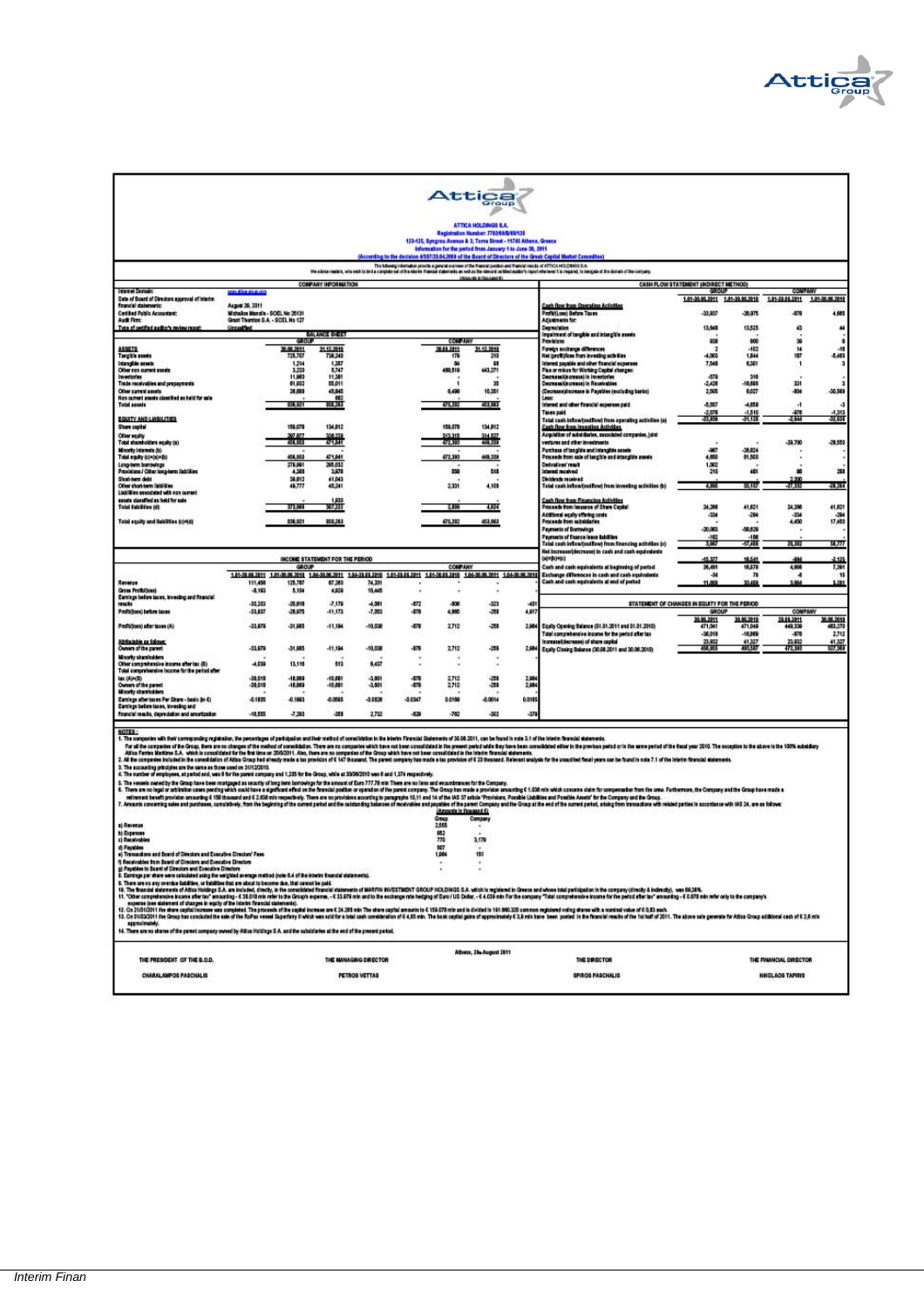

# **ATTICA HOLDINGS S.A.**

# **Companies Registry (Societes Anonymes) Reg. Number: 7702/06/Β/86/128 Report on Use of Funds raised from share capital increase by payment in cash**

# **For the period 01.01.2011 - 30.06.2011**

 In accordance with Num. 7/448/11.10.2007 (Article 3) Decision of the BoD of the Capital Market Commission (hereinafter "CMC") as well as Num. 25/17.7.2008 Decision of the BoD OF Athens Stock Exchange (hereinafter "ASE") it is hereby announced that from Share Capital Increase, by payment in cash, with preference right to existing shareholders, with the analogy of 9 new to 50 existing shares, at distribution price of Euro 0,83 per share, carried our in compliance with as of 29.11.2010 decision of the Extraordinary General Meeting of the company shareholders and as of 23.12.2010 decision on the approval of the Information Bulletin (hereinafter "IB") content by CMC, the raised total net funds amounted to Euro 23.932.320,44 (Euro 24.266.145,60 less issue expenses Euro 333.825,16) while the coverage percentage stood at 100%.

There were issued 29.236.320 new ordinary nominal shares listed for ASE trading on 31/1/2011. The cash payment was certified by the Company Board of Directors on 21.1.2011.

 The funds raised from the above mentioned Share Capital Increase were fully applied within the first half of 2011, in compliance with the IB requirements.

| USE OF FUNDS RAISED AS DESCRIBED IN<br>THE IB                  | <b>USE OF FUNDS BASED ON</b><br>THE IB ITEMS<br><b>FIRST HALF OF 2011</b> | <b>FUNDS RAISED FOR THE PERIOD</b><br>01.01.2011-30.06.2011 |  |  |  |
|----------------------------------------------------------------|---------------------------------------------------------------------------|-------------------------------------------------------------|--|--|--|
|                                                                |                                                                           |                                                             |  |  |  |
| LONG-TERM BORROWINGS OF THE<br><b>EXISTING GROUP'S VESSELS</b> | 11.300.000,00                                                             | 11.383.588,89                                               |  |  |  |
| <b>WORKING CAPITAL</b>                                         | 12.632.320.44                                                             | 12.548.731,55                                               |  |  |  |
| <b>TOTAL NET AMOUNT OF RAISED FUNDS</b>                        | 23.932.320,44                                                             | 23.932.320,44                                               |  |  |  |

The Table below presents the allocation of the total raised funds (amounts in Euro). **TABLE OF USE OF FUNDS RAISED** 

Athens, 29<sup>th</sup> August, 2011

| THE PRESIDENT | THE MANAGING    | THE DIRECTOR | THE FINANCIAL   |
|---------------|-----------------|--------------|-----------------|
| OF THE B.O.D. | <b>DIRECTOR</b> |              | <b>DIRECTOR</b> |

CHARALAMPOS PASCHALIS PETROS VETTAS SPIROS PASCHALIS NIKOLAOS TAPIRIS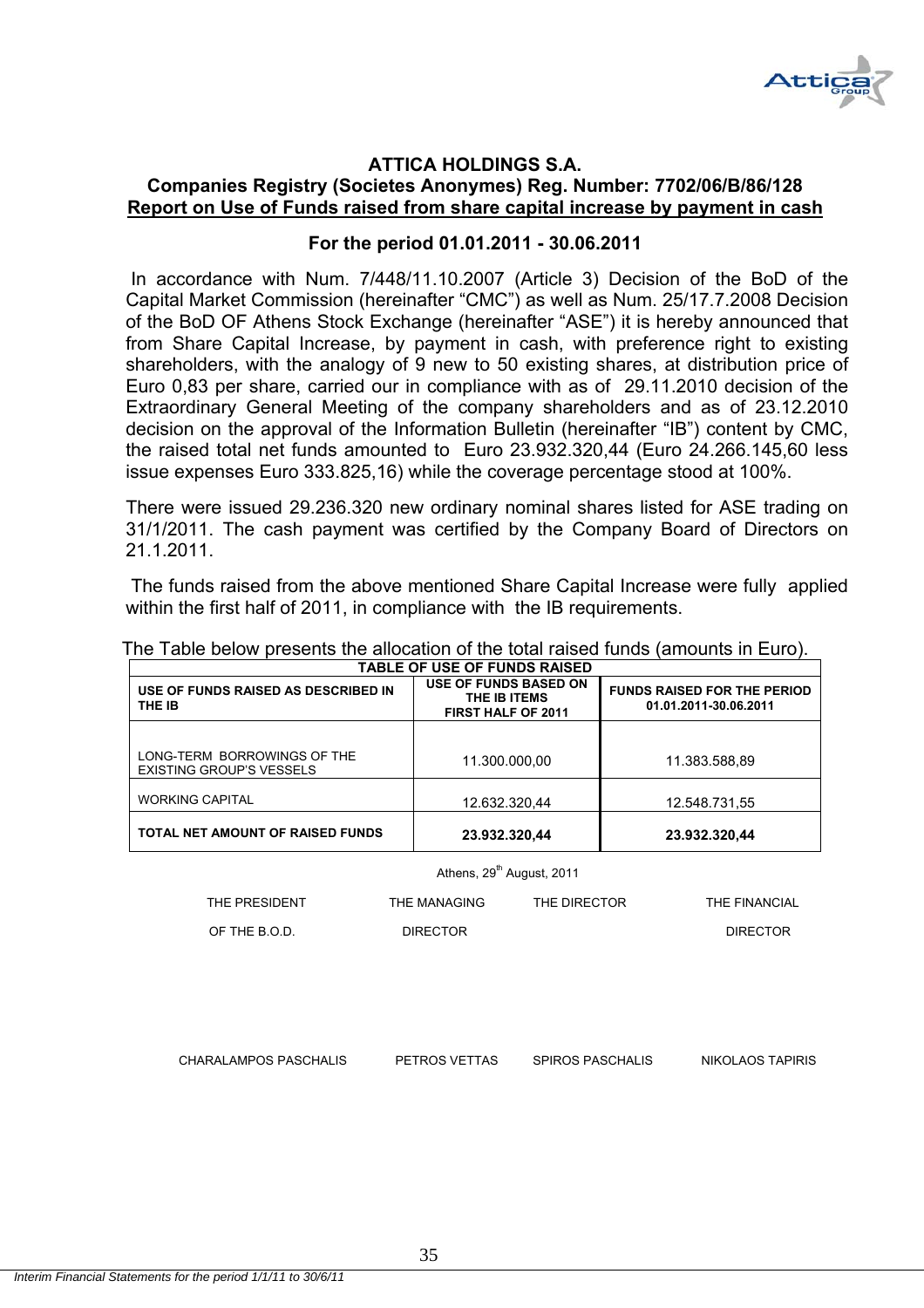

Report of factual findings in connection with the as Agreed upon Procedures "Report on Use of Funds raised from share capital increase by payment in cash"

#### To the Board of Directors of ATTICA HOLDINGS S.A.

As in compliance with the assignment we received from the Board of Directors of ATTICA HOLDINGS S.A. (the Company), we have conducted the below agreed upon procedures within the framework prescribed by the Regulatory Framework of Athens Stock Exchange as well as the corresponding legal framework of the Capital Market Commission with respect to the Report on the Use of Funds raised from the Share Capital increase by payment in cash with preference right to existing shareholders carried out as at January 21, 2011 in compliance with as of 29.11.2010 Decision of the Extraordinary General Meeting of the Company. The Company's Management is responsible for the preparation of the aforementioned Report. We undertook this assignment in compliance with the International Standard on Related Services (ISRS 4400) that is effective for 'Financial Reporting Agreed upon Procedures Assignments". Our responsibility was to conduct the below agreed upon procedures and disclose our findings to you.

The procedures that were performed are summarised as follows:

- 1. We compared the amounts reported as funds raised in the attached «Report on Use of Funds raised from share capital increase by payment in cash» with the corresponding amounts recognized in the books and records of the Company as during the period they are reported.
- 2. We examined the consistency of the Report as well as its content compliance with that reported in the Information Bulletin, issued by the Company for this purpose, and the corresponding decisions and announcements made by the responsible departments of the Company.
- 3. We examined the existence of «Non-used funds » being deposited to the bank accounts of the Company as at 30/06/2011.

Our findings are reported as follows:

- 1. The amounts per use/investment category presented as raised funds in the attached «Report on Use of Funds raised from share capital increase by payment in cash» arise from the books and records of the Company as during the period they are reported.
- 2. The content of the Report includes the minimal information prescribed for this purpose by the Regulatory Framework of Athens Stock Exchange as well as the corresponding legal framework of the Capital Market Commission and complies with that reported in the aforementioned Information Bulletin and the corresponding decisions and announcements made by the responsible departments of the Company.
- 3. We ascertained that no «Non-used funds » were deposited to the bank accounts of the Company as at 30/06/2011.